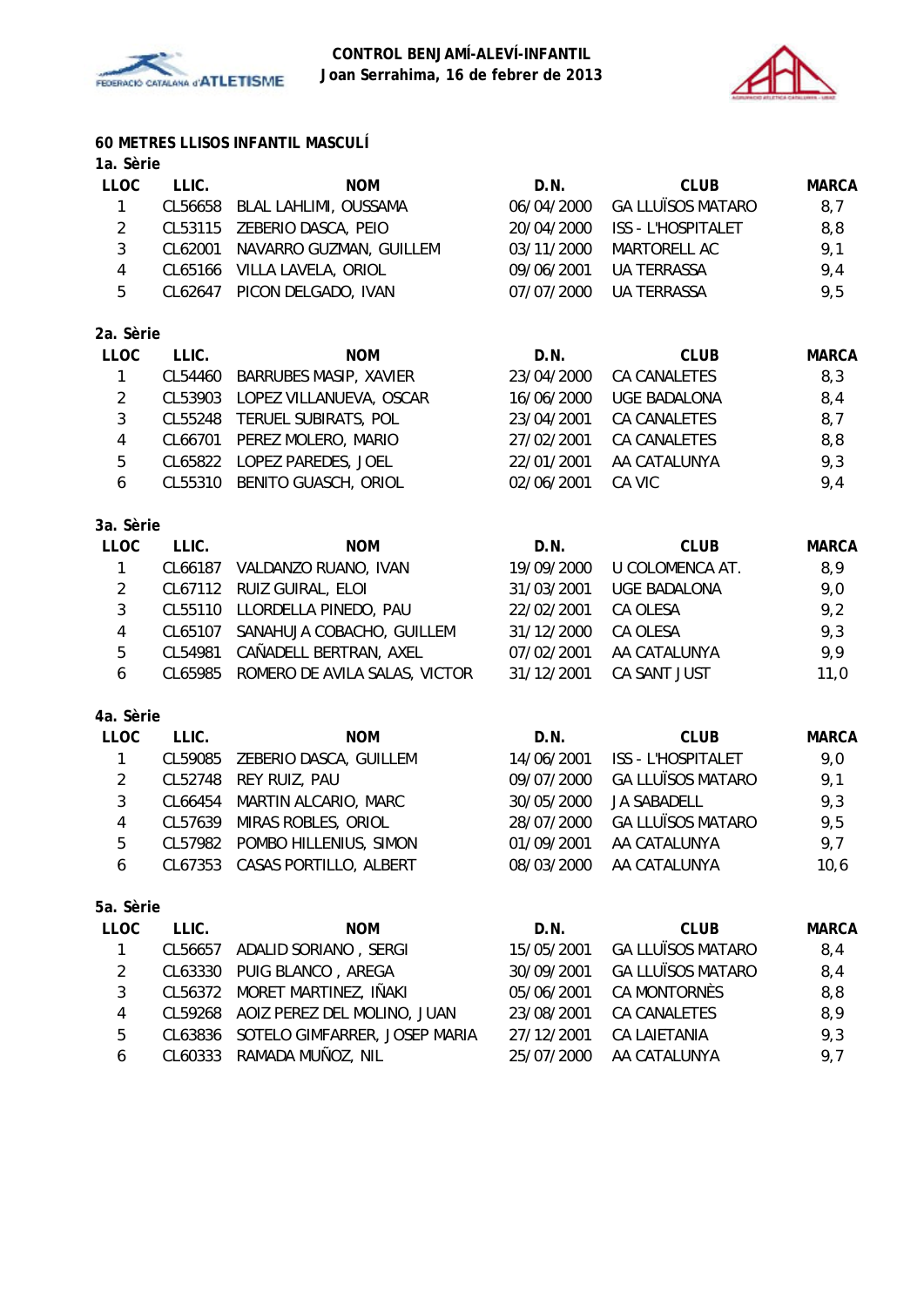



# **6a. Sèrie**

| 00. JUI IU              |         |                               |            |                          |              |
|-------------------------|---------|-------------------------------|------------|--------------------------|--------------|
| <b>LLOC</b>             | LLIC.   | <b>NOM</b>                    | D.N.       | <b>CLUB</b>              | <b>MARCA</b> |
| 1                       | CL52016 | CHIVA TOMAS, GERARD           | 15/02/2000 | <b>GA LLUÏSOS MATARO</b> | 8,4          |
| $\overline{2}$          | CL58756 | GALLARDO MIREZ, GERARD        | 07/05/2001 | CA MONTORNÈS             | 8,5          |
| 3                       |         | CL67382 TOMEY CEBOLLERO, MARC | 28/02/2000 | MUNTANYENC S.CUGAT       | 8,9          |
| $\overline{\mathbf{4}}$ | CL53772 | PONTANILLA GARCIA, MARC       | 23/11/2000 | <b>JA SABADELL</b>       | 9,3          |
| 5                       | CL58775 | RUIZ JOVER, THEO              | 21/02/2001 | MUNTANYENC S.CUGAT       | 9,5          |
| 6                       | CL55184 | MIRMI MASRAMON, ARMAND        | 21/11/2001 | <b>GA LLUÏSOS MATARO</b> | 10,1         |
| 7a. Sèrie               |         |                               |            |                          |              |
| <b>LLOC</b>             | LLIC.   | <b>NOM</b>                    | D.N.       | <b>CLUB</b>              | <b>MARCA</b> |
| $\mathbf{1}$            | CL62925 | FERNANDEZ SERRANO, MIGUEL     | 09/10/2001 | CA NOU BARRIS            | 9,0          |
| $\overline{2}$          | CL63481 | ANTON GIBERT, PAU             | 04/09/2001 | <b>JA SABADELL</b>       | 9,3          |
| 3                       | CL54749 | OLIVE NIETO, SALIM            | 20/07/2000 | CA NOU BARRIS            | 9,6          |
| 4                       |         | CL57538 FELIS MORLANS, GERARD | 13/06/2001 | CA CANALETES             | 10,0         |
| 5                       | CL64186 | SHIVEL FERNÁNDEZ, MARC        | 19/07/2000 | CA CANALETES             | 10,4         |
| 6                       | CL62857 | NDIAYE LORENZO, BADARA        | 25/11/2000 | CA CANALETES             | 10,6         |
| 8a. Sèrie               |         |                               |            |                          |              |
| <b>LLOC</b>             | LLIC.   | <b>NOM</b>                    | D.N.       | <b>CLUB</b>              | <b>MARCA</b> |
| $\mathbf{1}$            | CL66476 | TORRENTS CORTES, ADRIA        | 23/06/2001 | JA SABADELL              | 8,0          |
| $\overline{2}$          | CL67926 | QUINTERO CRUZ, MANUEL JOSE    | 14/02/2000 | <b>JA SABADELL</b>       | 8,3          |
| 3                       | CL54984 | COMAS MARIN, POL              | 04/04/2001 | AA CATALUNYA             | 8,7          |
| 4                       | CL62263 | RUDA OLIVARES, VICTOR         | 05/08/2001 | CA SANT JUST             | 9,4          |
| 5                       | CL63678 | SANTAMARIA GALLARDO, DANIEL   | 29/01/2001 | CA NOU BARRIS            | 9,5          |
| 6                       | CL53936 | ROTAECHE VILLANUEVA, RAUL     | 22/11/2000 | CA CANALETES             | 9,9          |
| 9a. Sèrie               |         |                               |            |                          |              |
| <b>LLOC</b>             | LLIC.   | <b>NOM</b>                    | D.N.       | <b>CLUB</b>              | <b>MARCA</b> |
| 1                       |         | CL57504 CALZADO BASSO, LLUIS  | 15/11/2000 | CE UNIVERSITARI          | 8,7          |
| $\overline{2}$          | CL67727 | VILASECA MARTIN, CARLES       | 12/01/2000 | AA CATALUNYA             | 9,0          |
| 3                       | CL65824 | MARQUES JIMENEZ, RAMON        | 02/09/2001 | AA CATALUNYA             | 9,3          |
| 4                       | CL62551 | ARANDA CANO, DIDAC            | 26/07/2000 | <b>CA PARETS</b>         | 9,5          |
| 5                       |         | CL66483 ZARAGOZA MUÑOZ, ROGER | 04/12/2001 | JA SABADELL              | 10,2         |
| 6                       | CL64797 | TORRENTE MONJO, PAU           | 06/11/2000 | BARCELONA AT.            | 10,6         |
| 10a. Sèrie              |         |                               |            |                          |              |
| LLOC                    | LLIC.   | <b>NOM</b>                    | D.N.       | <b>CLUB</b>              | <b>MARCA</b> |
| 1                       | CL65197 | BENAVENTE TORTAJADA, BIEL     | 05/12/2000 | CA NOU BARRIS            | 8,7          |
| $\overline{\mathbf{c}}$ | CL55636 | RAMIREZ NICOLAS, ARNAU        | 10/10/2000 | <b>UA TERRASSA</b>       | 9,1          |
| 3                       | CL57313 | HERNANDEZ NAVARRO, CARLOS     | 11/06/2000 | AA CATALUNYA             | 9,2          |
| 4                       | CL65994 | BOURKHIS, ABDELBADIA          | 04/09/2000 | U COLOMENCA AT.          | 9,7          |

5 CL65232 LOPEZ VERGARA, JULIO CESAR 05/07/2000 CA NOU BARRIS 9,8 6 CL62021 TORRES REINA, RAUL 23/03/2001 MARTORELL AC 10,8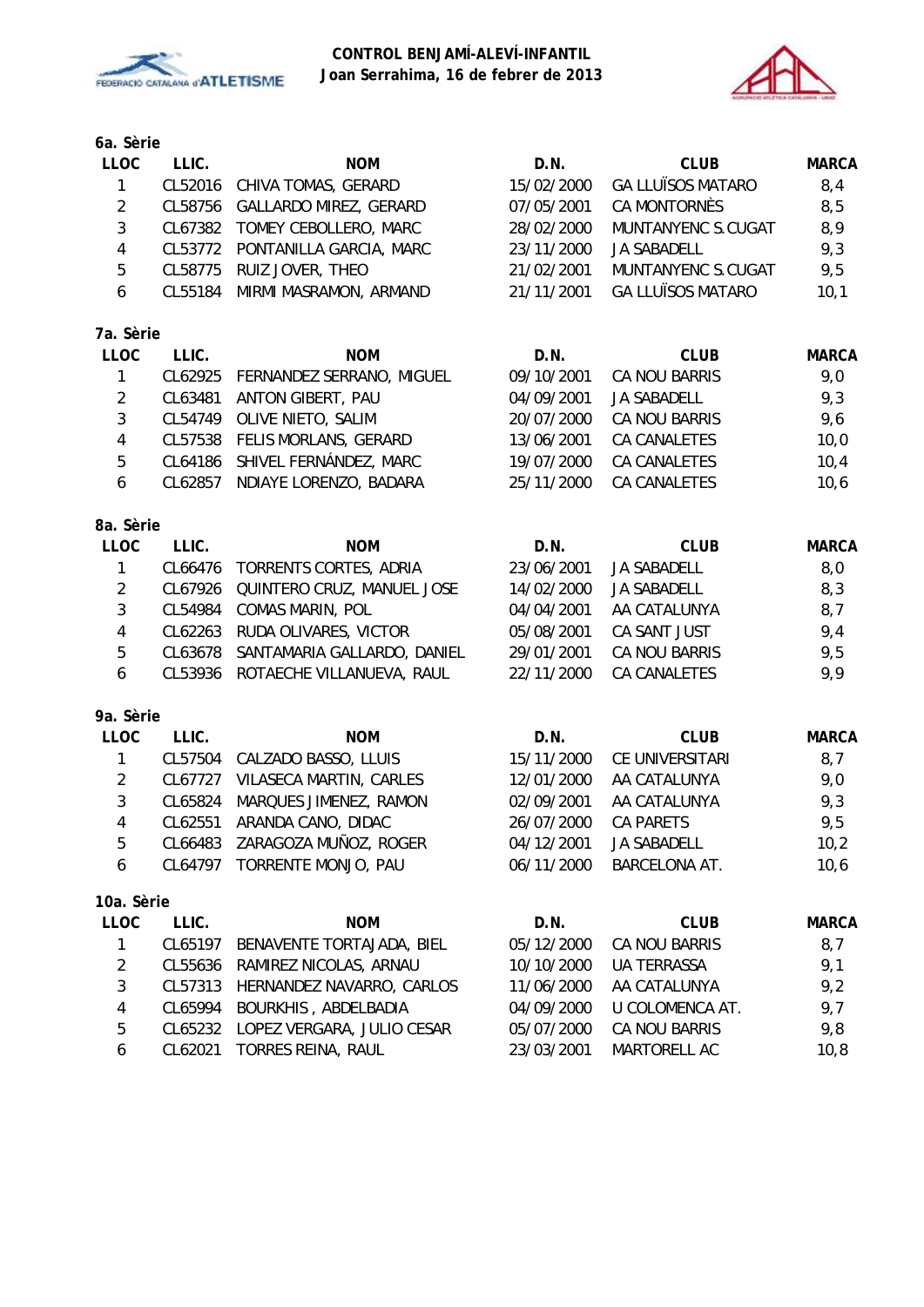



| 11a. Sèrie |  |  |  |
|------------|--|--|--|
|------------|--|--|--|

| <b>LLOC</b>             | LLIC.   | <b>NOM</b>                          | D.N.       | <b>CLUB</b>              | <b>MARCA</b> |
|-------------------------|---------|-------------------------------------|------------|--------------------------|--------------|
| $\mathbf{1}$            | CL53164 | PEREZ GARRIDO, SERGIO               | 05/01/2000 | CA GAVÀ                  | 8, 5         |
| $\overline{2}$          | CL61988 | LOPEZ RIERA, ALEX                   | 07/07/2000 | MARTORELL AC             | 9,7          |
| 3                       | CL62026 | ZAMUDIO MATEOS, VICTOR              | 03/06/2001 | MARTORELL AC             | 9,9          |
| 4                       | CL67369 | LORENZO COLLADO, HUGO               | 26/04/2000 | MUNTANYENC S.CUGAT       | 10,2         |
| 5                       | CL66224 | MELCHOR COLS, GERARD                | 18/11/2001 | <b>CA LAIETANIA</b>      | 10,6         |
| 12a. Sèrie              |         |                                     |            |                          |              |
| <b>LLOC</b>             | LLIC.   | <b>NOM</b>                          | D.N.       | <b>CLUB</b>              | <b>MARCA</b> |
| $\mathbf{1}$            | CL56199 | ESTEBAN AUDINA, ALBERT              | 13/07/2001 | CA GAVÀ                  | 9,4          |
| $\overline{2}$          | CL67415 | MOJEDANO ILLAMOLA, SERGI            | 02/01/2001 | CA LAIETANIA             | 9,8          |
| $\overline{3}$          | CL64805 | BARRAGAN CABELLO, GERMAN            | 28/09/2000 | CA GAVÀ                  | 11,3         |
| 13a. Sèrie              |         |                                     |            |                          |              |
| <b>LLOC</b>             | LLIC.   | <b>NOM</b>                          | D.N.       | <b>CLUB</b>              | <b>MARCA</b> |
| $\mathbf{1}$            | CL63676 | SALA MONTEAGUDO, JOEL               | 25/02/2000 | CA CALELLA               | 8,9          |
| $\overline{2}$          | CL63677 | TIGRI VALDIVIA, ANTONIO             | 01/02/2000 | CA CALELLA               | 9,0          |
| 3                       | CL59042 | PUIG BESA, ADRIA                    | 11/04/2001 | CA CALELLA               | 9,0          |
| 4                       | CL66508 | MARTIN VENZAL, KILIAN               | 15/09/2000 | CA CALELLA               | 9,9          |
|                         |         | 1000 METRES LLISOS INFANTIL MASCULÍ |            |                          |              |
| 1A. SÈRIE               |         |                                     |            |                          |              |
| <b>LLOC</b>             | LLIC.   | <b>NOM</b>                          | D.N.       | <b>CLUB</b>              | <b>MARCA</b> |
| 1                       | CL65356 | BAÑOS TOR, TONI                     | 12/04/2000 | <b>AVINENT MANRESA</b>   | 2,57,9       |
| $\overline{2}$          | CL52895 | AZNAR BALLDES, ALEIX                | 06/01/2000 | CA LAIETANIA             | 2,58,3       |
| 3                       | CL54991 | LAS HERAS RUPEREZ, AARON            | 22/06/2000 | AA CATALUNYA             | 3,00,5       |
| $\overline{\mathbf{4}}$ | CL53933 | ORIVE VIDAL, PAU                    | 23/05/2000 | CA CANALETES             | 3,00,9       |
| 5                       | CL56658 | BLAL LAHLIMI, OUSSAMA               | 06/04/2000 | <b>GA LLUÏSOS MATARO</b> | 3,03,1       |
| 6                       | CL56657 | ADALID SORIANO, SERGI               | 15/05/2001 | <b>GA LLUÏSOS MATARO</b> | 3,08,0       |
| $\overline{7}$          | CL63925 | ASENJO RODRIGUEZ, CRISTIAN          | 23/12/2000 | AA CATALUNYA             | 3,08,2       |
| 8                       | CL62550 | VILLALONGA MARTINEZ, RAUL           | 21/10/2001 | CA VILADECANS            | 3,08,9       |
| 9                       | CL66701 | PEREZ MOLERO, MARIO                 | 27/02/2001 | <b>CA CANALETES</b>      | 3, 14, 9     |
| 10                      | CL66187 | VALDANZO RUANO, IVAN                | 19/09/2000 | U COLOMENCA AT.          | 3, 15, 8     |
| 11                      | CL67103 | JULIA ROSELL, JORDI                 | 23/08/2000 | CA NOU BARRIS            | 3, 17, 8     |
| 12                      | CL55110 | LLORDELLA PINEDO, PAU               | 22/02/2001 | CA OLESA                 | 3, 19, 3     |
| 13                      | CL56644 | <b>CLEMENTE MARIN, SUHAIL</b>       | 10/04/2001 | CA VILAFRANCA            | 3, 23, 3     |
| 14                      | CL54749 | OLIVE NIETO, SALIM                  | 20/07/2000 | CA NOU BARRIS            | 3, 27, 7     |
| 15                      | CL67760 | ALES SOLA, JOEL                     | 27/07/2000 | JA SABADELL              | 3,31,1       |
| 16                      | CL53903 | LOPEZ VILLANUEVA, OSCAR             | 16/06/2000 | <b>UGE BADALONA</b>      | 3,32,4       |
| 17                      | CL65145 | PREIXENS PRAT, ARNAU                | 13/06/2001 | UA TERRASSA              | 3,34,3       |
| 18                      | CL56488 | ESCODA ORTIZ, JAN                   | 28/01/2001 | JA SABADELL              | 3,43,5       |
| 19                      | CL59042 | PUIG BESA, ADRIA                    | 11/04/2001 | CA CALELLA               | 3,53,0       |
| 20                      | CL66508 | MARTIN VENZAL, KILIAN               | 15/09/2000 | CA CALELLA               | 3,56,0       |
| 21                      | CL63677 | TIGRI VALDIVIA, ANTONIO             | 01/02/2000 | CA CALELLA               | 4,03,4       |
| 22                      | CL66495 | EL AMRANI, ACHRAF                   | 29/08/2001 | CA CALELLA               | 4,09,9       |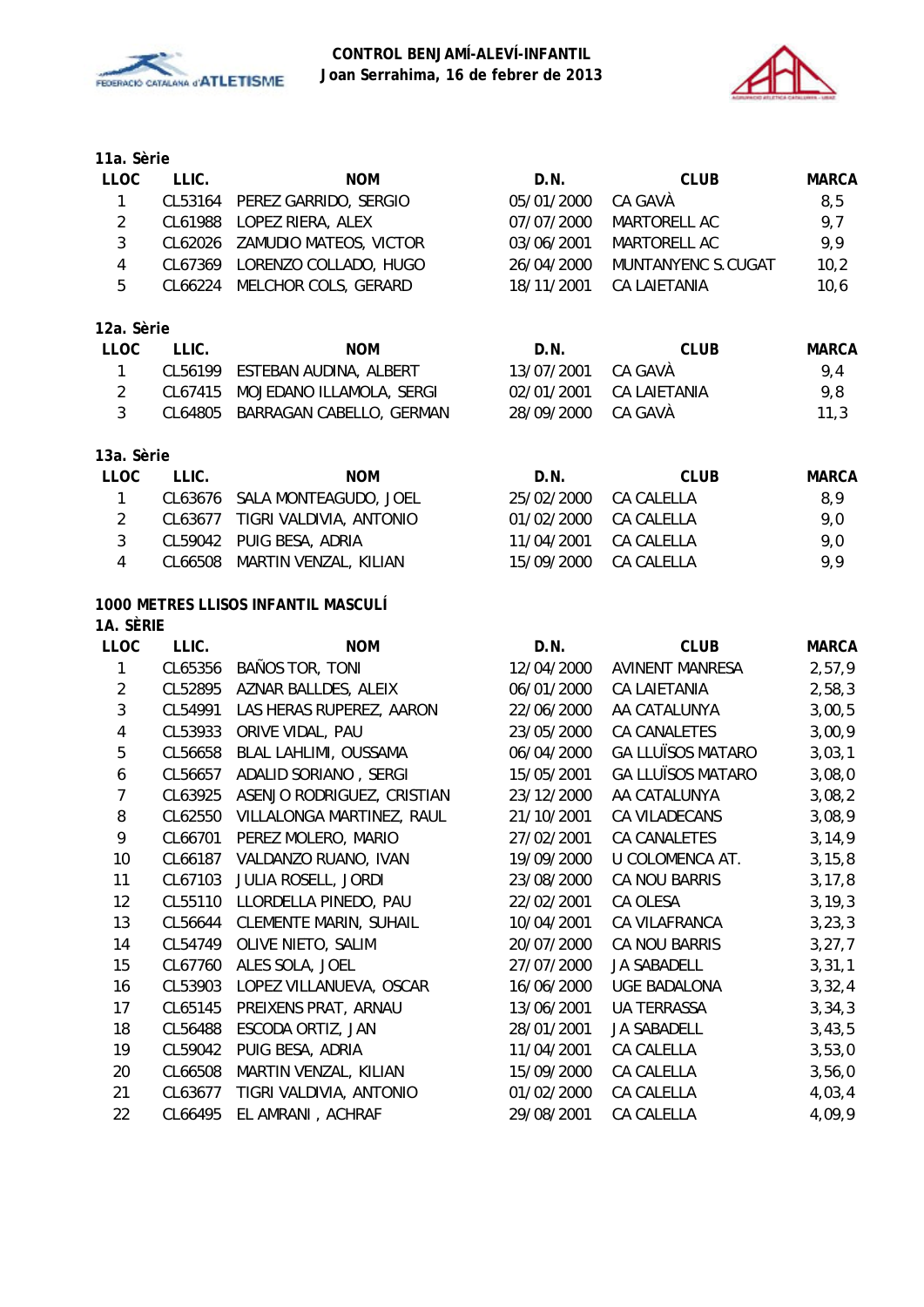



# **2A. SÈRIE**

| LLOC           | LLIC.   | <b>NOM</b>                    | D.N.       | <b>CLUB</b>               | <b>MARCA</b> |
|----------------|---------|-------------------------------|------------|---------------------------|--------------|
| 1              | CL63330 | PUIG BLANCO, AREGA            | 30/09/2001 | <b>GA LLUÏSOS MATARO</b>  | 3, 13, 3     |
| $\overline{2}$ | CL57314 | MOLINA FERNANDEZ, MARC        | 07/03/2000 | AA CATALUNYA              | 3, 16, 1     |
| $\sqrt{3}$     | CL52748 | REY RUIZ, PAU                 | 09/07/2000 | <b>GA LLUÏSOS MATARO</b>  | 3, 27, 1     |
| $\overline{4}$ | CL60333 | RAMADA MUÑOZ, NIL             | 25/07/2000 | AA CATALUNYA              | 3, 28, 1     |
| 5              | CL63678 | SANTAMARIA GALLARDO, DANIEL   | 29/01/2001 | CA NOU BARRIS             | 3, 29, 4     |
| 6              | CL64186 | SHIVEL FERNÁNDEZ, MARC        | 19/07/2000 | <b>CA CANALETES</b>       | 3, 37, 7     |
| 7              | CL62824 | CODINA COSTA, BERNAT          | 09/12/2001 | CA CANALETES              | 3,38,6       |
| 8              | CL65822 | LOPEZ PAREDES, JOEL           | 22/01/2001 | AA CATALUNYA              | 3, 39, 5     |
| 9              | CL67067 | VIVES ILLA, ANDREU            | 21/03/2000 | <b>ISS - L'HOSPITALET</b> | 3,42,2       |
| 10             | CL65107 | SANAHUJA COBACHO, GUILLEM     | 31/12/2000 | CA OLESA                  | 3,42,8       |
| 11             | CL62021 | TORRES REINA, RAUL            | 23/03/2001 | MARTORELL AC              | 3,43,3       |
| 12             | CL63481 | ANTON GIBERT, PAU             | 04/09/2001 | JA SABADELL               | 3,47,6       |
| 13             | CL53772 | PONTANILLA GARCIA, MARC       | 23/11/2000 | JA SABADELL               | 3,47,8       |
| 14             | CL57196 | MARI MORENO, JOAN             | 01/08/2001 | RIPOLLET UA               | 3,52,0       |
| 15             | CL65824 | MARQUES JIMENEZ, RAMON        | 02/09/2001 | AA CATALUNYA              | 3,52,9       |
| 16             | CL62551 | ARANDA CANO, DIDAC            | 26/07/2000 | <b>CA PARETS</b>          | 3,53,6       |
| 17             | CL57538 | FELIS MORLANS, GERARD         | 13/06/2001 | CA CANALETES              | 3,59,7       |
| 18             | CL66257 | ULLASTRE VUSCA, XAVIER        | 04/12/2001 | <b>CA LAIETANIA</b>       | 4,00,0       |
| 19             | CL66099 | SALADRIGAS FOLCH, OSCAR       | 31/10/2001 | <b>CA CANALETES</b>       | 4,00,5       |
| 20             | CL66259 | VALLES CORBALAN, DAVID        | 23/06/2001 | <b>CA LAIETANIA</b>       | 4,02,0       |
| 21             | CL54981 | CAÑADELL BERTRAN, AXEL        | 07/02/2001 | AA CATALUNYA              | 4,04,3       |
| 22             | CL62857 | NDIAYE LORENZO, BADARA        | 25/11/2000 | <b>CA CANALETES</b>       | 4,08,4       |
| 23             | CL55636 | RAMIREZ NICOLAS, ARNAU        | 10/10/2000 | <b>UA TERRASSA</b>        | 4,09,1       |
| 24             | CL64805 | BARRAGAN CABELLO, GERMAN      | 28/09/2000 | CA GAVÀ                   | 4, 15, 3     |
| 25             | CL59072 | TRISTANY RODRIGUEZ, BERNAT    | 25/12/2000 | CA MONTORNÈS              | 4, 17, 2     |
| 26             | CL65985 | ROMERO DE AVILA SALAS, VICTOR | 31/12/2001 | CA SANT JUST              | 4, 25, 4     |

#### **60 METRES TANQUES INFANTIL MASCULÍ**

| <b>LLOC</b> | LLIC.   | <b>NOM</b>                        | D.N.       | <b>CLUB</b>         | <b>MARCA</b> |
|-------------|---------|-----------------------------------|------------|---------------------|--------------|
|             | CL62001 | NAVARRO GUZMAN, GUILLEM           | 03/11/2000 | MARTORELL AC        | 12,3         |
| 2           |         | CL62925 FERNANDEZ SERRANO, MIGUEL | 09/10/2001 | CA NOU BARRIS       | 12,7         |
| 3           |         | CL54749 OLIVE NIETO, SALIM        | 20/07/2000 | CA NOU BARRIS       | 13,0         |
| 4           | CL65994 | BOURKHIS, ABDELBADIA              | 04/09/2000 | U COLOMENCA AT.     | 13,3         |
| 5           |         | CL58756 GALLARDO MIREZ, GERARD    | 07/05/2001 | CA MONTORNÈS        | 13,9         |
| 6           |         | CL62824 CODINA COSTA, BERNAT      | 09/12/2001 | <b>CA CANALETES</b> | 15,8         |
|             |         |                                   |            |                     |              |
| 2a. Sèrie   |         |                                   |            |                     |              |

| <b>LLOC</b> | LLIC.   | <b>NOM</b>                          | D.N.       | <b>CLUB</b>              | <b>MARCA</b> |
|-------------|---------|-------------------------------------|------------|--------------------------|--------------|
|             | CL55587 | DE ARRIBA CERAROLS, ARNAU           | 04/04/2001 | AVINENT MANRESA          | 12,3         |
|             |         | CL59268 AOIZ PEREZ DEL MOLINO, JUAN | 23/08/2001 | CA CANALETES             | 12,5         |
| 3           |         | CL62263 RUDA OLIVARES, VICTOR       | 05/08/2001 | CA SANT JUST             | 12,8         |
| 4           |         | CL63481 ANTON GIBERT, PAU           | 04/09/2001 | JA SABADELL              | 13,2         |
| 5           |         | CL55184 MIRMI MASRAMON, ARMAND      | 21/11/2001 | <b>GA LLUÏSOS MATARO</b> | 13,4         |
| 6           |         | CL53936 ROTAECHE VILLANUEVA, RAUL   | 22/11/2000 | CA CANALETES             | 13,9         |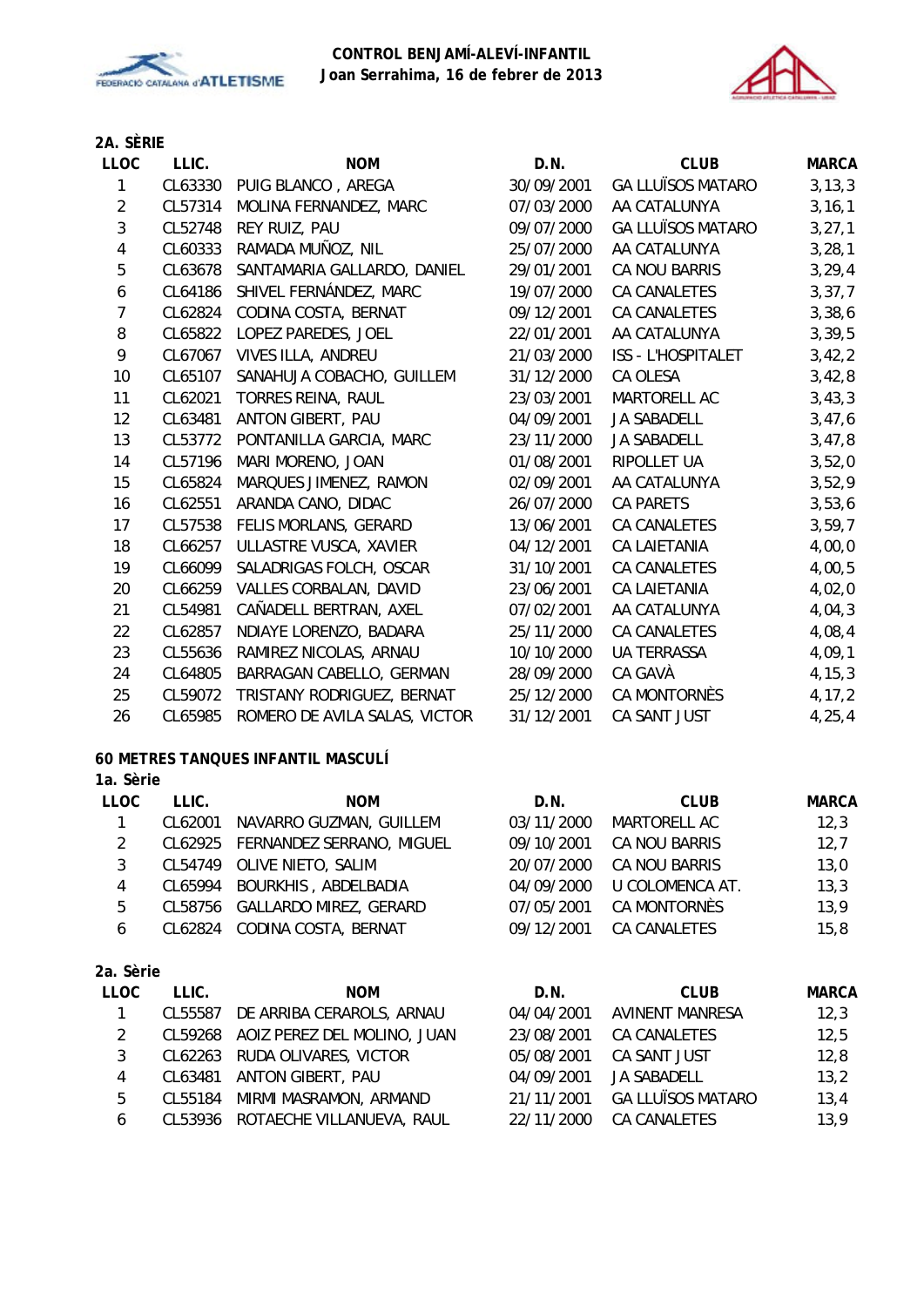



**3a. Sèrie**

| <b>LLOC</b> | LLIC.   | <b>NOM</b>                         | D.N.       | <b>CLUB</b>              | <b>MARCA</b> |
|-------------|---------|------------------------------------|------------|--------------------------|--------------|
|             | CL53397 | AGUILERA CABELLO, ANDRES           | 16/01/2000 | UA TERRASSA              | 10,9         |
| 2           | CL56953 | <b>GRACIA GASULLA, ALEX</b>        | 20/12/2000 | FC BARCELONA             | 12,6         |
| 3           | CL56657 | ADALID SORIANO, SERGI              | 15/05/2001 | <b>GA LLUÏSOS MATARO</b> | 12,9         |
| 4           |         | CL65232 LOPEZ VERGARA, JULIO CESAR | 05/07/2000 | CA NOU BARRIS            | 13,5         |
| 5           | CL58340 | HERRERO MORENO, DAVID              | 01/04/2000 | JA SABADELL              | 13,9         |
| 6           |         | CL67353 CASAS PORTILLO, ALBERT     | 08/03/2000 | AA CATALUNYA             | 14,8         |
|             |         |                                    |            |                          |              |
| 4a. Sèrie   |         |                                    |            |                          |              |

| LLOC. | LLIC. | <b>NOM</b>                        | D.N.       | CLUB               | MARCA |
|-------|-------|-----------------------------------|------------|--------------------|-------|
|       |       | CL57313 HERNANDEZ NAVARRO, CARLOS | 11/06/2000 | AA CATALUNYA       | 12.6  |
|       |       | CL67727 VILASECA MARTIN, CARLES   | 12/01/2000 | AA CATALUNYA       | 13.3  |
|       |       | CL67369 LORENZO COLLADO, HUGO     | 26/04/2000 | MUNTANYENC S.CUGAT | 14.1  |
|       |       | CL65824 MARQUES JIMENEZ, RAMON    | 02/09/2001 | AA CATALUNYA       | 14.3  |

# **SALT D'ALÇADA INFANTIL MASCULÍ**

| <b>LLOC</b>             | LLIC.   | <b>NOM</b>                                            | D.N.       | <b>CLUB</b>         | <b>MARCA</b> |
|-------------------------|---------|-------------------------------------------------------|------------|---------------------|--------------|
| 1                       |         | CL53397 AGUILERA CABELLO, ANDRES                      | 16/01/2000 | UA TERRASSA         | 1,45         |
| $\overline{2}$          | CL52895 | AZNAR BALLDES, ALEIX                                  | 06/01/2000 | CA LAIETANIA        | 1,45         |
| $\mathfrak{Z}$          | CL67112 | RUIZ GUIRAL, ELOI                                     | 31/03/2001 | UGE BADALONA        | 1,35         |
| $\overline{4}$          | CL66077 | MARTINEZ PASCUAL, ORIOL<br>CA CANALETES<br>05/05/2000 |            |                     | 1,30         |
| $\overline{\mathbf{4}}$ |         | CL57982 POMBO HILLENIUS, SIMON                        | 01/09/2001 | AA CATALUNYA        | 1,30         |
| $\overline{\mathbf{4}}$ | CL65197 | BENAVENTE TORTAJADA, BIEL                             | 05/12/2000 | CA NOU BARRIS       | 1,30         |
| $\overline{7}$          | CL65994 | BOURKHIS, ABDELBADIA                                  | 04/09/2000 | U COLOMENCA AT.     | 1,30         |
| $\, 8$                  | CL57314 | MOLINA FERNANDEZ, MARC                                | 07/03/2000 | AA CATALUNYA        | 1,25         |
| 8                       | CL58756 | <b>GALLARDO MIREZ, GERARD</b>                         | 07/05/2001 | CA MONTORNÈS        | 1,25         |
| 10                      | CL56960 | COLL SICLUNA, ARTUR                                   | 16/08/2001 | FC BARCELONA        | 1,25         |
| 11                      | CL65166 | VILLA LAVELA, ORIOL                                   | 09/06/2001 | <b>UA TERRASSA</b>  | 1,20         |
| 11                      | CL53051 | TORNER CABOT, SERGI                                   | 10/07/2000 | CA NOU BARRIS       | 1,20         |
| 13                      | CL53393 | GARRETA PIÑOL, ROGER                                  | 16/05/2000 | <b>UA TERRASSA</b>  | 1,20         |
|                         | CL54984 | <b>COMAS MARIN, POL</b>                               | 04/04/2001 | AA CATALUNYA        | <b>NULS</b>  |
|                         | CL67103 | JULIA ROSELL, JORDI                                   | 23/08/2000 | CA NOU BARRIS       | <b>NULS</b>  |
|                         | CL66224 | MELCHOR COLS, GERARD                                  | 18/11/2001 | <b>CA LAIETANIA</b> | <b>NULS</b>  |
| 1                       | CL64040 | MANYOSA OLLER, MARTI                                  | 10/06/2000 | JA SABADELL         | 1,40         |
| $\overline{2}$          |         | CL53164 PEREZ GARRIDO, SERGIO                         | 05/01/2000 | CA GAVÀ             | 1,30         |
| $\mathfrak{Z}$          | CL58340 | HERRERO MORENO, DAVID                                 | 01/04/2000 | JA SABADELL         | 1,30         |
| $\overline{\mathbf{4}}$ |         | CL56199 ESTEBAN AUDINA, ALBERT                        | 13/07/2001 | CA GAVÀ             | 1,30         |
| $\mathbf 5$             | CL56372 | MORET MARTINEZ, IÑAKI                                 | 05/06/2001 | CA MONTORNÈS        | 1,30         |
| 5                       | CL62001 | NAVARRO GUZMAN, GUILLEM                               | 03/11/2000 | MARTORELL AC        | 1,30         |
| $\overline{7}$          | CL67382 | TOMEY CEBOLLERO, MARC                                 | 28/02/2000 | MUNTANYENC S.CUGAT  | 1,20         |
| 8                       | CL56371 | MOLINA FERNANDEZ, RUBEN                               | 29/10/2001 | CA MONTORNÈS        | 1,20         |
| 8                       | CL54991 | LAS HERAS RUPEREZ, AARON                              | 22/06/2000 | AA CATALUNYA        |              |
| 8                       | CL63925 | ASENJO RODRIGUEZ, CRISTIAN                            | 23/12/2000 | AA CATALUNYA        | 1,20         |
|                         | CL60341 | SERRANO MARULL, ALEX                                  | 15/03/2001 | AA CATALUNYA        | <b>NULS</b>  |
|                         | CL55310 | BENITO GUASCH, ORIOL                                  | 02/06/2001 | CA VIC              | <b>NULS</b>  |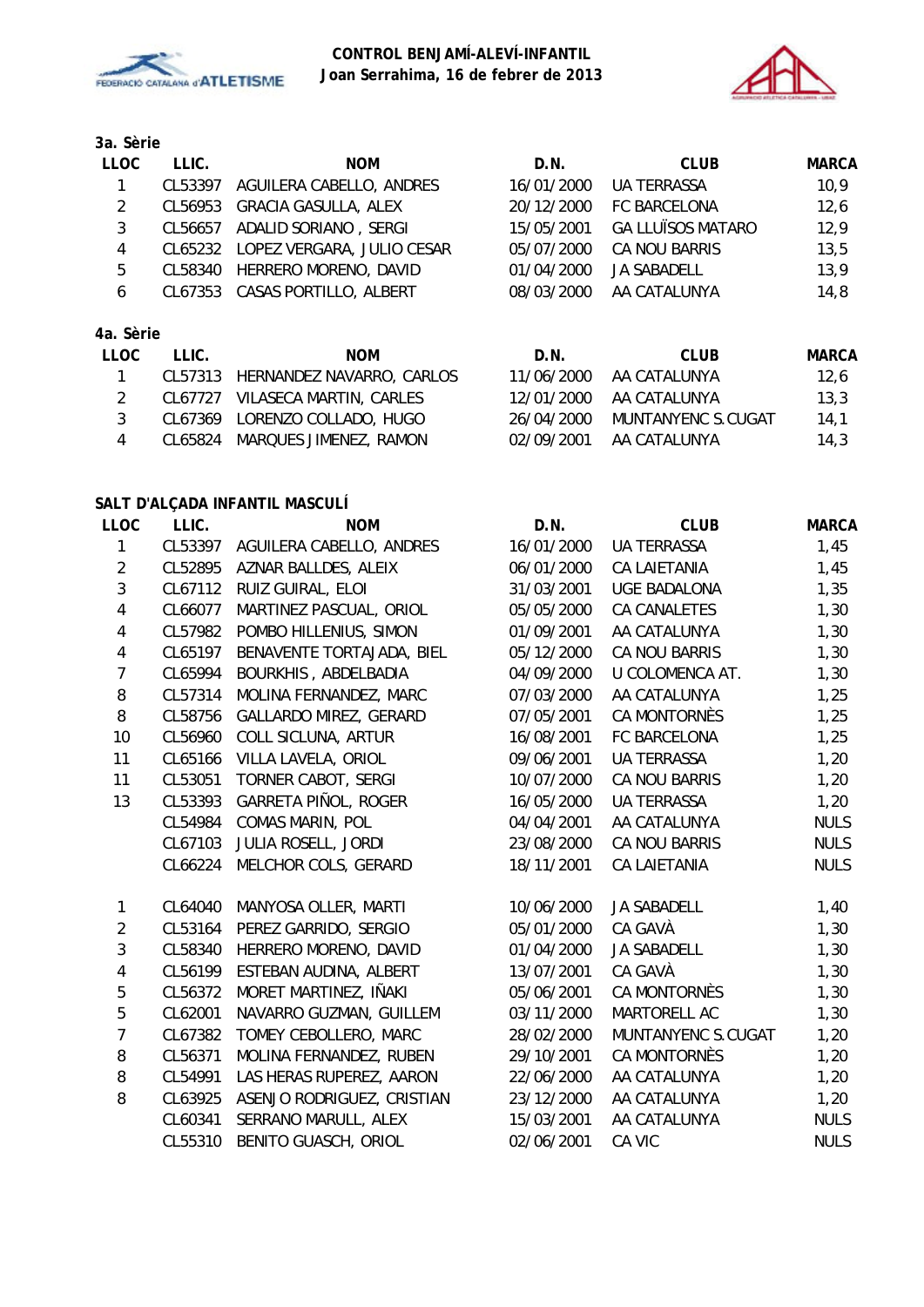



# **SALT DE LLARGADA INFANTIL MASCULÍ**

| <b>LLOC</b>    | LLIC.   | <b>NOM</b>                          | D.N.                             | <b>CLUB</b>              | <b>MARCA</b> |
|----------------|---------|-------------------------------------|----------------------------------|--------------------------|--------------|
| $\mathbf{1}$   | CL54460 | <b>BARRUBES MASIP, XAVIER</b>       | 23/04/2000                       | CA CANALETES             | 4,78         |
| $\overline{2}$ | CL53164 | PEREZ GARRIDO, SERGIO               | CA GAVÀ<br>05/01/2000            |                          | 4,67         |
| $\mathfrak{Z}$ | CL53397 | AGUILERA CABELLO, ANDRES            | 16/01/2000<br><b>UA TERRASSA</b> |                          | 4,63         |
| 4              |         | CL52895 AZNAR BALLDES, ALEIX        | 06/01/2000                       | CA LAIETANIA             | 4,57         |
| 5              | CL59085 | ZEBERIO DASCA, GUILLEM              | 14/06/2001                       | ISS - L'HOSPITALET       | 4,50         |
| 6              | CL53115 | ZEBERIO DASCA, PEIO                 | 20/04/2000                       | ISS - L'HOSPITALET       | 4,42         |
| $\overline{7}$ | CL56658 | BLAL LAHLIMI, OUSSAMA               | 06/04/2000                       | <b>GA LLUÏSOS MATARO</b> | 4,33         |
| 8              | CL65197 | BENAVENTE TORTAJADA, BIEL           | 05/12/2000                       | CA NOU BARRIS            | 4,22         |
| 9              | CL59268 | AOIZ PEREZ DEL MOLINO, JUAN         | 23/08/2001                       | CA CANALETES             | 4,21         |
| 10             | CL53202 | SAÑE CODONY, ALBERT                 | 23/03/2000                       | CA VIC                   | 4,15         |
| 11             | CL58775 | RUIZ JOVER, THEO                    | 21/02/2001                       | MUNTANYENC S.CUGAT       | 4,15         |
| 12             | CL55248 | TERUEL SUBIRATS, POL                | 23/04/2001                       | CA CANALETES             | 4,14         |
| 13             | CL64040 | MANYOSA OLLER, MARTI                | 10/06/2000                       | <b>JA SABADELL</b>       | 4,11         |
| 14             | CL63925 | ASENJO RODRIGUEZ, CRISTIAN          | 23/12/2000                       | AA CATALUNYA             | 4,10         |
| 15             | CL56372 | MORET MARTINEZ, IÑAKI               | 05/06/2001                       | CA MONTORNÈS             | 4,06         |
| 16             | CL66701 | PEREZ MOLERO, MARIO                 | 27/02/2001                       | CA CANALETES             | 4,05         |
| 17             | CL67382 | TOMEY CEBOLLERO, MARC               | 28/02/2000                       | MUNTANYENC S.CUGAT       | 4,04         |
| 18             | CL54991 | LAS HERAS RUPEREZ, AARON            | 22/06/2000                       | AA CATALUNYA             | 4,03         |
| 19             | CL56953 | <b>GRACIA GASULLA, ALEX</b>         | 20/12/2000                       | FC BARCELONA             | 4,03         |
| 20             | CL61988 | LOPEZ RIERA, ALEX                   | 07/07/2000                       | MARTORELL AC             | 4,03         |
| 21             | CL56960 | COLL SICLUNA, ARTUR                 | 16/08/2001                       | FC BARCELONA             | 4,02         |
| 22             | CL55110 | LLORDELLA PINEDO, PAU               | 22/02/2001                       | CA OLESA                 | 3,98         |
| 23             | CL63677 | TIGRI VALDIVIA, ANTONIO             | 01/02/2000                       | CA CALELLA               | 3,96         |
| 24             | CL62647 | PICON DELGADO, IVAN                 | 07/07/2000                       | <b>UA TERRASSA</b>       | 3,91         |
| 25             | CL52748 | REY RUIZ, PAU                       | 09/07/2000                       | <b>GA LLUÏSOS MATARO</b> | 3,90         |
| 26             | CL56199 | ESTEBAN AUDINA, ALBERT              | 13/07/2001                       | CA GAVÀ                  | 3,89         |
| 27             | CL57314 | MOLINA FERNANDEZ, MARC              | 07/03/2000                       | AA CATALUNYA             | 3,88         |
| 28             | CL56657 | ADALID SORIANO, SERGI               | 15/05/2001                       | <b>GA LLUÏSOS MATARO</b> | 3,86         |
| 29             | CL65232 | LOPEZ VERGARA, JULIO CESAR          | 05/07/2000                       | CA NOU BARRIS            | 3,83         |
| 30             | CL55310 | BENITO GUASCH, ORIOL                | 02/06/2001                       | CA VIC                   | 3,80         |
| 31             | CL55587 | DE ARRIBA CERAROLS, ARNAU           | 04/04/2001                       | <b>AVINENT MANRESA</b>   | 3,77         |
| 32             | CL54984 | <b>COMAS MARIN, POL</b>             | 04/04/2001                       | AA CATALUNYA             | 3,71         |
| 33             |         | CL62925 FERNANDEZ SERRANO, MIGUEL   | 09/10/2001                       | CA NOU BARRIS            | 3,68         |
| 34             | CL67415 | MOJEDANO ILLAMOLA, SERGI            | 02/01/2001                       | CA LAIETANIA             | 3,66         |
| 35             |         | CL67727 VILASECA MARTIN, CARLES     | 12/01/2000                       | AA CATALUNYA             | 3,65         |
| 36             | CL65107 | SANAHUJA COBACHO, GUILLEM           | 31/12/2000                       | CA OLESA                 | 3,63         |
| 37             | CL66187 | VALDANZO RUANO, IVAN                | 19/09/2000                       | U COLOMENCA AT.          | 3,60         |
| 38             | CL63330 | PUIG BLANCO, AREGA                  | 30/09/2001                       | <b>GA LLUÏSOS MATARO</b> | 3,59         |
| 39             | CL65166 | VILLA LAVELA, ORIOL                 | 09/06/2001                       | UA TERRASSA              | 3,59         |
| 40             | CL63676 | SALA MONTEAGUDO, JOEL               | 25/02/2000                       | CA CALELLA               | 3,57         |
| 41             | CL66508 | MARTIN VENZAL, KILIAN               | 15/09/2000                       | CA CALELLA               | 3,57         |
| 42             | CL57639 | MIRAS ROBLES, ORIOL                 | 28/07/2000                       | <b>GA LLUÏSOS MATARO</b> | 3,55         |
| 43             |         | CL57982 POMBO HILLENIUS, SIMON      | 01/09/2001                       | AA CATALUNYA             | 3,55         |
| 44             |         | CL67112 RUIZ GUIRAL, ELOI           | 31/03/2001                       | UGE BADALONA             | 3,54         |
| 45             | CL56644 | <b>CLEMENTE MARIN, SUHAIL</b>       | 10/04/2001                       | CA VILAFRANCA            | 3,53         |
| 46             | CL59042 | PUIG BESA, ADRIA                    | 11/04/2001                       | CA CALELLA               | 3,53         |
| 47             |         | CL67760 ALES SOLA, JOEL             | 27/07/2000                       | JA SABADELL              | 3,53         |
| 48             |         | CL63678 SANTAMARIA GALLARDO, DANIEL | 29/01/2001                       | CA NOU BARRIS            | 3,52         |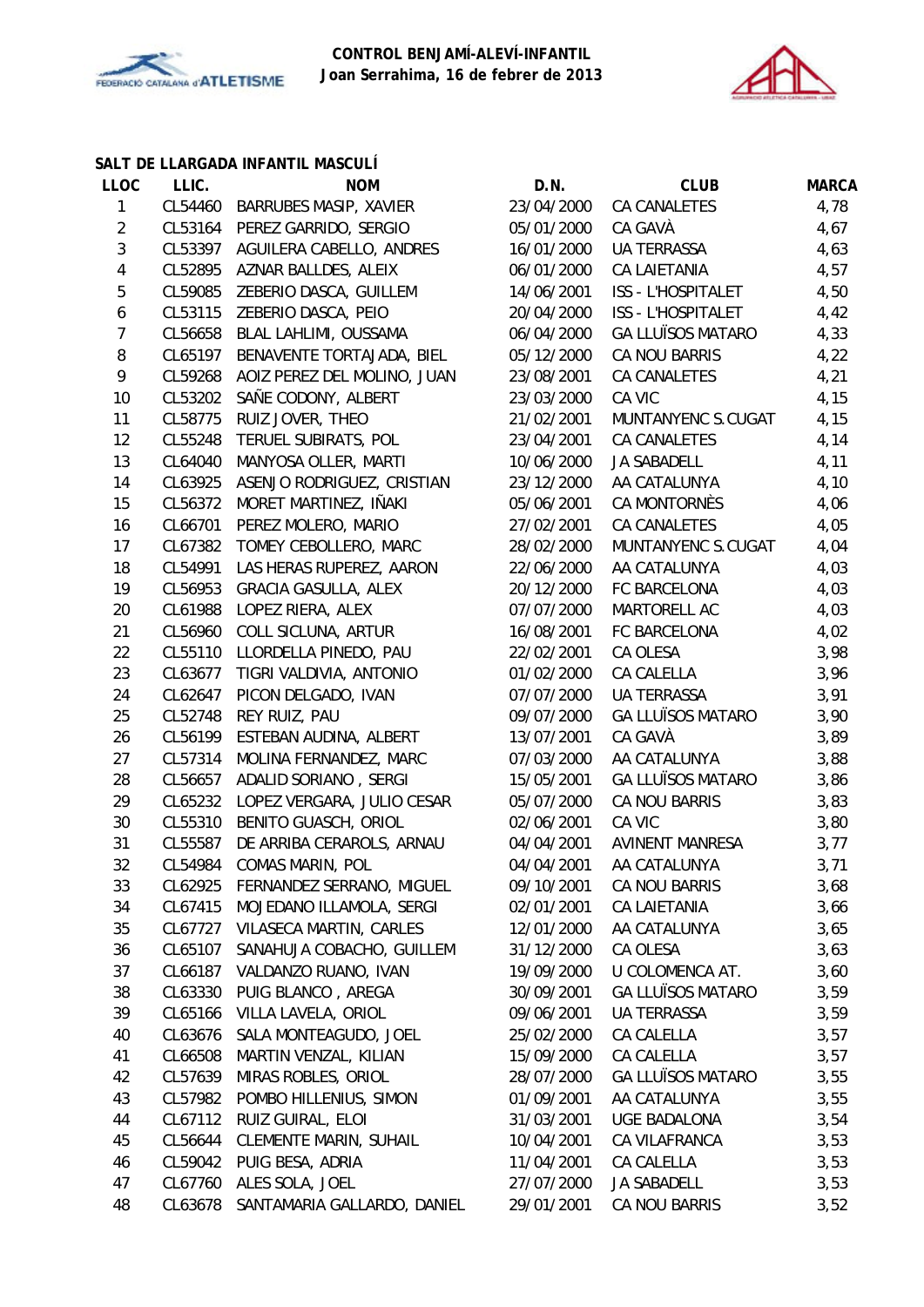



| 49 | CL53903 | LOPEZ VILLANUEVA, OSCAR       | 16/06/2000 | <b>UGE BADALONA</b> | 3,48        |
|----|---------|-------------------------------|------------|---------------------|-------------|
| 50 | CL53393 | GARRETA PIÑOL, ROGER          | 16/05/2000 | <b>UA TERRASSA</b>  | 3,45        |
| 51 | CL66454 | MARTIN ALCARIO, MARC          | 30/05/2000 | <b>JA SABADELL</b>  | 3,45        |
| 52 | CL57538 | FELIS MORLANS, GERARD         | 13/06/2001 | CA CANALETES        | 3,43        |
| 53 | CL57313 | HERNANDEZ NAVARRO, CARLOS     | 11/06/2000 | AA CATALUNYA        | 3,38        |
| 54 | CL55636 | RAMIREZ NICOLAS, ARNAU        | 10/10/2000 | <b>UA TERRASSA</b>  | 3,27        |
| 55 | CL66495 | EL AMRANI, ACHRAF             | 29/08/2001 | CA CALELLA          | 3,25        |
| 56 | CL62026 | ZAMUDIO MATEOS, VICTOR        | 03/06/2001 | MARTORELL AC        | 3,21        |
| 57 | CL66224 | MELCHOR COLS, GERARD          | 18/11/2001 | CA LAIETANIA        | 3,18        |
| 58 | CL66259 | <b>VALLES CORBALAN, DAVID</b> | 23/06/2001 | CA LAIETANIA        | 3,16        |
| 59 | CL66257 | ULLASTRE VUSCA, XAVIER        | 04/12/2001 | <b>CA LAIETANIA</b> | 3,13        |
| 60 | CL56371 | MOLINA FERNANDEZ, RUBEN       | 29/10/2001 | CA MONTORNÈS        | 3,12        |
| 61 | CL67353 | CASAS PORTILLO, ALBERT        | 08/03/2000 | AA CATALUNYA        | 3,10        |
| 62 | CL65822 | LOPEZ PAREDES, JOEL           | 22/01/2001 | AA CATALUNYA        | 3,04        |
| 63 | CL64805 | BARRAGAN CABELLO, GERMAN      | 28/09/2000 | CA GAVÀ             | 3,01        |
| 64 | CL64186 | SHIVEL FERNÁNDEZ, MARC        | 19/07/2000 | CA CANALETES        | 2,96        |
| 65 | CL62857 | NDIAYE LORENZO, BADARA        | 25/11/2000 | CA CANALETES        | 2,80        |
| 66 | CL64797 | TORRENTE MONJO, PAU           | 06/11/2000 | BARCELONA AT.       | 2,77        |
| 67 | CL66099 | SALADRIGAS FOLCH, OSCAR       | 31/10/2001 | <b>CA CANALETES</b> | 2,77        |
| 68 | CL65985 | ROMERO DE AVILA SALAS, VICTOR | 31/12/2001 | CA SANT JUST        | 2,70        |
| 69 | CL59072 | TRISTANY RODRIGUEZ, BERNAT    | 25/12/2000 | CA MONTORNÈS        | 2,33        |
| 70 | CL60333 | RAMADA MUÑOZ, NIL             | 25/07/2000 | AA CATALUNYA        | 2,20        |
|    | CL67369 | LORENZO COLLADO, HUGO         | 26/04/2000 | MUNTANYENC S.CUGAT  | <b>NULS</b> |

## **LLANÇAMENT DE MARTELL INFANTIL MASCULÍ**

| LLIC.   | <b>NOM</b>                | D.N.                                                                                                                                                                                                    | <b>CLUB</b>            | <b>MARCA</b> |
|---------|---------------------------|---------------------------------------------------------------------------------------------------------------------------------------------------------------------------------------------------------|------------------------|--------------|
|         |                           | 20/02/2000                                                                                                                                                                                              | CA VIC                 | 29,29        |
|         |                           | 25/03/2000                                                                                                                                                                                              | MUNTANYENC S.CUGAT     | 26, 16       |
|         |                           | 08/05/2001                                                                                                                                                                                              | CA GAVÀ                | 16,52        |
|         |                           | 14/04/2001                                                                                                                                                                                              | CA NOU BARRIS          | 15,67        |
| CL55587 | DE ARRIBA CERAROLS, ARNAU | 04/04/2001                                                                                                                                                                                              | <b>AVINENT MANRESA</b> | 13,90        |
|         |                           | 10/08/2001                                                                                                                                                                                              | CA GAVÀ                | 13,58        |
|         |                           | 27/12/2001                                                                                                                                                                                              | <b>CA LAIETANIA</b>    | <b>NULS</b>  |
|         |                           | CL58583 AYATS FONT, SALVADOR<br>CL53943 ABRADO GROSS, POL<br>CL57045 PESO KEYER, VICTOR<br>CL54758 DE LA HOZ GARCIA, DANIEL<br>CL62114 GARCIA CARRETERO, OSCAR<br>CL63836 SOTELO GIMFARRER, JOSEP MARIA |                        |              |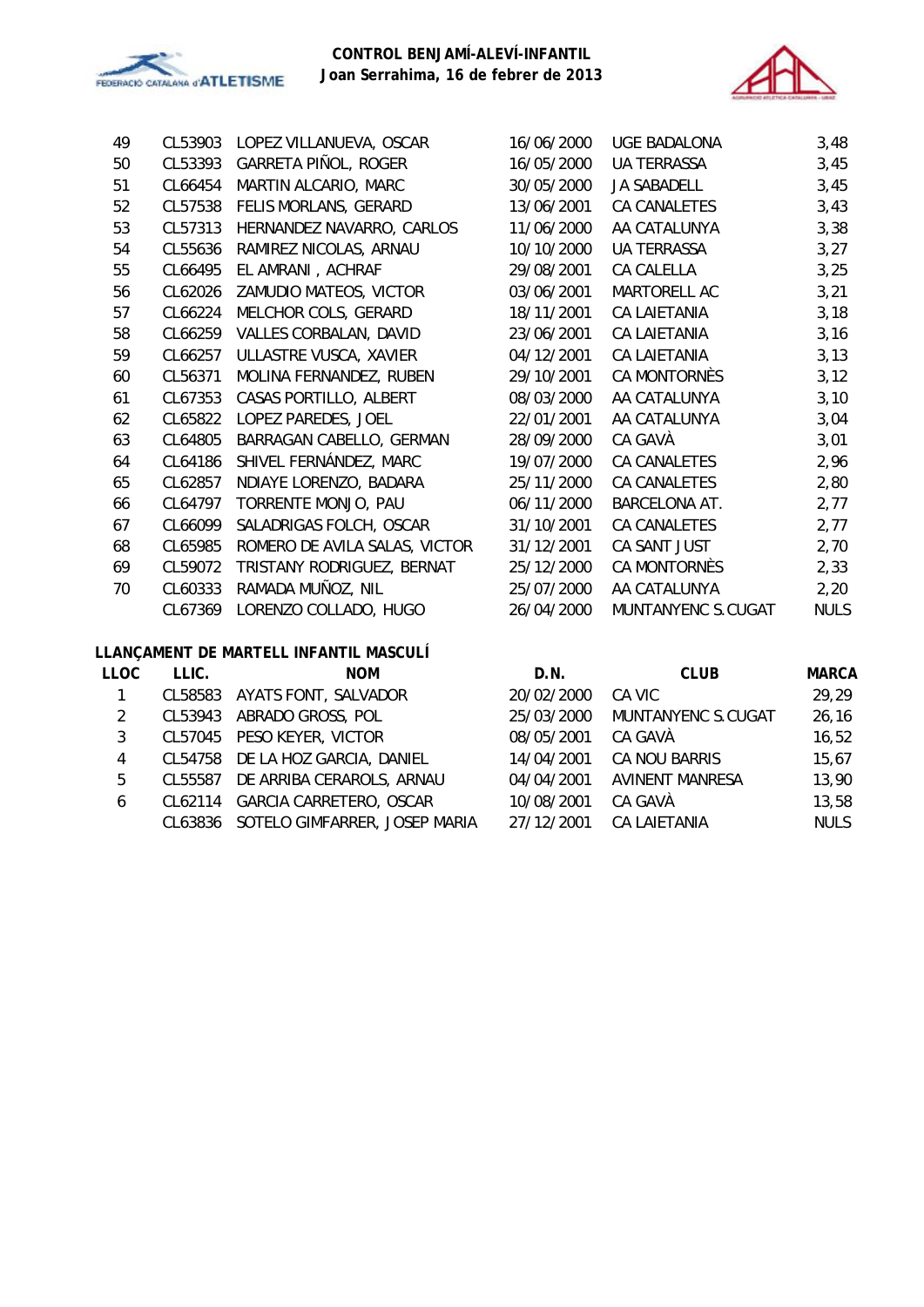



## **60 METRES LLISOS INFANTIL FEMENÍ**

| ia. Serie               |         |                                                          |            |                           |              |
|-------------------------|---------|----------------------------------------------------------|------------|---------------------------|--------------|
| <b>LLOC</b>             | LLIC.   | <b>NOM</b>                                               | D.N.       | <b>CLUB</b>               | <b>MARCA</b> |
| $\mathbf{1}$            | CL60045 | MARIN GILI, ANA                                          | 09/11/2000 | INDEPENDIENTE             | 8,2          |
| $\overline{2}$          | CL60759 | CARVAJAL TUDELA, CLAUDIA                                 | 23/06/2000 | CA CANALETES              | 8,8          |
| 3                       | CL60785 | MEYER MARTINEZ, JULIA<br>14/10/2000<br>CA CANALETES      |            |                           | 9,5          |
| $\overline{\mathbf{4}}$ | CL56370 | MOLINA DUEÑAS, LAIA<br><b>CA MONTORNÈS</b><br>23/08/2001 |            |                           | 9,7          |
| 5                       | CL61194 | SERVETO VALLES, AFRICA                                   | 05/02/2001 | CA VILAFRANCA             | 9,9          |
| 6                       | CL56961 | INGLAVAGA MARTINEZ, NURIA                                | 23/03/2001 | FC BARCELONA              | 10,7         |
| 2a. Sèrie               |         |                                                          |            |                           |              |
| <b>LLOC</b>             | LLIC.   | <b>NOM</b>                                               | D.N.       | <b>CLUB</b>               | <b>MARCA</b> |
| 1                       | CL62190 | SELLARES ALTAMIRA, JUDIT                                 | 13/04/2000 | <b>AVINENT MANRESA</b>    | 8,6          |
| $\overline{2}$          | CL63973 | MORENO MARTIN, ELENA                                     | 11/08/2000 | <b>CA PARETS</b>          | 9,1          |
| $\mathbf{3}$            | CL62828 | DE CAMPOS VERGES, CLAUDIA                                | 14/05/2001 | <b>CA CANALETES</b>       | 9,3          |
| $\overline{4}$          | CL58805 | GONZALEZ TINTORE, ANNA                                   | 01/08/2001 | <b>ISS - L'HOSPITALET</b> | 9,8          |
| 5                       | CL67784 | <b>BONJORN CHARTE, ESTHER</b>                            | 18/01/2001 | <b>BARCELONA AT.</b>      | 10,1         |
| 6                       | CL58805 | <b>GONZALEZ TINTORE, ANNA</b>                            | 01/08/2001 | <b>ISS - L'HOSPITALET</b> | 10,3         |
| 3a. Sèrie               |         |                                                          |            |                           |              |
| <b>LLOC</b>             | LLIC.   | <b>NOM</b>                                               | D.N.       | <b>CLUB</b>               | <b>MARCA</b> |
| $\mathbf{1}$            | CL53642 | PALACIN ESTER, JULIA                                     | 27/04/2000 | <b>UA TERRASSA</b>        | 8,3          |
| $\overline{2}$          | CL64187 | NAVARRETE MORETA, PAULA                                  | 01/03/2000 | CA CANALETES              | 8,9          |
| 3                       | CL60933 | BALLESTER MALLEBREIN, LAURA                              | 22/04/2001 | CA LAIETANIA              |              |
| $\overline{4}$          | CL64789 | RAMOS PADROS, CLARA                                      | 26/07/2000 | BARCELONA AT.             | 9,2<br>9,7   |
| 5                       | CL65996 | EL ADNANI HANIDIR, ZAINAB                                | 11/02/2001 | U COLOMENCA AT.           | 10,4         |
| 6                       | CL57373 | SORIA POUS, AINHOA                                       | 22/11/2001 | <b>CA PARETS</b>          | 11,4         |
| 4a. Sèrie               |         |                                                          |            |                           |              |
| <b>LLOC</b>             | LLIC.   | <b>NOM</b>                                               | D.N.       | <b>CLUB</b>               | <b>MARCA</b> |
| $\mathbf{1}$            | CL59067 | DE MINGO DOMENECH, MARIA                                 | 09/02/2001 | CE UNIVERSITARI           | 8,5          |
| $\overline{2}$          | CL55577 | CORNELLAS ESCAYOLA, ELNA                                 | 22/04/2001 | <b>AVINENT MANRESA</b>    | 8,6          |
| $\mathbf{3}$            | CL52983 | <b>GABALDON GRAU, CLARA</b>                              | 13/04/2000 | AA CATALUNYA<br>8, 8      |              |
| $\overline{4}$          | CL64796 | TORRAS DEL RUSTE, ONA                                    | 19/02/2001 | <b>BARCELONA AT.</b>      | 9,4          |
| 5                       |         | CL57372 SORIA POUS, ALBA                                 | 22/11/2001 | <b>CA PARETS</b>          | 10,1         |
| 6                       |         | CL57612 GURRI CASALS, NURIA                              | 01/08/2000 | CA MONTORNÈS              | 10,7         |
| 5a. Sèrie               |         |                                                          |            |                           |              |
| <b>LLOC</b>             | LLIC.   | <b>NOM</b>                                               | D.N.       | <b>CLUB</b>               | <b>MARCA</b> |
| 1                       | CL62557 | GOMEZ MONTOLIO, SARA                                     | 07/01/2001 | <b>CA PARETS</b>          | 8,7          |
| $\overline{2}$          | CL55116 | MORRAJA MOSTAZO, OLGA                                    | 29/09/2000 | CA OLESA                  | 8,8          |
| 3                       | CL57483 | BALLARIN RUBINART, IRENE                                 | 18/04/2000 | <b>AVINENT MANRESA</b>    | 8,9          |
| $\overline{4}$          | CL59898 | MARTINEZ FERNANDEZ, ALBA                                 | 05/04/2000 | CA SANT JUST              | 9,1          |

5 CL62770 HUGUET SORO, JUDIT 21/08/2000 CE UNIVERSITARI 9,2

6 CL59735 PUNZANO LATORRE, AINHOA 24/11/2000 CA MONTORNÈS 12,6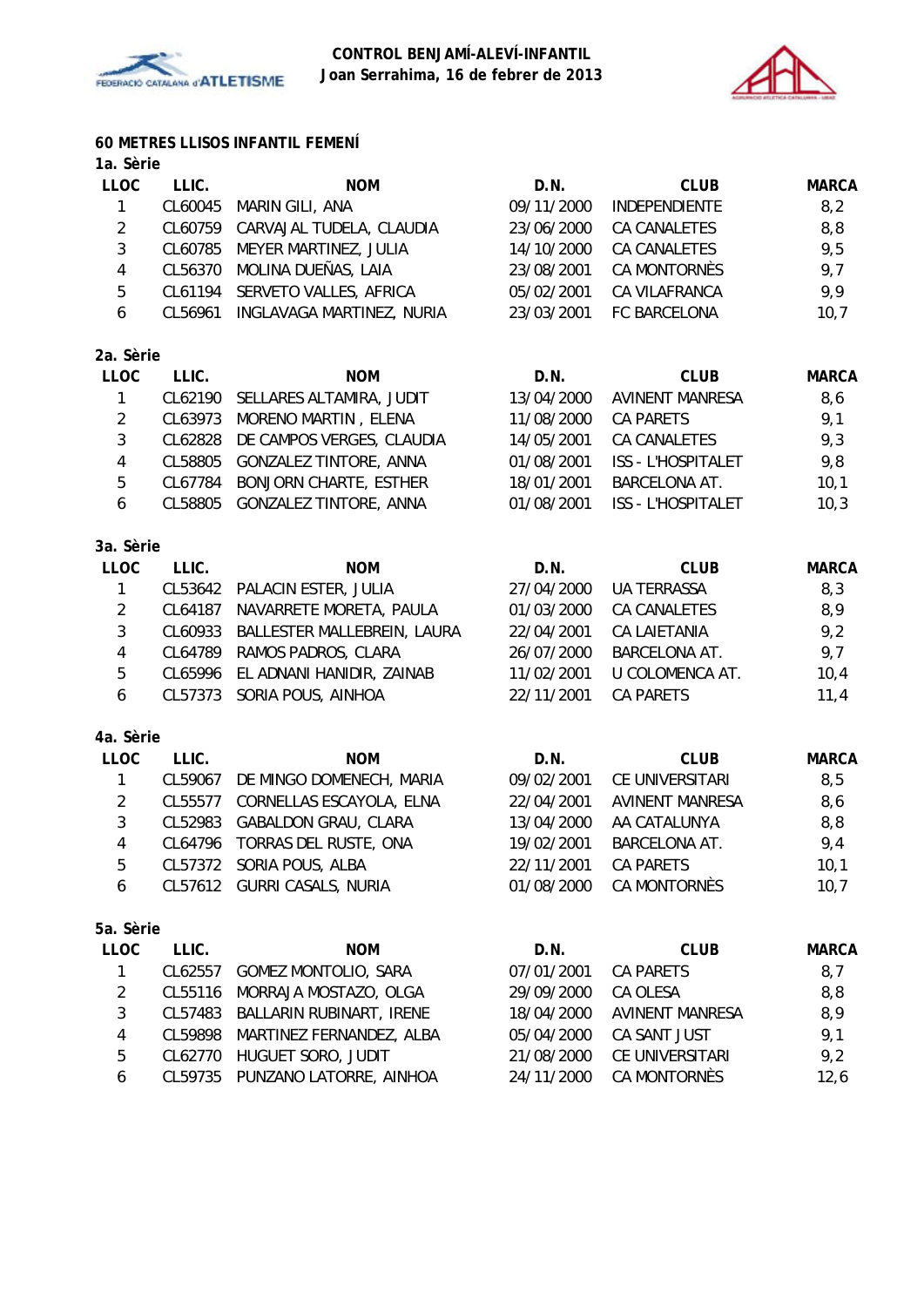



**6a. Sèrie**

| <b>LLOC</b>    | LLIC.   | <b>NOM</b>                          | D.N.       | <b>CLUB</b>               | <b>MARCA</b> |
|----------------|---------|-------------------------------------|------------|---------------------------|--------------|
| 1              | CL57482 | ARISO GRACIA, MAR                   | 13/01/2000 | <b>AVINENT MANRESA</b>    | 8,8          |
| $\overline{2}$ | CL53112 | VIUDEZ CHECA, NURIA                 | 18/01/2000 | ISS - L'HOSPITALET        | 9,1          |
| 3              | CL55220 | GARCIA HOMBRAVELLA, CARLA           | 22/05/2000 | ISS - L'HOSPITALET        | 9,4          |
| $\overline{4}$ | CL62256 | MELCHOR PEREZ, ANA                  | 05/04/2001 | CA SANT JUST              | 9,6          |
| 5              | CL67682 | LANCHO BOSCH, GISELA                | 18/07/2001 | <b>GA LLUÏSOS MATARO</b>  | 10,0         |
| 6              | CL63392 | RIDAMEYA JAN, VICTORIA              | 05/11/2001 | <b>ISS - L'HOSPITALET</b> | 10,3         |
| 7a. Sèrie      |         |                                     |            |                           |              |
| <b>LLOC</b>    | LLIC.   | <b>NOM</b>                          | D.N.       | <b>CLUB</b>               | <b>MARCA</b> |
| $\mathbf{1}$   | CL57711 | RUBIA ALARCON, AINHOA               | 12/10/2000 | CA OLESA                  | 8,7          |
| $\overline{2}$ | CL67590 | JORDAN GONZALEZ, NADIA              | 14/11/2000 | <b>CA LAIETANIA</b>       | 8,9          |
| $\mathbf{3}$   | CL54974 | <b>GARCIA ROVIRA, MARIONA</b>       | 13/03/2000 | AA CATALUNYA              | 9,2          |
| $\overline{4}$ | CL67279 | PINIES PRAT, ABRIL                  | 10/08/2001 | <b>ISS - L'HOSPITALET</b> | 9,5          |
| 5              | CL60269 | PARDO MURO, PALOMA                  | 21/10/2000 | CE UNIVERSITARI           | 9,7          |
| 6              | CL56049 | VIZUETE BRUSAU, ANDREA              | 25/01/2001 | <b>UGE BADALONA</b>       | 9,8          |
| 8a. Sèrie      |         |                                     |            |                           |              |
| <b>LLOC</b>    | LLIC.   | <b>NOM</b>                          | D.N.       | <b>CLUB</b>               | <b>MARCA</b> |
| 1              | CL58335 | <b>FARGUES ARTIGAS, MARIA</b>       | 21/04/2000 | <b>JA SABADELL</b>        | 8,5          |
| $\overline{2}$ | CL59796 | JULVE PEREZ, ELENA                  | 08/12/2000 | U COLOMENCA AT.           | 9,0          |
| 3              | CL65973 | FRANQUESA MULLERAT, MARIA           | 11/08/2000 | CA SANT JUST              | 9,5          |
| $\overline{4}$ | CL54844 | TORRES ALCARAZ, HELENA              | 17/03/2001 | CA LAIETANIA              | 10,0         |
| 5              | CL57685 | CIVERA POCEIRO, ANDREA              | 17/05/2000 | AA CATALUNYA              | 10,1         |
| 6              | CL65827 | OLIVERA SORIANO, ANNA               | 14/06/2000 | AA CATALUNYA              | 10,3         |
| 9a. Sèrie      |         |                                     |            |                           |              |
| <b>LLOC</b>    | LLIC.   | <b>NOM</b>                          | D.N.       | <b>CLUB</b>               | <b>MARCA</b> |
| 1              | CL53413 | SOLSONA SADURNI, NURIA              | 05/02/2000 | AA CATALUNYA              | 8,3          |
| $\overline{2}$ | CL63752 | RODRIGUEZ LOPEZ, ALBA               | 11/08/2000 | <b>CA LAIETANIA</b>       | 9,2          |
| 3              | CL65233 | MARTIN ESCUDERO, MARIA              | 04/05/2001 | CA NOU BARRIS             | 9,6          |
| $\overline{4}$ | CL65987 | RUIZ LLORENS, SILVIA                | 09/12/2001 | CA SANT JUST              | 9,9          |
| 5              | CL59797 | ALVAREZ MANRUBIA, CARLA             | 22/08/2001 | U COLOMENCA AT.           | 10,2         |
| 6              |         | CL60408 MPECK-BADA MANIDANG, PAMELA | 09/11/2001 | <b>ISS - L'HOSPITALET</b> | 10,4         |
| 10a. Sèrie     |         |                                     |            |                           |              |
| <b>LLOC</b>    | LLIC.   | <b>NOM</b>                          | D.N.       | <b>CLUB</b>               | <b>MARCA</b> |
| 1              | CL54161 | BESTUE FERRERA, JAEL                | 24/09/2000 | MUNTANYENC S.CUGAT        | 7,9          |
| $\overline{2}$ | CL66130 | MARTINEZ GARCIA, LOLA               | 18/11/2000 | CE UNIVERSITARI           | 8,3          |
| $\mathfrak{Z}$ | CL54843 | BUSCA VALLS, ROSA MARIA             | 08/05/2001 | <b>CA LAIETANIA</b>       | 8,5          |
| 4              | CL65263 | SALMERON ASCASO, TERESA             | 31/01/2001 | CA NOU BARRIS             | 8,7          |
| 5              | CL67296 | ASAID, RANIA<br>24/01/2001          |            | U COLOMENCA AT.           | 9,4          |

6 CL67626 CARRERAS VIDAL , LOURDES 18/02/2001 CA SANT JUST 10,1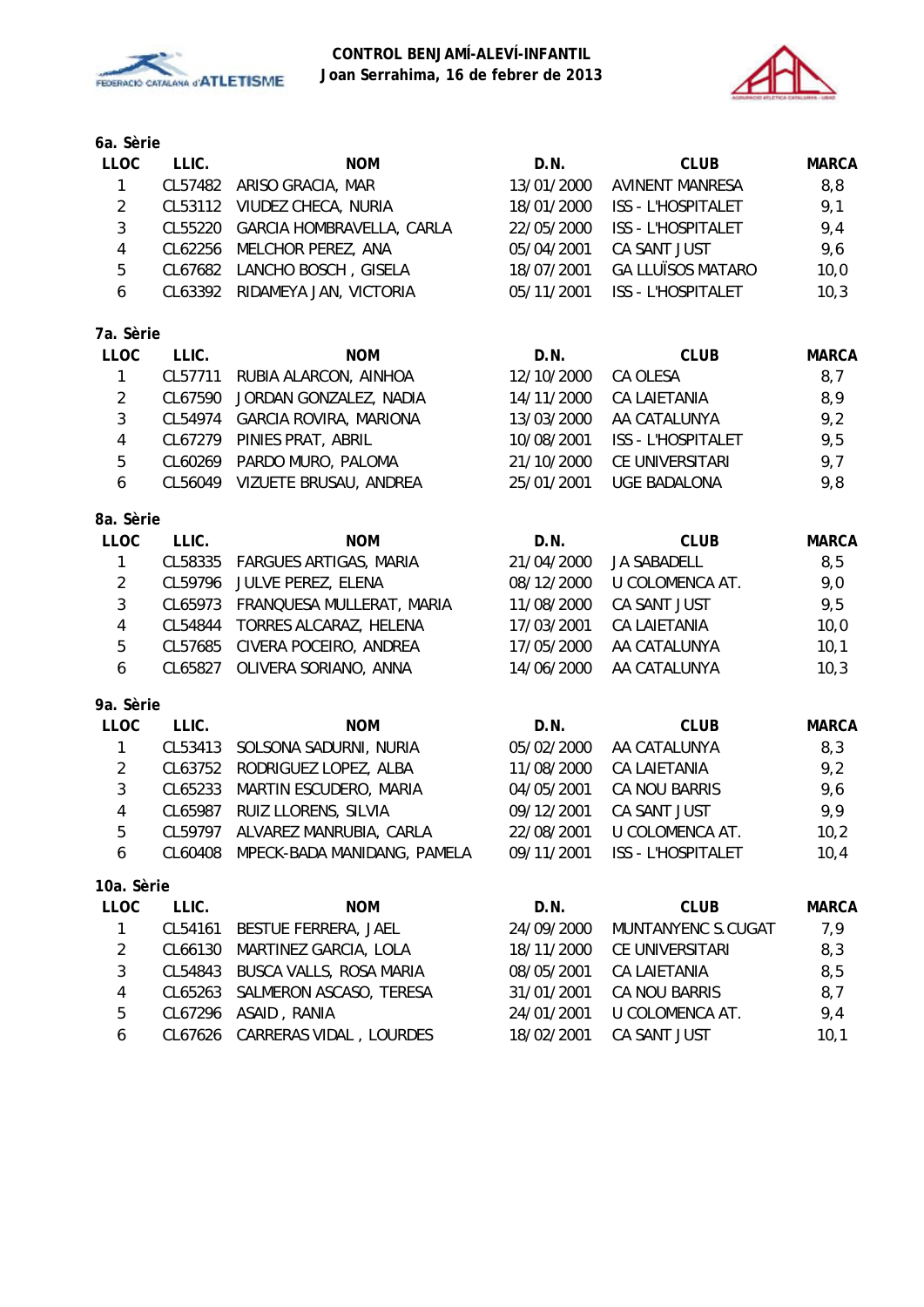



| 11a. Sèrie     |         |                                                   |                            |                     |              |
|----------------|---------|---------------------------------------------------|----------------------------|---------------------|--------------|
| <b>LLOC</b>    | LLIC.   | <b>NOM</b>                                        | D.N.                       | <b>CLUB</b>         | <b>MARCA</b> |
| 1              | CL57517 | RUFFO FERNANDEZ, CLAUDIA                          | 04/06/2000                 | CE UNIVERSITARI     | 8,7          |
| $\overline{2}$ | CL67383 | TROBAT CASTELLTORT, MARTA                         | 03/03/2000                 | MUNTANYENC S.CUGAT  | 8,8          |
| 3              | CL56745 | ONWUKA, AMARACHI SANDRA                           | 05/12/2001                 | <b>CA LAIETANIA</b> | 9,1          |
| $\overline{4}$ | CL55154 | FLORENZA NOVIALS, SILVIA                          | 01/08/2001                 | <b>UA TERRASSA</b>  | 9,4          |
| 5              | CL55949 | SEBBAK REINON, PAULA                              | 02/07/2001                 | PENYA APA ANEM-HI   | 10,0         |
| 6              | CL65829 | PUYO AREVALO, PAULA                               | 13/08/2001                 | AA CATALUNYA        | 10,1         |
| 12a. Sèrie     |         |                                                   |                            |                     |              |
| <b>LLOC</b>    | LLIC.   | <b>NOM</b>                                        | D.N.                       | <b>CLUB</b>         | <b>MARCA</b> |
| 1              | CL65832 | RUIZ SOLDEVILA, LAIA                              | 29/06/2000                 | AA CATALUNYA        | 8,8          |
| $\overline{2}$ | CL59076 | POLO SERRA, JUDIT                                 | 05/03/2000                 | <b>JA SABADELL</b>  | 9,0          |
| 3              | CL66745 | CASAJUANA LARQUE, LAURA                           | 15/07/2000                 | <b>JA SABADELL</b>  | 9,1          |
| $\overline{4}$ | CL62156 | BRUGUERA VICENTE, CARLA                           | 05/02/2001                 | <b>CA LAIETANIA</b> | 9,9          |
| 5              | CL65820 | <b>GOL PEREZ, BERTA</b>                           | 31/03/2000                 | AA CATALUNYA        | 10,2         |
| 6              | CL67586 | ARTERO COMERMA, PAULA                             | 07/04/2001                 | CA LAIETANIA        | 10,7         |
|                |         |                                                   |                            |                     |              |
| 13a. Sèrie     |         |                                                   |                            |                     |              |
| <b>LLOC</b>    | LLIC.   | <b>NOM</b>                                        | D.N.                       | <b>CLUB</b>         | <b>MARCA</b> |
| $\mathbf{1}$   | CL66700 | NAVARRO LAGLERA, ARLET                            | 16/06/2001<br>CA CANALETES |                     | 8,5          |
| $\overline{2}$ | CL65284 | ZAMORANO SANZ, OLIMPIA                            | 27/04/2000                 | CA NOU BARRIS       | 9,1          |
| 3              | CL65840 | VILLARROYA FARRE, MARTA                           | 05/04/2001                 | AA CATALUNYA        | 9,3          |
| 4              | CL60343 | SIVILLA CALVO, ANDREA                             | 24/06/2001                 | AA CATALUNYA        | 9,6          |
| 5              | CL65838 | TARES BARRAGAN, ABRIL                             | 08/04/2001                 | AA CATALUNYA        | 9,9          |
| 6              | CL60325 | OLIVELLA TORLA, AINA                              | 20/08/2001                 | AA CATALUNYA        | 10,3         |
|                |         |                                                   |                            |                     |              |
| 14a. Sèrie     |         |                                                   |                            |                     |              |
| <b>LLOC</b>    | LLIC.   | <b>NOM</b>                                        | D.N.                       | <b>CLUB</b>         | <b>MARCA</b> |
| 1              | CL60752 | BARTOLOME ORO, CRISTINA                           | 07/09/2001                 | <b>CA CANALETES</b> | 8,7          |
| $\overline{2}$ | CL65982 | MUÑOZ SOLER, JUDIT                                | 11/01/2001                 | CA SANT JUST        | 9,2          |
| $\mathbf{3}$   | CL54977 | LARRIBA PORT, MARINA                              | 17/04/2001                 | AA CATALUNYA        | 9,3          |
| $\overline{4}$ | CL60312 | ILLA OVIEDO, ANDREA                               | 30/01/2001                 | AA CATALUNYA        | 9,4          |
| 5              | CL64061 | PORTOLES COMAS, ANNA                              | 19/03/2001                 | CA GAVÀ             | 9,4          |
| 6              |         | CL65986 ROMERO DE AVILA SALAS, ESTER              | 31/12/2001                 | CA SANT JUST        | 10,5         |
| 15a. Sèrie     |         |                                                   |                            |                     |              |
| <b>LLOC</b>    | LLIC.   | <b>NOM</b>                                        | D.N.                       | <b>CLUB</b>         | <b>MARCA</b> |
| 1              | CL61980 | HERNANDEZ PEREZ, BERTA                            | 29/08/2000                 | MARTORELL AC        | 9,0          |
| $\overline{2}$ | CL60351 | <b>VERGES PEREZ, ALBA</b>                         | 02/05/2001                 | AA CATALUNYA        | 9,1          |
| 3              | CL64287 | GOMEZ FERNANDEZ, MARINA                           | 17/08/2000                 | MARTORELL AC        | 9,7          |
| 4              | CL54973 | MENDEZ LOPEZ, MARTA<br>08/10/2001<br>AA CATALUNYA |                            |                     | 9,9          |

5 CL64821 GONZALEZ RODRIGUEZ, ALICIA 10/07/2000 CA GAVÀ 11,1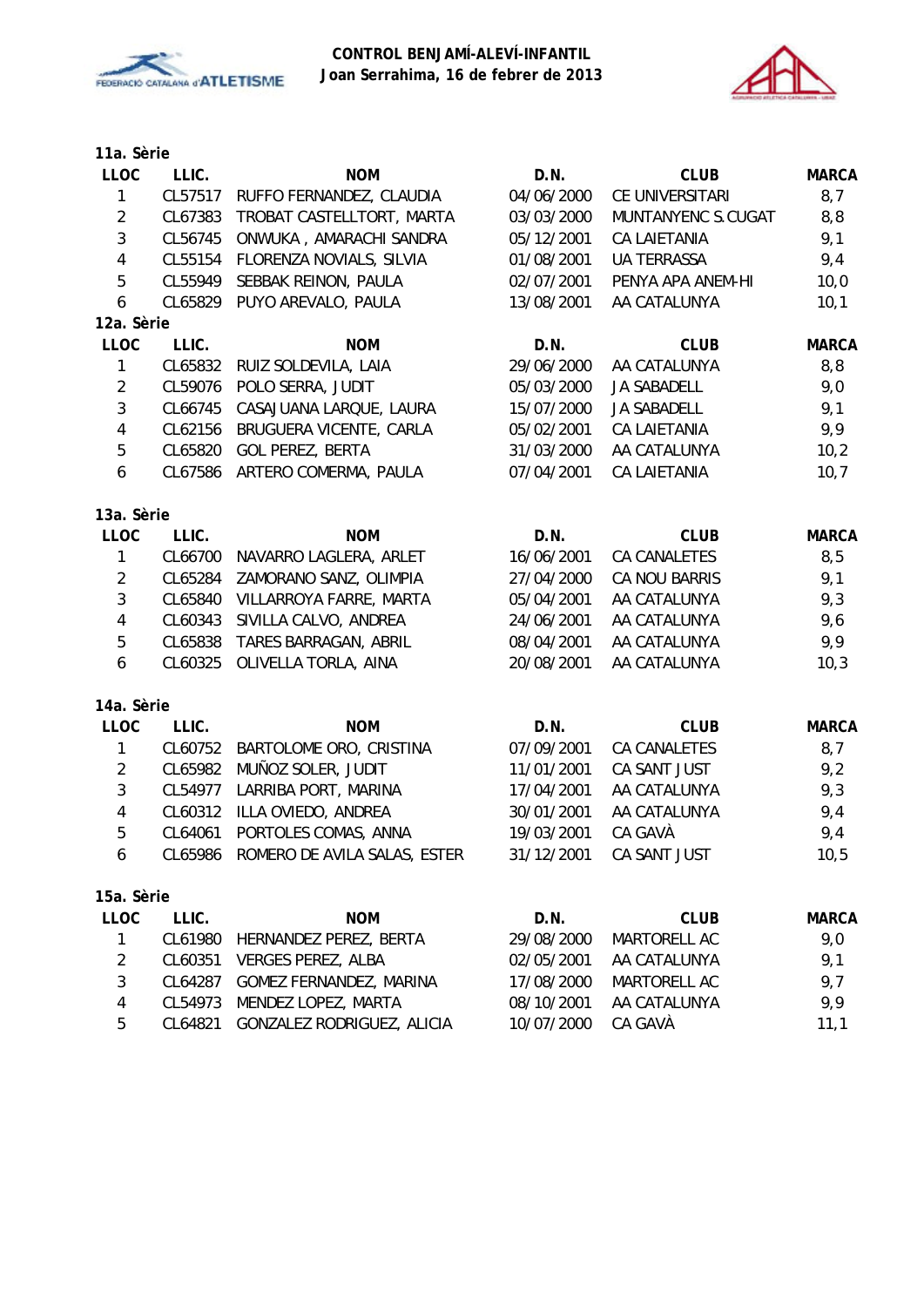



# **16a. Sèrie LLOC LLIC. NOM D.N. CLUB MARCA** 1 CL62112 ESTEVE GARCIA, ARIADNA 11/01/2000 CA GAVÀ 8,7 2 CL53449 ROSA FERRER, CLARA ISABEL 19/09/2000 UGE BADALONA 8,9 3 CL60153 BUSTOS MERCHANT, SILVIA 15/04/2001 UGE BADALONA 9,2 4 CL63534 MAÑOSA IGUAL, AINA 14/07/2000 JA SABADELL 9,4 5 CL64830 NICOLAS MARZO, JULIA 23/10/2000 CA GAVÀ 10,1 6 CL56851 GIL DOMINGUEZ, LAURA 26/04/2001 CA GAVÀ 10,3

# **17a. Sèrie**

| LLOC           | LLIC. | <b>NOM</b>                           | D.N.       | CLUB                   | <b>MARCA</b> |
|----------------|-------|--------------------------------------|------------|------------------------|--------------|
| $\overline{1}$ |       | CL59206 PASCUAL BARBANY, MARIA       | 01/10/2001 | UGE BADALONA           | 9.4          |
| 2              |       | CL66547 PINEDO HITA, JULIA           | 19/11/2001 | MARTORELL AC           | 9,7          |
| 3              |       | CL66780 DE LA TORRE MORCUENDE, PAULA |            | 14/03/2000 JA SABADELL | 9,8          |
| 4              |       | CL61983 JORBA VERA, ANA              | 17/01/2001 | MARTORELL AC           | 10,0         |
| 5              |       | CL62002 NIETO CAPUZ, NORA            | 17/04/2001 | MARTORELL AC           | 10.4         |

#### **1000 METRES LLISOS INFANTIL FEMENÍ 1A. SÈRIE**

| <b>LLOC</b>    | LLIC.   | <b>NOM</b>                    | D.N.       | <b>CLUB</b>            | <b>MARCA</b> |
|----------------|---------|-------------------------------|------------|------------------------|--------------|
| 1              | CL57721 | BLASCO MATEU, PAULA           | 18/05/2000 | CA IGUALADA            | 3,08,6       |
| $\overline{2}$ | CL57517 | RUFFO FERNANDEZ, CLAUDIA      | 04/06/2000 | CE UNIVERSITARI        | 3, 13, 5     |
| 3              | CL61218 | SAURA PETEGNIEF, ELIA         | 05/10/2000 | CA CANALETES           | 3, 16, 1     |
| 4              | CL53925 | <b>GARCIA VERGES, JULIA</b>   | 05/11/2000 | CA CANALETES           | 3, 23, 1     |
| $\overline{5}$ | CL63356 | RESA ENRICH, LAIA             | 03/04/2001 | LLEIDA UA              | 3, 23, 6     |
| 6              | CL58227 | KAJTIH KAJTIH, INAS           | 13/03/2001 | FC BARCELONA           | 3, 25, 6     |
| $\overline{7}$ | CL55577 | CORNELLAS ESCAYOLA, ELNA      | 22/04/2001 | <b>AVINENT MANRESA</b> | 3, 28, 2     |
| 8              | CL60045 | MARIN GILI, ANA               | 09/11/2000 | INDEPENDIENTE          | 3, 30, 1     |
| 9              | CL61820 | TOLEDO VERACRUZ, MARIA        | 21/10/2000 | AA CATALUNYA           | 3,30,6       |
| 10             | CL66547 | PINEDO HITA, JULIA            | 19/11/2001 | MARTORELL AC           | 3,33,6       |
| 11             | CL56049 | VIZUETE BRUSAU, ANDREA        | 25/01/2001 | <b>UGE BADALONA</b>    | 3,35,8       |
| 12             | CL57657 | CERDEIRA I CASALS, AINA       | 23/10/2001 | CA OLESA               | 3, 37, 3     |
| 13             | CL59129 | DAHAK, ASMAE                  | 01/06/2001 | RIPOLLET UA            | 3,38,4       |
| 14             | CL56899 | DALMAU CLOTET, JULIA          | 04/05/2001 | <b>AVINENT MANRESA</b> | 3, 39, 7     |
| 15             | CL53917 | URRUTIA HERRERA, MIREIA       | 04/03/2000 | CA CANALETES           | 3,40,3       |
| 16             | CL56963 | <b>GIMENEZ TALAYERO, AINA</b> | 16/05/2001 | FC BARCELONA           | 3,40,9       |
| 17             | CL60902 | AGUINALIU DELGADO, ALICIA     | 23/02/2000 | AA CATALUNYA           | 3,41,3       |
| 18             | CL61983 | JORBA VERA, ANA               | 17/01/2001 | MARTORELL AC           | 3,42,0       |
| 19             | CL59206 | PASCUAL BARBANY, MARIA        | 01/10/2001 | <b>UGE BADALONA</b>    | 3,48,0       |
| 20             | CL63973 | MORENO MARTIN, ELENA          | 11/08/2000 | <b>CA PARETS</b>       | 3, 51, 3     |
| 21             | CL64830 | NICOLAS MARZO, JULIA          | 23/10/2000 | CA GAVÀ                | 3,56,0       |
| 22             | CL60310 | HERNANDEZ AROLA, ALBA         | 12/05/2000 | AA CATALUNYA           | 3,56,5       |
| 23             | CL54977 | LARRIBA PORT, MARINA          | 17/04/2001 | AA CATALUNYA           | 3, 57, 3     |
| 24             | CL66780 | DE LA TORRE MORCUENDE, PAULA  | 14/03/2000 | <b>JA SABADELL</b>     | 4,08,5       |
| 25             | CL65982 | MUÑOZ SOLER, JUDIT            | 11/01/2001 | CA SANT JUST           | 4,09,0       |
| 26             | CL56370 | MOLINA DUEÑAS, LAIA           | 23/08/2001 | CA MONTORNÈS           | 4,11,4       |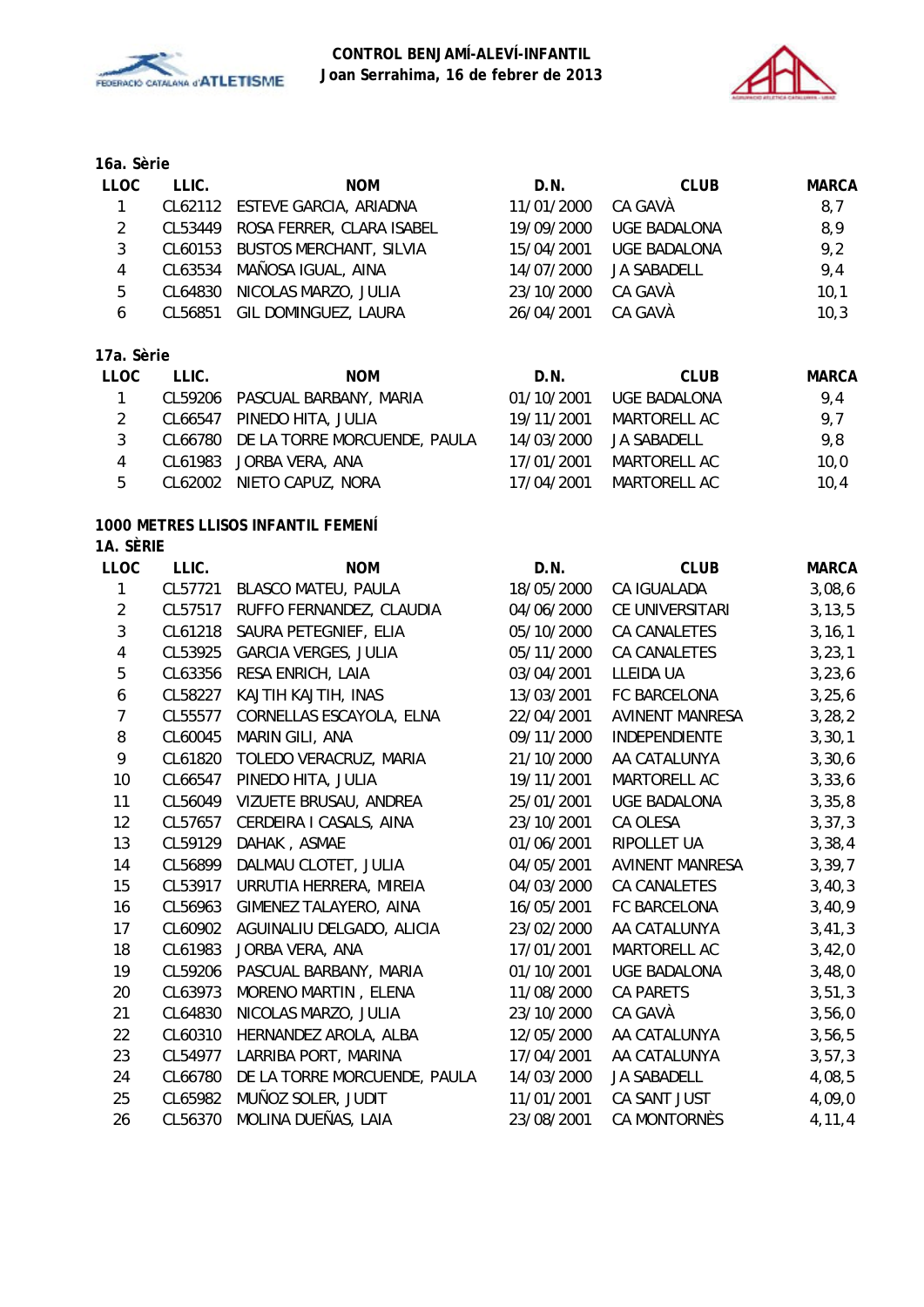



# **2A. SÈRIE**

| LLOC                    | LLIC.   | <b>NOM</b>                     | D.N.       | <b>CLUB</b>              | <b>MARCA</b> |
|-------------------------|---------|--------------------------------|------------|--------------------------|--------------|
| 1                       |         | CL53112 VIUDEZ CHECA, NURIA    | 18/01/2000 | ISS - L'HOSPITALET       | 3, 18, 1     |
| $\overline{2}$          | CL62721 | PUERTA GARCIA, JULIA           | 06/07/2000 | UA TERRASSA              | 3, 24, 3     |
| $\mathbf{3}$            | CL65832 | RUIZ SOLDEVILA, LAIA           | 29/06/2000 | AA CATALUNYA             | 3, 28, 5     |
| $\overline{\mathbf{4}}$ | CL59798 | <b>GARCIA ROMERA, MARIA</b>    | 18/10/2001 | U COLOMENCA AT.          | 3,30,2       |
| 5                       | CL55220 | GARCIA HOMBRAVELLA, CARLA      | 22/05/2000 | ISS - L'HOSPITALET       | 3,30,9       |
| 6                       | CL60946 | RUIZ GRIMSHAW, HANNAH          | 21/12/2001 | CA LAIETANIA             | 3,44,6       |
| $\overline{7}$          | CL64779 | GUIXERAS VIDAL, EMMA           | 06/10/2000 | BARCELONA AT.            | 3,44,9       |
| 8                       | CL65181 | CORBERO FORN, ONA              | 07/05/2000 | <b>UA TERRASSA</b>       | 3,46,5       |
| 9                       | CL55949 | SEBBAK REINON, PAULA           | 02/07/2001 | PENYA APA ANEM-HI        | 3,46,9       |
| 10                      | CL53922 | BATALLA FERRES, ARIADNA        | 27/06/2000 | <b>CA CANALETES</b>      | 3,47,3       |
| 11                      | CL66010 | ZOUHIAR, ASSIA                 | 07/05/2001 | U COLOMENCA AT.          | 3,48,8       |
| 12                      | CL64819 | <b>GOMBAU RODRIGUEZ, JULIA</b> | 31/10/2001 | CA GAVÀ                  | 3,49,5       |
| 13                      | CL60759 | CARVAJAL TUDELA, CLAUDIA       | 23/06/2000 | CA CANALETES             | 3,50,9       |
| 14                      | CL57194 | CALDERON GARCIA, ALBA          | 10/10/2001 | RIPOLLET UA              | 3,52,9       |
| 15                      | CL52811 | GIL RIVAS, LAURA               | 16/05/2000 | RIPOLLET UA              | 3,56,3       |
| 16                      | CL56845 | <b>GONZALEZ MORA, IRENE</b>    | 06/01/2000 | <b>CA LAIETANIA</b>      | 3,56,6       |
| 17                      | CL53919 | VIZCAINO ESTRADA, JULIA        | 07/04/2000 | CA CANALETES             | 3,56,9       |
| 18                      | CL62157 | TOMAS MARTINEZ, LAIA           | 09/12/2001 | <b>CA LAIETANIA</b>      | 3,58,4       |
| 19                      | CL66219 | ICARDO ADELL, EVA              | 11/06/2000 | CA LAIETANIA             | 3,59,0       |
| 20                      | CL52814 | ALCOCEBA GARCIA, SONIA         | 09/04/2000 | RIPOLLET UA              | 3,59,5       |
| 21                      | CL62557 | GOMEZ MONTOLIO, SARA           | 07/01/2001 | <b>CA PARETS</b>         | 4,01,4       |
| 22                      | CL65840 | VILLARROYA FARRE, MARTA        | 05/04/2001 | AA CATALUNYA             | 4,01,7       |
| 23                      | CL62828 | DE CAMPOS VERGES, CLAUDIA      | 14/05/2001 | CA CANALETES             | 4,09,8       |
| 24                      | CL57372 | SORIA POUS, ALBA               | 22/11/2001 | <b>CA PARETS</b>         | 4, 10, 5     |
| 25                      | CL57373 | SORIA POUS, AINHOA             | 22/11/2001 | <b>CA PARETS</b>         | 4, 12, 0     |
| 26                      | CL67069 | SAEZ PALMA, EMMA               | 07/01/2000 | BARCELONA AT.            | 4, 14, 5     |
| 27                      | CL67682 | LANCHO BOSCH, GISELA           | 18/07/2001 | <b>GA LLUÏSOS MATARO</b> | 4,14,8       |
| 28                      | CL67784 | <b>BONJORN CHARTE, ESTHER</b>  | 18/01/2001 | BARCELONA AT.            | 4,30,6       |
| 29                      | CL65820 | <b>GOL PEREZ, BERTA</b>        | 31/03/2000 | AA CATALUNYA             | 4,35,0       |
| 30                      | CL67626 | <b>CARRERAS VIDAL, LOURDES</b> | 18/02/2001 | CA SANT JUST             | 4, 44, 3     |
| 31                      | CL67070 | SAEZ PALMA, MARIA              | 07/01/2000 | BARCELONA AT.            | 4,46,0       |

# **60 METRES TANQUES INFANTIL FEMENÍ**

|  |  |  | 1a. Sèrie |
|--|--|--|-----------|
|--|--|--|-----------|

| 14. JEHE    |         |                           |            |                     |              |
|-------------|---------|---------------------------|------------|---------------------|--------------|
| <b>LLOC</b> | LLIC.   | <b>NOM</b>                | D.N.       | <b>CLUB</b>         | <b>MARCA</b> |
|             | CL57483 | BALLARIN RUBINART, IRENE  | 18/04/2000 | AVINENT MANRESA     | 11,2         |
| 2           | CL55931 | MEHAND EL HANKARI, SALMA  | 08/08/2000 | AVINENT MANRESA     | 11,6         |
| 3           |         | CL57482 ARISO GRACIA, MAR | 13/01/2000 | AVINENT MANRESA     | 11,9         |
| 4           | CL63973 | MORENO MARTIN, ELENA      | 11/08/2000 | <b>CA PARETS</b>    | 12,9         |
| 5           | CL56961 | INGLAVAGA MARTINEZ, NURIA | 23/03/2001 | <b>FC BARCELONA</b> | 13,9         |
| 2a. Sèrie   |         |                           |            |                     |              |
| <b>LLOC</b> | LLIC.   | <b>NOM</b>                | D.N.       | <b>CLUB</b>         | MARCA        |
|             |         |                           |            |                     | .            |

|   | CL62190 SELLARES ALTAMIRA, JUDIT    | 13/04/2000 AVINENT MANRESA | 11,2 |
|---|-------------------------------------|----------------------------|------|
|   | CL52983 GABALDON GRAU, CLARA        | 13/04/2000 AA CATALUNYA    | 11.5 |
| 3 | CL55577 CORNELLAS ESCAYOLA, ELNA    | 22/04/2001 AVINENT MANRESA | 12,4 |
| 4 | CL60933 BALLESTER MALLEBREIN, LAURA | 22/04/2001 CA LAIETANIA    | 12.9 |
| 5 | CL56745 ONWUKA, AMARACHI SANDRA     | 05/12/2001 CA LAIETANIA    | 13,4 |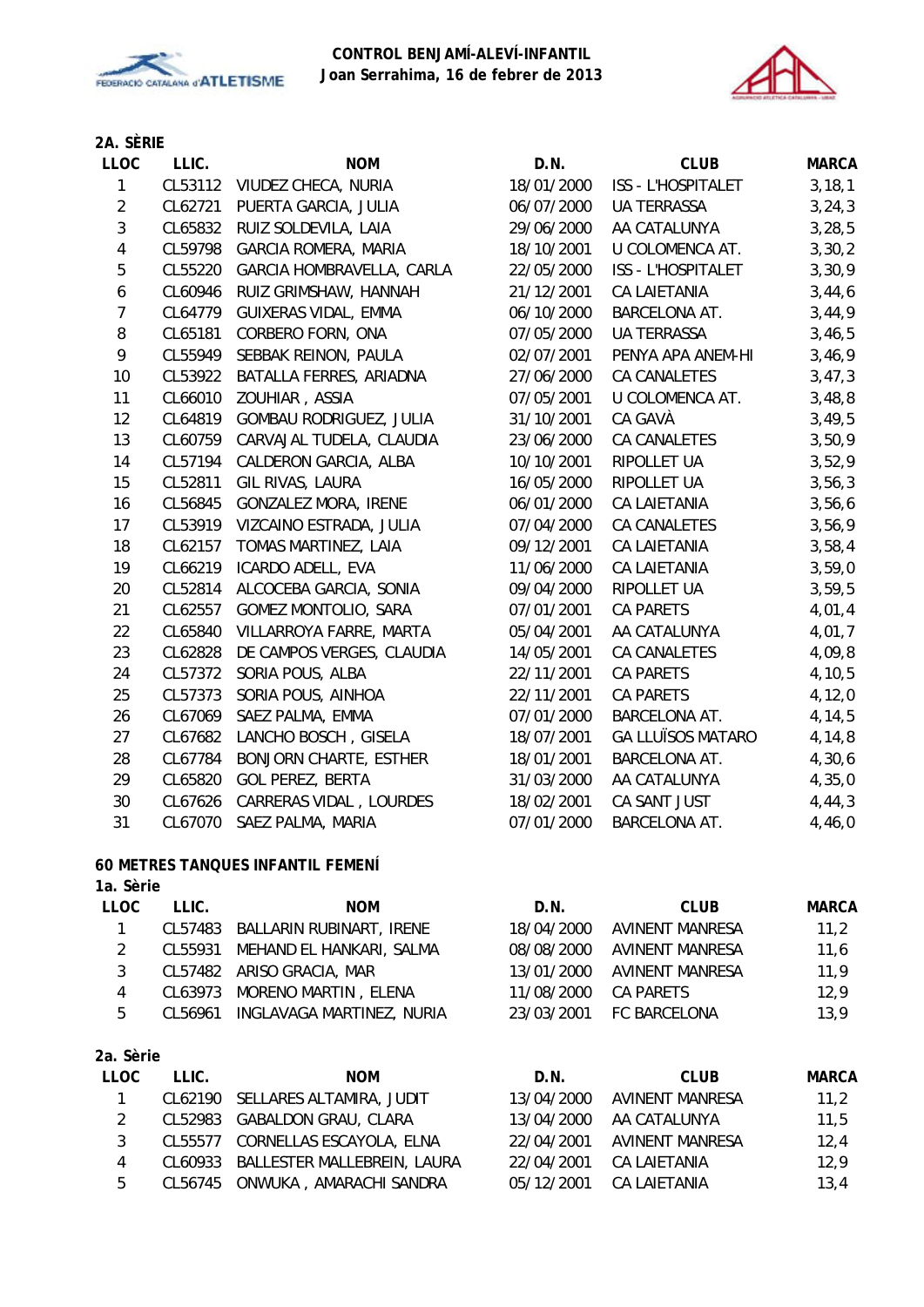



| <b>LLOC</b>    | LLIC.   | <b>NOM</b>                     | D.N.       | <b>CLUB</b>         | <b>MARCA</b> |
|----------------|---------|--------------------------------|------------|---------------------|--------------|
| $\mathbf{1}$   | CL58936 | RIART MILA, JUDIT              | 22/06/2000 | MUNTANYENC S.CUGAT  | 10, 8        |
| $\overline{2}$ | CL62770 | HUGUET SORO, JUDIT             | 21/08/2000 | CE UNIVERSITARI     | 12,0         |
| $\mathfrak{Z}$ | CL59067 | DE MINGO DOMENECH, MARIA       | 09/02/2001 | CE UNIVERSITARI     | 12,2         |
| $\overline{4}$ | CL63752 | RODRIGUEZ LOPEZ, ALBA          | 11/08/2000 | <b>CA LAIETANIA</b> | 13,5         |
| 5              | CL64177 | TEIXIEIRA IZUZQUIZA, PATRICIA  | 25/05/2001 | ISS - L'HOSPITALET  | 13,9         |
| 6              | CL62157 | TOMAS MARTINEZ, LAIA           | 09/12/2001 | <b>CA LAIETANIA</b> | 14,3         |
| 4a. Sèrie      |         |                                |            |                     |              |
| <b>LLOC</b>    | LLIC.   | <b>NOM</b>                     | D.N.       | <b>CLUB</b>         | <b>MARCA</b> |
| $\mathbf{1}$   | CL54974 | <b>GARCIA ROVIRA, MARIONA</b>  | 13/03/2000 | AA CATALUNYA        | 12,1         |
| $\overline{2}$ | CL59898 | MARTINEZ FERNANDEZ, ALBA       | 05/04/2000 | CA SANT JUST        | 12,1         |
| 3              | CL54844 | TORRES ALCARAZ, HELENA         | 17/03/2001 | CA LAIETANIA        | 12,9         |
| $\overline{4}$ | CL60902 | AGUINALIU DELGADO, ALICIA      | 23/02/2000 | AA CATALUNYA        | 13,2         |
| 5              | CL62156 | BRUGUERA VICENTE, CARLA        | 05/02/2001 | <b>CA LAIETANIA</b> | 13,7         |
| 6              |         | CL56049 VIZUETE BRUSAU, ANDREA | 25/01/2001 | <b>UGE BADALONA</b> | 14,0         |
| 5a. Sèrie      |         |                                |            |                     |              |
| <b>LLOC</b>    | LLIC.   | <b>NOM</b>                     | D.N.       | <b>CLUB</b>         | <b>MARCA</b> |
| 1              | CL53413 | SOLSONA SADURNI, NURIA         | 05/02/2000 | AA CATALUNYA        | 12,6         |
| $\overline{2}$ | CL53112 | VIUDEZ CHECA, NURIA            | 18/01/2000 | ISS - L'HOSPITALET  | 12,9         |
| 3              | CL64061 | PORTOLES COMAS, ANNA           | 19/03/2001 | CA GAVÀ             | 14,4         |
| $\overline{4}$ | CL57685 | CIVERA POCEIRO, ANDREA         | 17/05/2000 | AA CATALUNYA        | 14,7         |
| 5              | CL67279 | PINIES PRAT, ABRIL             | 10/08/2001 | ISS - L'HOSPITALET  | 16,0         |
| 6              | CL53917 | URRUTIA HERRERA, MIREIA        | 04/03/2000 | CA CANALETES        | 16, 5        |
| 6a. Sèrie      |         |                                |            |                     |              |
| <b>LLOC</b>    | LLIC.   | <b>NOM</b>                     | D.N.       | <b>CLUB</b>         | <b>MARCA</b> |
| $\mathbf{1}$   | CL61980 | HERNANDEZ PEREZ, BERTA         | 29/08/2000 | MARTORELL AC        | 12,2         |
| $\overline{2}$ | CL55220 | GARCIA HOMBRAVELLA, CARLA      | 22/05/2000 | ISS - L'HOSPITALET  | 12,2         |
| $\mathbf{3}$   | CL66745 | CASAJUANA LARQUE, LAURA        | 15/07/2000 | <b>JA SABADELL</b>  | 12,4         |
| 4              | CL61820 | TOLEDO VERACRUZ, MARIA         | 21/10/2000 | AA CATALUNYA        | 13,2         |
| 5              | CL56144 | TORTOSA DACHS, MIREIA          | 15/11/2000 | <b>JA SABADELL</b>  | 13,5         |
| 6              |         | CL60312 ILLA OVIEDO, ANDREA    | 30/01/2001 | AA CATALUNYA        | 15, 6        |
| 7a. Sèrie      |         |                                |            |                     |              |
| <b>LLOC</b>    | LLIC.   | <b>NOM</b>                     | D.N.       | <b>CLUB</b>         | <b>MARCA</b> |
| 1              | CL60351 | <b>VERGES PEREZ, ALBA</b>      | 02/05/2001 | AA CATALUNYA        | 11,5         |
| $\overline{2}$ | CL60310 | HERNANDEZ AROLA, ALBA          | 12/05/2000 | AA CATALUNYA        | 12,6         |
| 3              | CL65284 | ZAMORANO SANZ, OLIMPIA         | 27/04/2000 | CA NOU BARRIS       | 12,8         |
| $\overline{4}$ | CL60946 | RUIZ GRIMSHAW, HANNAH          | 21/12/2001 | CA LAIETANIA        | 13,4         |
| 5              | CL64287 | GOMEZ FERNANDEZ, MARINA        | 17/08/2000 | MARTORELL AC        | 14,0         |
| 8a. Sèrie      |         |                                |            |                     |              |
| LLOC           | LLIC.   | <b>NOM</b>                     | D.N.       | <b>CLUB</b>         | <b>MARCA</b> |
| 1              | CL53449 | ROSA FERRER, CLARA ISABEL      | 19/09/2000 | <b>UGE BADALONA</b> | 13,4         |
| $\overline{2}$ | CL64796 | TORRAS DEL RUSTE, ONA          | 19/02/2001 | BARCELONA AT.       | 13,6         |
| 3              | CL59206 | PASCUAL BARBANY, MARIA         | 01/10/2001 | <b>UGE BADALONA</b> | 14,0         |
| 4              | CL54973 | MENDEZ LOPEZ, MARTA            | 08/10/2001 | AA CATALUNYA        | 14,6         |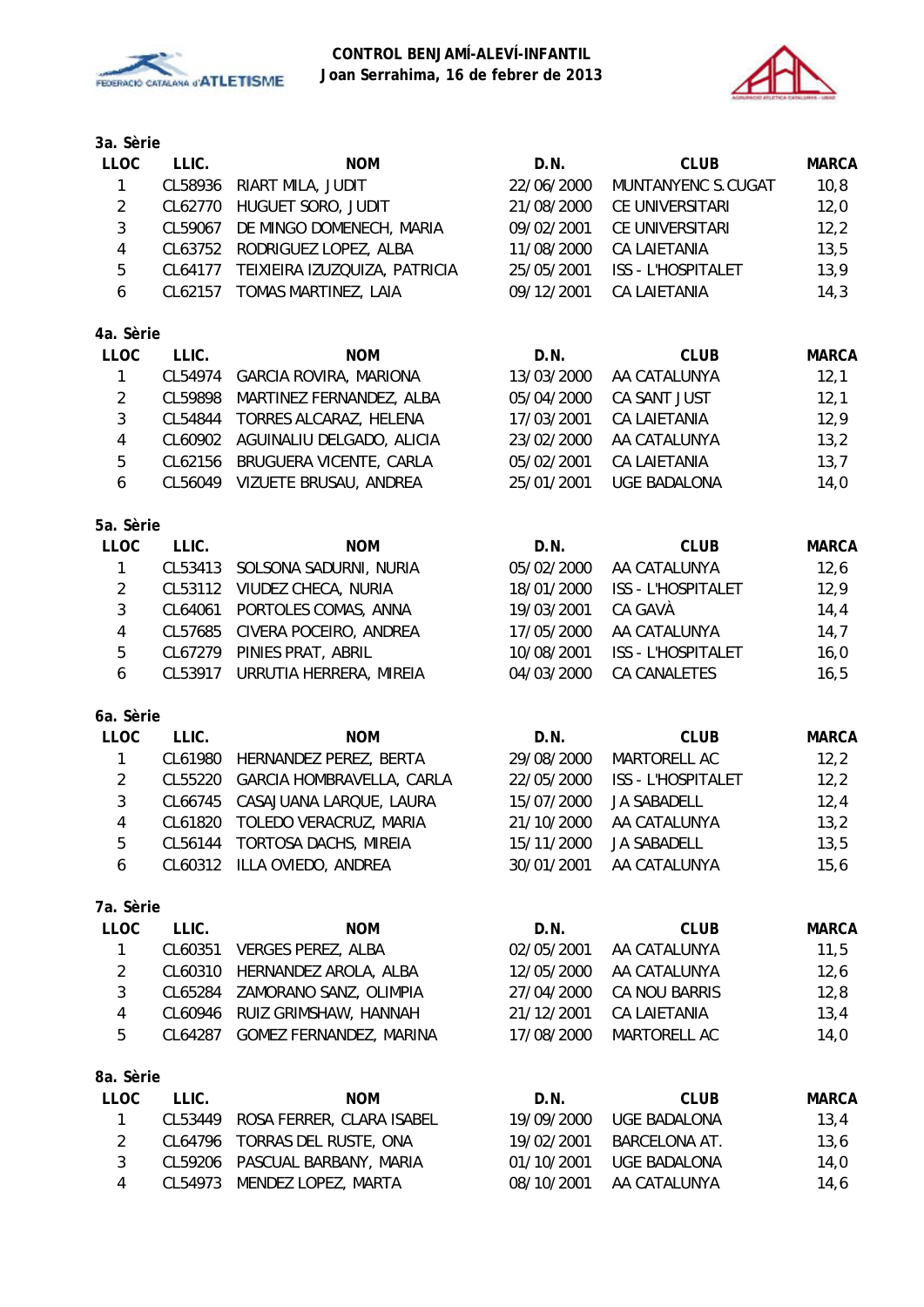



**9a. Sèrie**

| LLOC. | LLIC. | <b>NOM</b>                      | D.N.       | CLUB          | MARCA |
|-------|-------|---------------------------------|------------|---------------|-------|
|       |       | CL65263 SALMERON ASCASO, TERESA | 31/01/2001 | CA NOU BARRIS | 13,0  |
|       |       | CL65233 MARTIN ESCUDERO, MARIA  | 04/05/2001 | CA NOU BARRIS | 13.4  |
| २     |       | CL56845 GONZALEZ MORA, IRENE    | 06/01/2000 | CA LAIETANIA  | 14.3  |
| 4     |       | CL66547 PINEDO HITA, JULIA      | 19/11/2001 | MARTORELL AC  | 14.5  |

#### **SALT DE LLARGADA INFANTIL FEMENÍ**

| <b>LLOC</b>             | LLIC.   | <b>NOM</b>                     | D.N.       | <b>CLUB</b>            | <b>MARCA</b> |
|-------------------------|---------|--------------------------------|------------|------------------------|--------------|
| $\mathbf{1}$            | CL54161 | BESTUE FERRERA, JAEL           | 24/09/2000 | MUNTANYENC S.CUGAT     | 4,43         |
| $\overline{2}$          | CL66130 | MARTINEZ GARCIA, LOLA          | 18/11/2000 | CE UNIVERSITARI        | 4,41         |
| $\sqrt{3}$              | CL61980 | HERNANDEZ PEREZ, BERTA         | 29/08/2000 | MARTORELL AC           | 4,30         |
| $\overline{\mathbf{4}}$ | CL53413 | SOLSONA SADURNI, NURIA         | 05/02/2000 | AA CATALUNYA           | 4,28         |
| 5                       | CL52983 | <b>GABALDON GRAU, CLARA</b>    | 13/04/2000 | AA CATALUNYA           | 4,26         |
| 6                       | CL59067 | DE MINGO DOMENECH, MARIA       | 09/02/2001 | CE UNIVERSITARI        | 4,23         |
| $\overline{7}$          | CL59415 | SASOT TEIXIDO, ANNA            | 09/03/2001 | <b>UA TERRASSA</b>     | 4,22         |
| 8                       | CL54843 | BUSCA VALLS, ROSA MARIA        | 08/05/2001 | CA LAIETANIA           | 4,08         |
| 9                       | CL59898 | MARTINEZ FERNANDEZ, ALBA       | 05/04/2000 | CA SANT JUST           | 4,06         |
| 10                      | CL62770 | HUGUET SORO, JUDIT             | 21/08/2000 | CE UNIVERSITARI        | 4,05         |
| 11                      | CL57483 | BALLARIN RUBINART, IRENE       | 18/04/2000 | <b>AVINENT MANRESA</b> | 4,01         |
| 12                      | CL58753 | SELVA TORRAS, NURIA            | 13/01/2001 | CA VIC                 | 3,98         |
| 13                      | CL60933 | BALLESTER MALLEBREIN, LAURA    | 22/04/2001 | CA LAIETANIA           | 3,96         |
| 14                      | CL55931 | MEHAND EL HANKARI, SALMA       | 08/08/2000 | <b>AVINENT MANRESA</b> | 3,95         |
| 15                      | CL60310 | HERNANDEZ AROLA, ALBA          | 12/05/2000 | AA CATALUNYA           | 3,90         |
| 16                      | CL62112 | ESTEVE GARCIA, ARIADNA         | 11/01/2000 | CA GAVÀ                | 3,88         |
| 17                      | CL58936 | RIART MILA, JUDIT              | 22/06/2000 | MUNTANYENC S.CUGAT     | 3,87         |
| 18                      | CL62190 | SELLARES ALTAMIRA, JUDIT       | 13/04/2000 | <b>AVINENT MANRESA</b> | 3,86         |
| 19                      | CL67279 | PINIES PRAT, ABRIL             | 10/08/2001 | ISS - L'HOSPITALET     | 3,83         |
| 20                      | CL56745 | ONWUKA, AMARACHI SANDRA        | 05/12/2001 | <b>CA LAIETANIA</b>    | 3,82         |
| 21                      | CL64061 | PORTOLES COMAS, ANNA           | 19/03/2001 | CA GAVÀ                | 3,70         |
| 22                      | CL57482 | ARISO GRACIA, MAR              | 13/01/2000 | <b>AVINENT MANRESA</b> | 3,68         |
| 23                      | CL60351 | VERGES PEREZ, ALBA             | 02/05/2001 | AA CATALUNYA           | 3,62         |
| 24                      | CL59796 | JULVE PEREZ, ELENA             | 08/12/2000 | U COLOMENCA AT.        | 3,62         |
| 25                      | CL54844 | TORRES ALCARAZ, HELENA         | 17/03/2001 | CA LAIETANIA           | 3,58         |
| 26                      | CL67383 | TROBAT CASTELLTORT, MARTA      | 03/03/2000 | MUNTANYENC S.CUGAT     | 3,56         |
| 27                      | CL65233 | MARTIN ESCUDERO, MARIA         | 04/05/2001 | CA NOU BARRIS          | 3,54         |
| 28                      | CL63392 | RIDAMEYA JAN, VICTORIA         | 05/11/2001 | ISS - L'HOSPITALET     | 3,52         |
| 29                      | CL64287 | GOMEZ FERNANDEZ, MARINA        | 17/08/2000 | MARTORELL AC           | 3,51         |
| 30                      | CL62156 | BRUGUERA VICENTE, CARLA        | 05/02/2001 | <b>CA LAIETANIA</b>    | 3,50         |
| 31                      | CL54973 | MENDEZ LOPEZ, MARTA            | 08/10/2001 | AA CATALUNYA           | 3,45         |
| 32                      | CL65263 | SALMERON ASCASO, TERESA        | 31/01/2001 | <b>CA NOU BARRIS</b>   | 3,45         |
| 33                      | CL63752 | RODRIGUEZ LOPEZ, ALBA          | 11/08/2000 | CA LAIETANIA           | 3,44         |
| 34                      | CL60902 | AGUINALIU DELGADO, ALICIA      | 23/02/2000 | AA CATALUNYA           | 3,42         |
| 35                      | CL63059 | CAÑABATE URGEL, MAR            | 14/08/2001 | CA CANALETES           | 3,42         |
| 36                      | CL60946 | RUIZ GRIMSHAW, HANNAH          | 21/12/2001 | CA LAIETANIA           | 3,39         |
| 37                      | CL62482 | SANCHEZ HOMS, JULIA            | 29/09/2000 | MUNTANYENC S.CUGAT     | 3,38         |
| 38                      | CL65840 | VILLARROYA FARRE, MARTA        | 05/04/2001 | AA CATALUNYA           | 3,31         |
| 39                      | CL65284 | ZAMORANO SANZ, OLIMPIA         | 27/04/2000 | CA NOU BARRIS          | 3,30         |
| 40                      | CL64819 | <b>GOMBAU RODRIGUEZ, JULIA</b> | 31/10/2001 | CA GAVÀ                | 3,27         |
| 41                      | CL56899 | DALMAU CLOTET, JULIA           | 04/05/2001 | <b>AVINENT MANRESA</b> | 3,26         |

| D.N.       | <b>CLUB</b>               | <b>MARCA</b> |
|------------|---------------------------|--------------|
| 24/09/2000 | <b>MUNTANYENC S.CUGAT</b> | 4,43         |
| 18/11/2000 | CE UNIVERSITARI           | 4,41         |
| 29/08/2000 | MARTORELL AC              | 4,30         |
| 05/02/2000 | AA CATALUNYA              | 4,28         |
| 13/04/2000 | AA CATALUNYA              | 4,26         |
| 09/02/2001 | CE UNIVERSITARI           | 4,23         |
| 09/03/2001 | <b>UA TERRASSA</b>        | 4,22         |
| 08/05/2001 | CA LAIETANIA              | 4,08         |
| 05/04/2000 | CA SANT JUST              | 4,06         |
| 21/08/2000 | CE UNIVERSITARI           | 4,05         |
| 18/04/2000 | <b>AVINENT MANRESA</b>    | 4,01         |
| 13/01/2001 | CA VIC                    | 3,98         |
| 22/04/2001 | CA LAIETANIA              | 3,96         |
| 08/08/2000 | <b>AVINENT MANRESA</b>    | 3,95         |
| 12/05/2000 | AA CATALUNYA              | 3,90         |
| 11/01/2000 | CA GAVÀ                   | 3,88         |
| 22/06/2000 | <b>MUNTANYENC S.CUGAT</b> | 3,87         |
| 13/04/2000 | <b>AVINENT MANRESA</b>    | 3,86         |
| 10/08/2001 | <b>ISS - L'HOSPITALET</b> | 3,83         |
| 05/12/2001 | CA LAIETANIA              | 3,82         |
| 19/03/2001 | CA GAVÀ                   | 3,70         |
| 13/01/2000 | AVINENT MANRESA           | 3,68         |
| 02/05/2001 | AA CATALUNYA              | 3,62         |
| 08/12/2000 | U COLOMENCA AT.           | 3,62         |
| 17/03/2001 | <b>CA LAIETANIA</b>       | 3,58         |
| 03/03/2000 | <b>MUNTANYENC S.CUGAT</b> | 3,56         |
| 04/05/2001 | CA NOU BARRIS             | 3,54         |
| 05/11/2001 | <b>ISS - L'HOSPITALET</b> | 3,52         |
| 17/08/2000 | <b>MARTORELL AC</b>       | 3,51         |
| 05/02/2001 | <b>CA LAIETANIA</b>       | 3,50         |
| 08/10/2001 | AA CATALUNYA              | 3,45         |
| 31/01/2001 | CA NOU BARRIS             | 3,45         |
| 11/08/2000 | CA LAIETANIA              | 3,44         |
| 23/02/2000 | AA CATALUNYA              | 3,42         |
| 14/08/2001 | <b>CA CANALETES</b>       | 3,42         |
| 21/12/2001 | <b>CA LAIETANIA</b>       | 3,39         |
| 29/09/2000 | MUNTANYENC S.CUGAT        | 3,38         |
| 05/04/2001 | AA CATALUNYA              | 3,31         |
| 27/04/2000 | CA NOU BARRIS             | 3,30         |
| 31/10/2001 | CA GAVÀ                   | 3,27         |
| 04/05/2001 | <b>AVINENT MANRESA</b>    | 3,26         |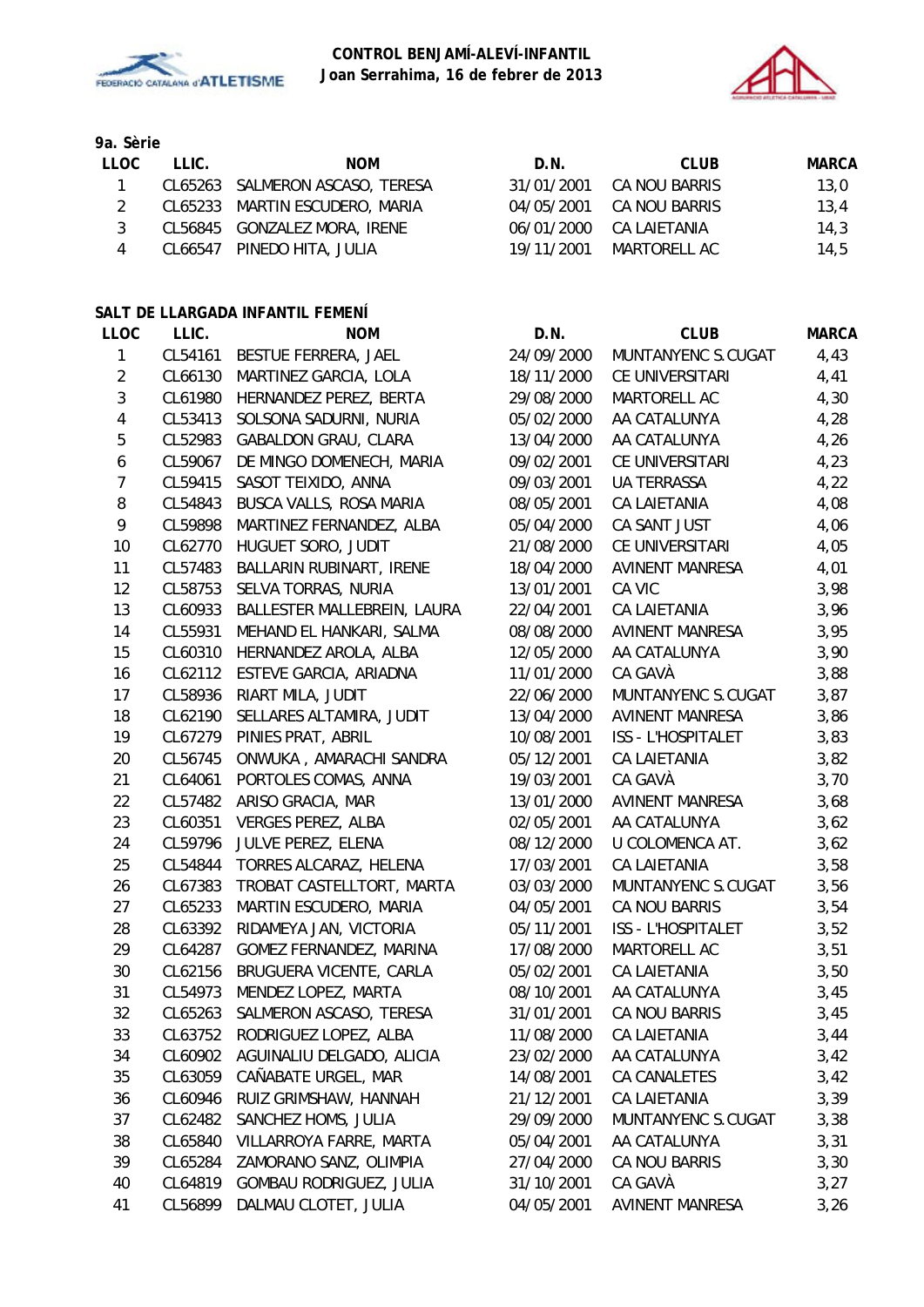



| 42 | CL59798 | GARCIA ROMERA, MARIA         | 18/10/2001 | U COLOMENCA AT.      | 3,20        |
|----|---------|------------------------------|------------|----------------------|-------------|
| 43 | CL57711 | RUBIA ALARCON, AINHOA        | 12/10/2000 | CA OLESA             | 3,20        |
| 44 | CL61194 | SERVETO VALLES, AFRICA       | 05/02/2001 | <b>CA VILAFRANCA</b> | 3,16        |
| 45 | CL59797 | ALVAREZ MANRUBIA, CARLA      | 22/08/2001 | U COLOMENCA AT.      | 3,14        |
| 46 | CL65111 | CANO BAÑALES, ALBA           | 14/03/2001 | CA OLESA             | 3,14        |
| 47 | CL56961 | INGLAVAGA MARTINEZ, NURIA    | 23/03/2001 | FC BARCELONA         | 3,08        |
| 48 | CL65987 | RUIZ LLORENS, SILVIA         | 09/12/2001 | CA SANT JUST         | 3,07        |
| 49 | CL62828 | DE CAMPOS VERGES, CLAUDIA    | 14/05/2001 | CA CANALETES         | 3,07        |
| 50 | CL65973 | FRANQUESA MULLERAT, MARIA    | 11/08/2000 | CA SANT JUST         | 2,93        |
| 51 | CL57657 | CERDEIRA I CASALS, AINA      | 23/10/2001 | CA OLESA             | 2,90        |
| 52 | CL65181 | CORBERO FORN, ONA            | 07/05/2000 | <b>UA TERRASSA</b>   | 2,88        |
| 53 | CL67296 | ASAID, RANIA                 | 24/01/2001 | U COLOMENCA AT.      | 2,74        |
| 54 | CL66010 | ZOUHIAR, ASSIA               | 07/05/2001 | U COLOMENCA AT.      | 2,47        |
| 55 | CL65996 | EL ADNANI HANIDIR, ZAINAB    | 11/02/2001 | U COLOMENCA AT.      | 2,42        |
| 56 | CL65986 | ROMERO DE AVILA SALAS, ESTER | 31/12/2001 | CA SANT JUST         | 2,22        |
|    | CL62157 | TOMAS MARTINEZ, LAIA         | 09/12/2001 | <b>CA LAIETANIA</b>  | <b>NULS</b> |
|    | CL60408 | MPECK-BADA MANIDANG, PAMELA  | 09/11/2001 | ISS - L'HOSPITALET   | <b>NULS</b> |
|    | CL63534 | MAÑOSA IGUAL, AINA           | 14/07/2000 | <b>JA SABADELL</b>   | <b>NULS</b> |
|    | CL61820 | TOLEDO VERACRUZ, MARIA       | 21/10/2000 | AA CATALUNYA         | <b>NULS</b> |
|    | CL65827 | OLIVERA SORIANO, ANNA        | 14/06/2000 | AA CATALUNYA         | <b>NULS</b> |
|    | CL65832 | RUIZ SOLDEVILA, LAIA         | 29/06/2000 | AA CATALUNYA         | <b>NULS</b> |
|    | CL54977 | LARRIBA PORT, MARINA         | 17/04/2001 | AA CATALUNYA         | <b>NULS</b> |
|    | CL65838 | TARES BARRAGAN, ABRIL        | 08/04/2001 | AA CATALUNYA         | <b>NULS</b> |
|    | CL65820 | <b>GOL PEREZ, BERTA</b>      | 31/03/2000 | AA CATALUNYA         | <b>NULS</b> |
|    |         |                              |            |                      |             |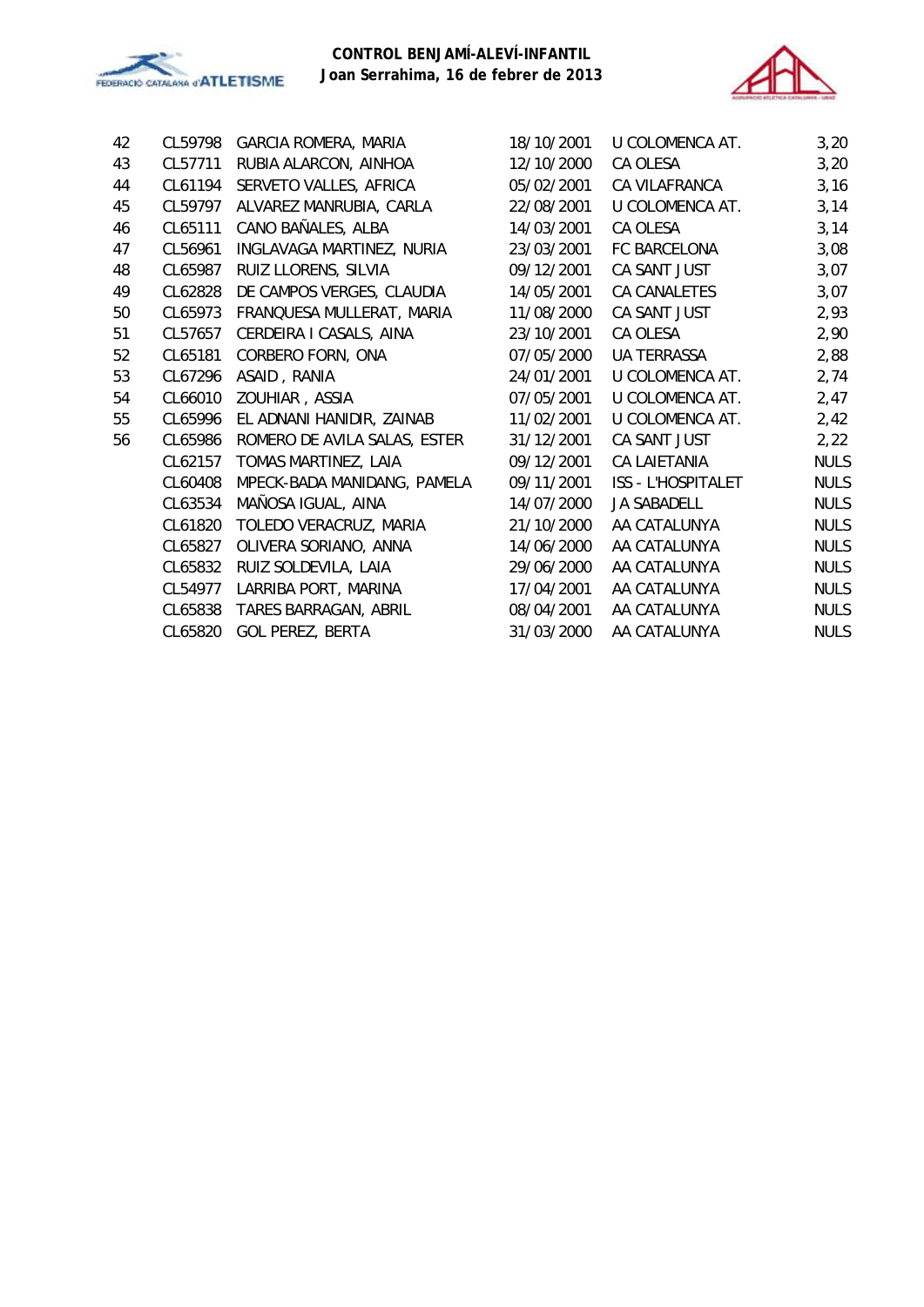



# **LLANÇAMENT DE DISC INFANTIL FEMENÍ**

| <b>LLOC</b>      | LLIC.   | <b>NOM</b>                     | D.N.       | <b>CLUB</b>               | <b>MARCA</b> |
|------------------|---------|--------------------------------|------------|---------------------------|--------------|
| 1                | CL55116 | MORRAJA MOSTAZO, OLGA          | 29/09/2000 | CA OLESA                  | 22,31        |
| $\overline{2}$   | CL62112 | ESTEVE GARCIA, ARIADNA         | 11/01/2000 | CA GAVÀ                   | 21,04        |
| 3                | CL55583 | TARRAGO CLOP, MERITXELL        | 13/01/2001 | <b>AVINENT MANRESA</b>    | 19,82        |
| 4                | CL57450 | MONTANER CATASUS, SIRA         | 16/01/2000 | CA VILAFRANCA             | 19,49        |
| 5                | CL54698 | CASTELLS LLACH, JULIA          | 23/12/2000 | CA CANALETES              | 19,39        |
| $\boldsymbol{6}$ | CL55154 | FLORENZA NOVIALS, SILVIA       | 01/08/2001 | <b>UA TERRASSA</b>        | 18,29        |
| $\overline{7}$   | CL60312 | ILLA OVIEDO, ANDREA            | 30/01/2001 | AA CATALUNYA              | 18,23        |
| 8                | CL53642 | PALACIN ESTER, JULIA           | 27/04/2000 | <b>UA TERRASSA</b>        | 16, 11       |
| 9                | CL56380 | SANCHEZ GALAN, LORENA          | 16/09/2000 | CA MONTORNÈS              | 16, 10       |
| 10               | CL54974 | <b>GARCIA ROVIRA, MARIONA</b>  | 13/03/2000 | AA CATALUNYA              | 15,68        |
| 11               | CL67586 | ARTERO COMERMA, PAULA          | 07/04/2001 | <b>CA LAIETANIA</b>       | 15,39        |
| 12               | CL56851 | GIL DOMINGUEZ, LAURA           | 26/04/2001 | CA GAVÀ                   | 15,26        |
| 13               | CL57612 | <b>GURRI CASALS, NURIA</b>     | 01/08/2000 | CA MONTORNÈS              | 13,60        |
| 14               | CL60343 | SIVILLA CALVO, ANDREA          | 24/06/2001 | AA CATALUNYA              | 13,22        |
| 15               | CL53449 | ROSA FERRER, CLARA ISABEL      | 19/09/2000 | <b>UGE BADALONA</b>       | 13, 13       |
| 16               | CL60153 | <b>BUSTOS MERCHANT, SILVIA</b> | 15/04/2001 | <b>UGE BADALONA</b>       | 13,10        |
| 17               | CL64177 | TEIXIEIRA IZUZQUIZA, PATRICIA  | 25/05/2001 | <b>ISS - L'HOSPITALET</b> | 13,00        |
| 18               | CL64830 | NICOLAS MARZO, JULIA           | 23/10/2000 | CA GAVÀ                   | 12,88        |
| 19               | CL64789 | RAMOS PADROS, CLARA            | 26/07/2000 | <b>BARCELONA AT.</b>      | 12,48        |
| 20               | CL65829 | PUYO AREVALO, PAULA            | 13/08/2001 | AA CATALUNYA              | 12,05        |
| 21               | CL59735 | PUNZANO LATORRE, AINHOA        | 24/11/2000 | CA MONTORNÈS              | 11,39        |
| 22               | CL62002 | NIETO CAPUZ, NORA              | 17/04/2001 | MARTORELL AC              | 10,55        |
| 23               | CL64821 | GONZALEZ RODRIGUEZ, ALICIA     | 10/07/2000 | CA GAVÀ                   | 10,22        |
| 24               | CL67590 | JORDAN GONZALEZ, NADIA         | 14/11/2000 | <b>CA LAIETANIA</b>       | 9,96         |
| 25               | CL64175 | PUIGGROS FIGUERAS, CAROLINA    | 09/10/2001 | <b>ISS - L'HOSPITALET</b> | 9,75         |
| 26               | CL60325 | OLIVELLA TORLA, AINA           | 20/08/2001 | AA CATALUNYA              | <b>NULS</b>  |
| 27               | CL67296 | ASAID, RANIA                   | 24/01/2001 | U COLOMENCA AT.           | <b>NULS</b>  |
| 28               | CL59797 | ALVAREZ MANRUBIA, CARLA        | 22/08/2001 | U COLOMENCA AT.           | <b>NULS</b>  |
| 29               | CL58805 | <b>GONZALEZ TINTORE, ANNA</b>  | 01/08/2001 | <b>ISS - L'HOSPITALET</b> | <b>NULS</b>  |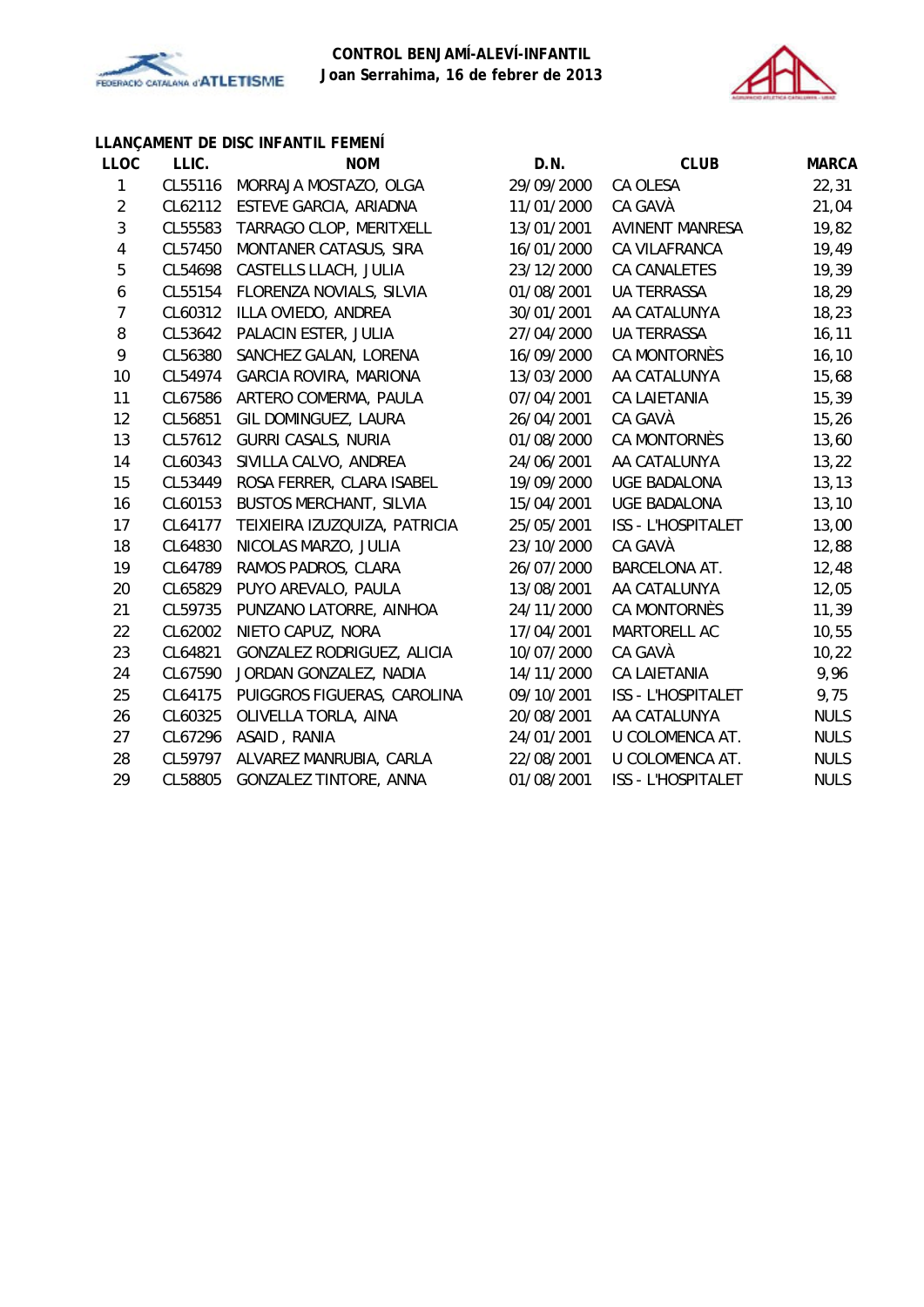



# **2000 METRES LLISOS ALEVÍ MASCULÍ**

| 1A. SÈRIE      |         |                                     |                      |                               |              |
|----------------|---------|-------------------------------------|----------------------|-------------------------------|--------------|
| <b>LLOC</b>    | LLIC.   | <b>NOM</b>                          | D.N.                 | <b>CLUB</b>                   | <b>MARCA</b> |
| 1              | CL59516 | SALGADO CASTILLA, ALEX              |                      | 03/07/2002 FC BARCELONA       | 6, 53, 7     |
| $\overline{2}$ | CL62832 | GARCIA FERNANDEZ, ALAN              |                      | 01/10/2002 CA CANALETES       | 7,09,9       |
| $\mathbf{3}$   | CL65461 | <b>BLASI MORENO, IGNASI</b>         |                      | 23/04/2002 FC BARCELONA       | 7,22,9       |
| $\overline{4}$ | CL59526 | DAHAK, BRAHIM                       |                      | 05/06/2003 RIPOLLET UA        | 7,34,0       |
| 5              | CL59517 | LANCIS BALSCH, PAU                  |                      | 17/01/2002 FC BARCELONA       | 7,36,9       |
| 6              |         | CL64908 PUBILL VILARDELL, BERNAT    |                      | 21/03/2003 RIPOLLET UA        | 7,39,6       |
| $\overline{7}$ | CL59850 | ALBERTI GARCIA, FELIU               |                      | 02/01/2003 CORNELLÀ AT.       | 7,40,2       |
| 8              | CL63364 | VELASCO TELLO, RAUL                 |                      | 26/02/2002 PENYA APA ANEM-HI  | 7,40,7       |
| 9              |         | CL63745 ALTIMIRA SANCHIS, POL       |                      | 23/09/2002 CA LAIETANIA       | 7,41,4       |
| 10             | CL64774 | BOADA IÑIGUEZ, AITOR                |                      | 02/02/2003 BARCELONA AT.      | 8,01,3       |
| 11             | CL67790 | RODRIGUEZ MILIAN, BIEL              |                      | 24/01/2002 BARCELONA AT.      | 8,09,8       |
| 12             | CL67629 | SANCHEZ ROMERO, EDGAR               |                      | 27/07/2002 CA SANT JUST       | 8, 11, 5     |
| 13             | CL64247 | MONTERO ARROYO, TRISTAN             |                      | 30/07/2002 RIPOLLET UA        | 8,19,5       |
| 14             | CL67098 | GARCIA MORALES, CRISTOBAL           |                      | 10/02/2002 PENYA APA ANEM-HI  | 11, 42, 2    |
| 2A. SÈRIE      |         |                                     |                      |                               |              |
| <b>LLOC</b>    | LLIC.   | <b>NOM</b>                          | D.N.                 | <b>CLUB</b>                   | <b>MARCA</b> |
| 1              |         | CL57550 SEGURA PESUDO, BEZA         |                      | 13/01/2002 CA CANALETES       | 7,30,9       |
| $\overline{2}$ |         | CL63363 GARCIA MORALES, ALEJANDRO   |                      | 10/02/2002 PENYA APA ANEM-HI  | 7,37,9       |
| 3              | CL65995 | EL ADNANI HANIDIR, MOHAMED ALI      |                      | 26/09/2002 U COLOMENCA AT.    | 7,40,2       |
| $\overline{4}$ | CL62898 | CABELLO MIGUELEZ, MARTIN            |                      | 30/05/2003 MARTORELL AC       | 7,56,1       |
| 5              | CL65801 | BONAL CODOMI, LLUC                  |                      | 06/04/2003 AA CATALUNYA       | 8,09,4       |
| 6              | CL57432 | CORBERA LACAL, FERRAN               | 29/12/2002 CA PARETS |                               | 8,11,5       |
| $\overline{7}$ | CL64928 | ZANUY ALVARERES, QUIM               | 06/07/2002 CA PARETS |                               | 8, 13, 2     |
| 8              | CL66201 | CARRASCO PAVON, DANIEL              |                      | 28/11/2003 CA LAIETANIA       | 8,14,6       |
| 9              | CL64927 | REVELLES SERRA, MARC                | 26/04/2003 CA PARETS |                               | 8,16,8       |
| 10             | CL63291 | BATALLA FERRES, ABEL                |                      | 13/01/2003 CA CANALETES       | 8,23,2       |
| 11             | CL60204 | SERRA PI, MATEU                     |                      | 23/12/2002 UGE BADALONA       | 8, 29, 7     |
| 12             | CL57117 | SERRA VILADRICH, POL                |                      | 22/08/2002 MUNTANYENC S.CUGAT | 8,30,1       |
| 13             | CL67097 | MULA GARCIA, IAN                    |                      | 16/11/2002 PENYA APA ANEM-HI  | 8,31,2       |
| 14             | CL64918 | CODINA PINEDA, JOEL                 | 17/09/2003 CA PARETS |                               | 8,34,2       |
| 15             |         | CL61922 DE LA FUENTE MARTINEZ, ALEX |                      | 28/07/2003 AA CATALUNYA       | 8,36,4       |
| 16             | CL66545 | LIRIA PINEDO, JAN                   |                      | 12/12/2003 MARTORELL AC       | 8,40,5       |
| 17             | CL67057 | CRESCENTI SALGUERO, MARCO           |                      | 22/07/2003 ISS - L'HOSPITALET | 8,47,8       |
| 18             | CL67359 | CASTRO GARCIA, ARNAU                |                      | 12/04/2002 MUNTANYENC S.CUGAT | 8,48,4       |
| 19             | CL62757 | VILLANUEVA SAIZ, TAI                |                      | 22/04/2003 U COLOMENCA AT.    | 8,49,3       |
| 20             | CL61984 | JORBA VERA, DANIEL                  |                      | 27/03/2003 MARTORELL AC       | 8,50,8       |
| 21             | CL66546 | MADRIGAL TITOS, JOEL                |                      | 16/01/2003 MARTORELL AC       | 8,54,4       |
| 22             | CL60662 | TOLEDO RODRIGUEZ, DANIEL            | 17/07/2002 CA PARETS |                               | 9,48,8       |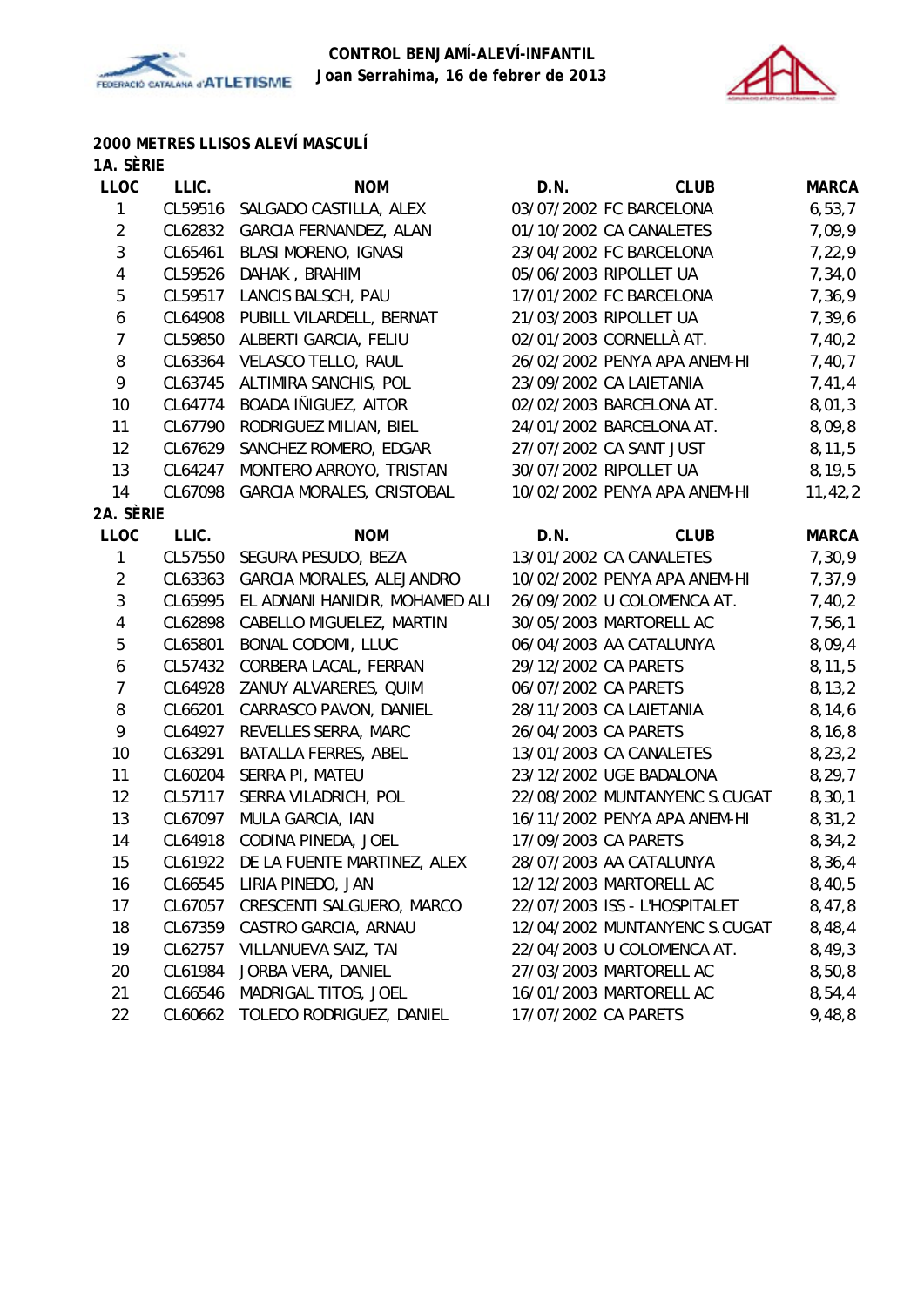



# **60 METRES TANQUES ALEVÍ MASCULÍ**

# **1a. Sèrie**

| <b>LLOC</b> | LLIC. | <b>NOM</b>                     | D.N.              | <b>CLUB</b>                    | <b>MARCA</b> |
|-------------|-------|--------------------------------|-------------------|--------------------------------|--------------|
|             |       | CL64795 TERUEL SANCHEZ, ALEX   |                   | 08/02/2003 BARCELONA AT.       | 11,2         |
|             |       | CL67731 CARNEADO GONZALEZ, PAU |                   | 15/11/2002 SERRA MARINA ALELLA | 12,1         |
|             |       | CL66226 MORA SOSPEDRA, ROGER   |                   | 22/07/2003 CA LAIETANIA        | 12,7         |
| 4           |       | CL65485 COLOMER ROMA, ANIOL    | 25/11/2003 CA VIC |                                | 13,5         |
| 5           |       | CL67732 COMPANY ARCHS, GERARD  |                   | 27/09/2002 SERRA MARINA ALELLA | 16,2         |
|             |       |                                |                   |                                |              |
|             |       |                                |                   |                                |              |

### **2a. Sèrie**

| <b>LLOC</b> | LLIC. | <b>NOM</b>                       | D.N. | <b>CLUB</b>                    | <b>MARCA</b> |
|-------------|-------|----------------------------------|------|--------------------------------|--------------|
|             |       | CL64798 VALERO SALLARES, JOEL    |      | 03/05/2003 BARCELONA AT.       | 11,9         |
|             |       | CL62255 MELCHOR PEREZ, ALEX      |      | 02/04/2003 CA SANT JUST        | 12,0         |
|             |       | CL67740 MEFANO FIORETTI, NICOLAS |      | 09/06/2003 SERRA MARINA ALELLA | 12,8         |
| 4           |       | CL66546 MADRIGAL TITOS, JOEL     |      | 16/01/2003 MARTORELL AC        | 13,8         |
| 5           |       | CL66539 BARRAGAN AGUILAR, SERGI  |      | 26/11/2003 MARTORELL AC        | 14,5         |
| 6           |       | CL66206 FARELO CORCHADO, MARC    |      | 27/04/2003 CA LAIETANIA        | 18,0         |
|             |       |                                  |      |                                |              |

### **3a. Sèrie**

| <b>LLOC</b> | LLIC. | <b>NOM</b>                            | D.N. | <b>CLUB</b>                   | <b>MARCA</b> |
|-------------|-------|---------------------------------------|------|-------------------------------|--------------|
|             |       | CL62895 ANDREU GERIQUE, DAVID         |      | 08/02/2002 MARTORELL AC       | 10,7         |
|             |       | CL65402 LAVIUZZA SILVERA, LUCAS MATEO |      | 09/05/2002 CA MONTORNÈS       | 11,0         |
|             |       | CL67790 RODRIGUEZ MILIAN, BIEL        |      | 24/01/2002 BARCELONA AT.      | 12,3         |
| 4           |       | CL66201 CARRASCO PAVON, DANIEL        |      | 28/11/2003 CA LAIETANIA       | 12,6         |
| 5           |       | CL64170 GONZALEZ TINTORE, XAVIER      |      | 09/09/2003 ISS - L'HOSPITALET | 13,4         |
| 6           |       | CL59719 MARTINEZ TRISTANY, OSCAR JUN  |      | 09/11/2003 CA MONTORNÈS       | 14,5         |

### **4a. Sèrie**

| LLOC          | LLIC. | <b>NOM</b>                         | D.N. | <b>CLUB</b>                   | <b>MARCA</b> |
|---------------|-------|------------------------------------|------|-------------------------------|--------------|
|               |       | CL62458 FABRA COCHRANE, TOM        |      | 02/01/2003 MUNTANYENC S.CUGAT | 10,5         |
| $\mathcal{L}$ |       | CL66543 GORDO VACARISAS, ALEJANDRO |      | 20/09/2003 MARTORELL AC       | 11,8         |
|               |       | CL59725 PEREZ DURAN, RAUL          |      | 30/03/2003 CA MONTORNÈS       | 12,0         |
| 4             |       | CL67527 VALLS OLLE, ORIOL          |      | 19/10/2002 CE UNIVERSITARI    | 12,3         |
| 5             |       | CL66351 ALFONSO FALGOSA, MARC      |      | 06/04/2002 CE UNIVERSITARI    | 12,5         |
| 6             |       | CL67798 SANCHEZ GONZALEZ, DANIEL   |      | 25/09/2003 CA LAIETANIA       | 14,4         |
|               |       |                                    |      |                               |              |

| LLOC. | LLIC. | <b>NOM</b>                     | D.N. | CLUB                          | <b>MARCA</b> |
|-------|-------|--------------------------------|------|-------------------------------|--------------|
|       |       | CL57965 MATA MARTY, PAU        |      | 23/02/2002 UGE BADALONA       | 10.7         |
|       |       | CL58505 ESCOLA LLOVERA, IGNASI |      | 13/12/2002 CA VILAFRANCA      | 11,9         |
|       |       | CL66220 IGUAL SALTOR, GUILLEM  |      | 05/09/2002 CA LAIETANIA       | 12.1         |
| 4     |       | CL62480 RUIZ JOVER, EDOUARD    |      | 11/04/2003 MUNTANYENC S.CUGAT | 12,6         |
| 5     |       | CL62757 VILLANUEVA SAIZ, TAI   |      | 22/04/2003 U COLOMENCA AT.    | 14,4         |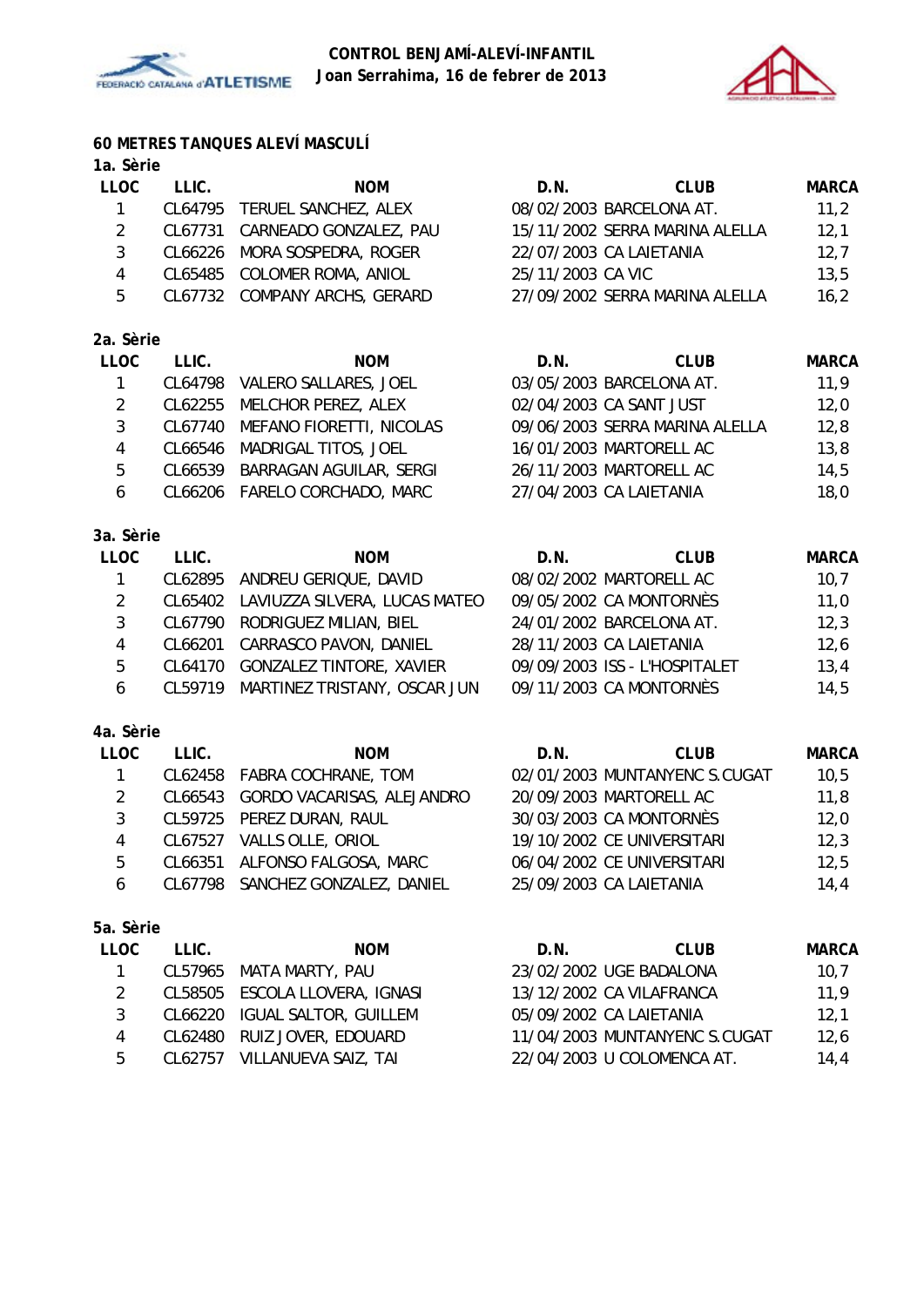



## **6a. Sèrie**

| <b>LLOC</b> | LLIC. | <b>NOM</b>                          | D.N.                     | CLUB | <b>MARCA</b> |
|-------------|-------|-------------------------------------|--------------------------|------|--------------|
|             |       | CL58200 GEA GONZALEZ, JOAN          | 04/04/2002 UA BARBERÀ    |      | 10,8         |
|             |       | CL66434 CASAJUANA LARQUE, ALBERT    | 08/05/2002 JA SABADELL   |      | 11,6         |
|             |       | CL65265 SOLETO BASILIO, JOSE MIGUEL | 14/12/2003 CA NOU BARRIS |      | 12,6         |
|             |       | CL60803 SEGURA PESUDO, YABSERA      | 13/03/2003 CA CANALETES  |      | 12,9         |
| 5           |       | CL57304 CONEJERO FRECHILLA, JOEL    | 01/12/2002 AA CATALUNYA  |      | 13,3         |

# **7a. Sèrie**

| LLOC | LLIC. | <b>NOM</b>                          | D.N.                    | <b>CLUB</b>                   | <b>MARCA</b> |
|------|-------|-------------------------------------|-------------------------|-------------------------------|--------------|
|      |       | CL60296 COMAS MARIN, JOAN           | 03/02/2003 AA CATALUNYA |                               | 11,5         |
| 2    |       | CL60294 CIVERA POCEIRO, PAU         | 08/10/2003 AA CATALUNYA |                               | 12,0         |
| 3    |       | CL58191 ALBARRAN ROCA, MARTI        | 13/08/2002 UA BARBERÀ   |                               | 12,4         |
| 4    |       | CL63505 DE LA TORRE MORCUENDE, SEGI | 03/01/2003 JA SABADELL  |                               | 12,7         |
| 5    |       | CL67359 CASTRO GARCIA, ARNAU        |                         | 12/04/2002 MUNTANYENC S.CUGAT | 13,0         |
| 6    |       | CL65103 BAUTISTA GAMARRO, DAVID     | 05/08/2003 CA OLESA     |                               | 13,3         |
|      |       |                                     |                         |                               |              |

| <b>LLOC</b> | LLIC. | <b>NOM</b>                      | D.N. | <b>CLUB</b>                   | <b>MARCA</b> |
|-------------|-------|---------------------------------|------|-------------------------------|--------------|
|             |       | CL61940 PEREZ RODRIGUEZ, JOEL   |      | 31/03/2003 AA CATALUNYA       | 11,6         |
| 2           |       | CL60292 CARCELES FERRERONS, POL |      | 05/07/2003 AA CATALUNYA       | 12,2         |
| 3           |       | CL57117 SERRA VILADRICH, POL    |      | 22/08/2002 MUNTANYENC S.CUGAT | 12,4         |
| 4           |       | CL60311 HERNANDEZ AROLA, PAU    |      | 19/11/2002 AA CATALUNYA       | 12,5         |
| 5           |       | CL61067 GARCIA ROMERO, LLORENÇ  |      | 04/12/2003 CA SANT JUST       | 13,0         |
|             |       |                                 |      |                               |              |
| 9a. Sèrie   |       |                                 |      |                               |              |

| LLOC | T LIC. | <b>NOM</b>                        | D.N.                    | CLUB                          | <b>MARCA</b> |
|------|--------|-----------------------------------|-------------------------|-------------------------------|--------------|
|      |        | CL60344 SIVILLA CALVO, CRISTIAN   | 22/07/2002 AA CATALUNYA |                               | 12.0         |
|      |        | CL60304 GABALDON GRAU, ARNAU      | 02/05/2003 AA CATALUNYA |                               | 12.3         |
| 3    |        | CL67057 CRESCENTI SALGUERO, MARCO |                         | 22/07/2003 ISS - L'HOSPITALET | 12.6         |
|      |        | CL65821 GOL PEREZ, JOAN           | 26/02/2002 AA CATALUNYA |                               | 14.6         |
|      |        |                                   |                         |                               |              |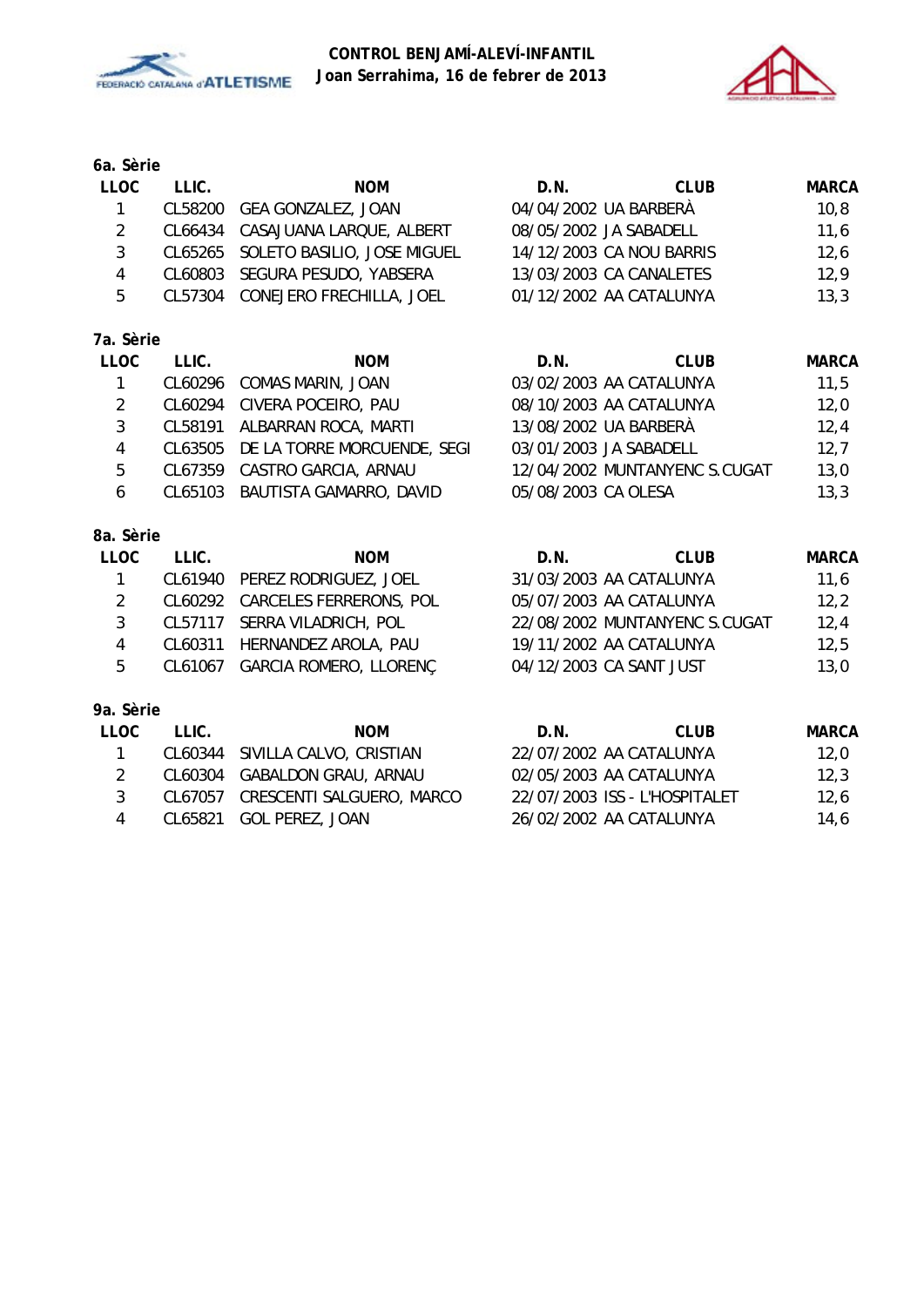



# **SALT D'ALÇADA ALEVÍ MASCULÍ**

| <b>LLOC</b>             | LLIC.   | <b>NOM</b>                         | D.N.                 | <b>CLUB</b>                   | <b>MARCA</b> |
|-------------------------|---------|------------------------------------|----------------------|-------------------------------|--------------|
| 1                       |         | CL57284 RODRIGUEZ FAUROUX, JOAQUIM |                      | 19/03/2002 ISS - L'HOSPITALET | 1,31         |
| $\overline{2}$          | CL61276 | SALA MUÑOZ, MARC                   |                      | 21/02/2003 MUNTANYENC S.CUGAT | 1,28         |
| 3                       | CL57285 | CARRASCO VILASECA, GERARD          |                      | 24/10/2002 ISS - L'HOSPITALET | 1,25         |
| 4                       | CL58200 | GEA GONZALEZ, JOAN                 |                      | 04/04/2002 UA BARBERÀ         | 1,20         |
| 4                       | CL65402 | LAVIUZZA SILVERA, LUCAS MATEO      |                      | 09/05/2002 CA MONTORNÈS       | 1,20         |
| 6                       | CL66351 | ALFONSO FALGOSA, MARC              |                      | 06/04/2002 CE UNIVERSITARI    | 1,20         |
| $\overline{7}$          | CL64928 | ZANUY ALVARERES, QUIM              | 06/07/2002 CA PARETS |                               | 1,20         |
| 8                       | CL57550 | SEGURA PESUDO, BEZA                |                      | 13/01/2002 CA CANALETES       | 1,20         |
| 9                       | CL62458 | FABRA COCHRANE, TOM                |                      | 02/01/2003 MUNTANYENC S.CUGAT | 1,15         |
| 10                      | CL62832 | GARCIA FERNANDEZ, ALAN             |                      | 01/10/2002 CA CANALETES       | 1,15         |
| 11                      | CL64247 | MONTERO ARROYO, TRISTAN            |                      | 30/07/2002 RIPOLLET UA        | 1,10         |
| 12                      | CL62480 | RUIZ JOVER, EDOUARD                |                      | 11/04/2003 MUNTANYENC S.CUGAT | 1,05         |
| 13                      | CL57432 | CORBERA LACAL, FERRAN              | 29/12/2002 CA PARETS |                               | 1,05         |
| 13                      | CL60561 | DIAZ DELGADO, MARC                 |                      | 22/07/2003 ISS - L'HOSPITALET | 1,05         |
| 15                      | CL66545 | LIRIA PINEDO, JAN                  |                      | 12/12/2003 MARTORELL AC       | 1,05         |
|                         | CL60344 | SIVILLA CALVO, CRISTIAN            |                      | 22/07/2002 AA CATALUNYA       | <b>NULS</b>  |
|                         | CL65821 | GOL PEREZ, JOAN                    |                      | 26/02/2002 AA CATALUNYA       | <b>NULS</b>  |
|                         | CL64170 | <b>GONZALEZ TINTORE, XAVIER</b>    |                      | 09/09/2003 ISS - L'HOSPITALET | <b>NULS</b>  |
|                         | CL61067 | GARCIA ROMERO, LLORENÇ             |                      | 04/12/2003 CA SANT JUST       | <b>NULS</b>  |
|                         | CL58191 | ALBARRAN ROCA, MARTI               |                      | 13/08/2002 UA BARBERÀ         | <b>NULS</b>  |
|                         | CL60662 | TOLEDO RODRIGUEZ, DANIEL           | 17/07/2002 CA PARETS |                               | <b>NULS</b>  |
|                         | CL59719 | MARTINEZ TRISTANY, OSCAR JUN       |                      | 09/11/2003 CA MONTORNÈS       | <b>NULS</b>  |
|                         | CL59725 | PEREZ DURAN, RAUL                  |                      | 30/03/2003 CA MONTORNÈS       | <b>NULS</b>  |
| <b>LLOC</b>             | LLIC.   | <b>NOM</b>                         | D.N.                 | <b>CLUB</b>                   | <b>MARCA</b> |
| 1                       | CL62895 | ANDREU GERIQUE, DAVID              |                      | 08/02/2002 MARTORELL AC       | 1,15         |
| $\overline{2}$          | CL60296 | COMAS MARIN, JOAN                  |                      | 03/02/2003 AA CATALUNYA       | 1,15         |
| 3                       | CL60294 | CIVERA POCEIRO, PAU                |                      | 08/10/2003 AA CATALUNYA       | 1,15         |
| $\overline{\mathbf{4}}$ | CL61969 | DIAZ SAEZ, IVAN                    |                      | 22/03/2002 MARTORELL AC       | 1,10         |
| 5                       | CL59526 | DAHAK, BRAHIM                      |                      | 05/06/2003 RIPOLLET UA        | 1,10         |
| 6                       | CL64908 | PUBILL VILARDELL, BERNAT           |                      | 21/03/2003 RIPOLLET UA        | 1,05         |
| 6                       | CL61940 | PEREZ RODRIGUEZ, JOEL              |                      | 31/03/2003 AA CATALUNYA       | 1,05         |
| 8                       | CL60072 | ROVIRA COMAS, POL                  | 19/02/2003 CA VIC    |                               | 1,05         |
|                         |         | CL64798 VALERO SALLARES, JOEL      |                      | 03/05/2003 BARCELONA AT.      | <b>NULS</b>  |
|                         | CL64795 | TERUEL SANCHEZ, ALEX               |                      | 08/02/2003 BARCELONA AT.      | <b>NULS</b>  |
|                         | CL64774 | BOADA IÑIGUEZ, AITOR               |                      | 02/02/2003 BARCELONA AT.      | <b>NULS</b>  |
|                         | CL64788 | PUENTE MURILLO, JAVIER             |                      | 23/12/2003 BARCELONA AT.      | <b>NULS</b>  |
|                         | CL61266 | FATY TOLOSA, ISMAEL                | 28/01/2002 CA MOLLET |                               | <b>NULS</b>  |
|                         | CL59850 | ALBERTI GARCIA, FELIU              |                      | 02/01/2003 CORNELLÀ AT.       | <b>NULS</b>  |
|                         | CL60311 | HERNANDEZ AROLA, PAU               |                      | 19/11/2002 AA CATALUNYA       | <b>NULS</b>  |
|                         | CL61922 | DE LA FUENTE MARTINEZ, ALEX        |                      | 28/07/2003 AA CATALUNYA       | <b>NULS</b>  |
|                         | CL65801 | BONAL CODOMI, LLUC                 |                      | 06/04/2003 AA CATALUNYA       | <b>NULS</b>  |
|                         | CL57550 | SEGURA PESUDO, BEZA                |                      | 13/01/2002 CA CANALETES       | <b>NULS</b>  |
|                         | CL61984 | JORBA VERA, DANIEL                 |                      | 27/03/2003 MARTORELL AC       | <b>NULS</b>  |
|                         | CL62898 | CABELLO MIGUELEZ, MARTIN           |                      | 30/05/2003 MARTORELL AC       | <b>NULS</b>  |
|                         |         | CL66543 GORDO VACARISAS, ALEJANDRO |                      | 20/09/2003 MARTORELL AC       | <b>NULS</b>  |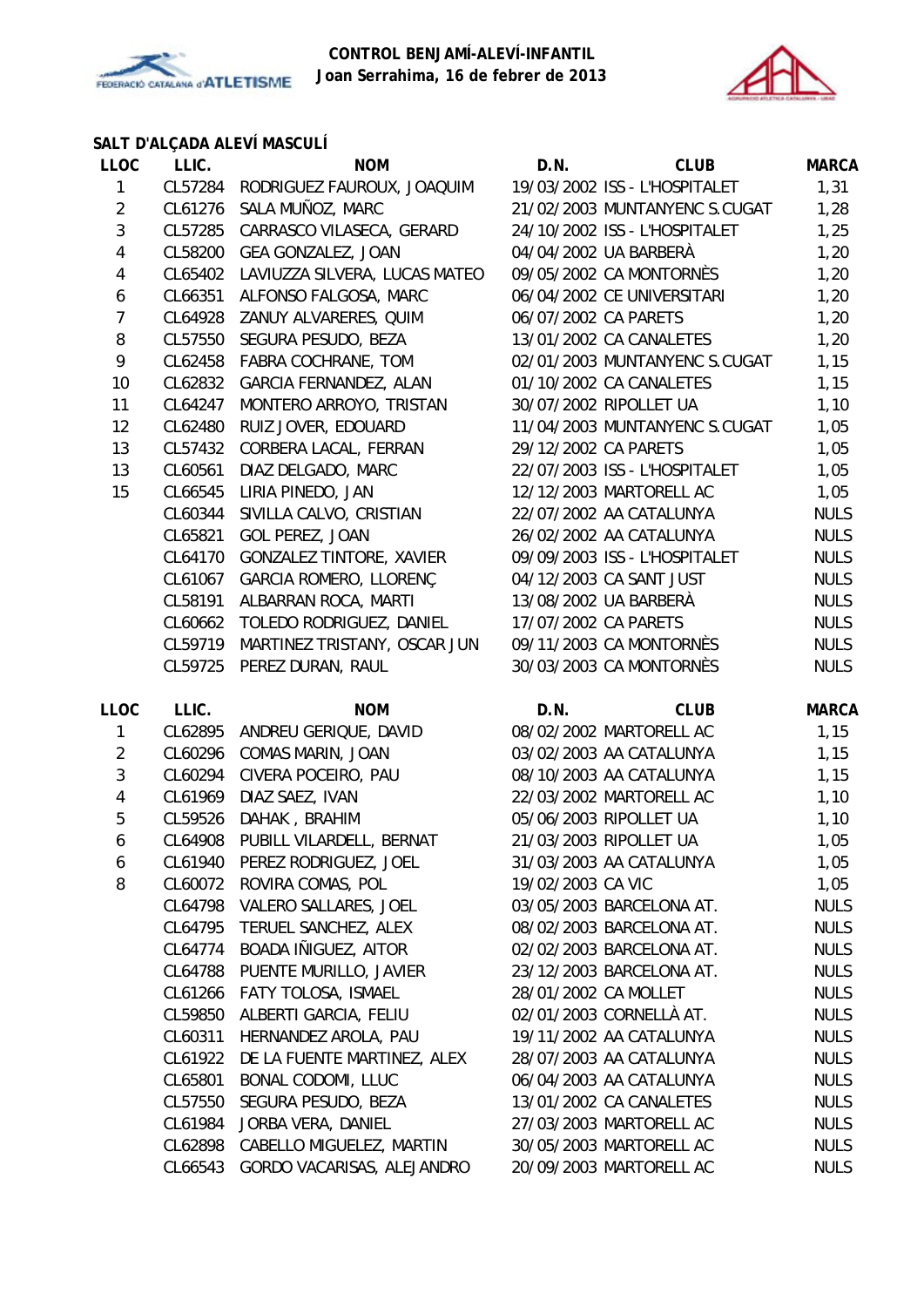



# **LLANÇAMENT DE PES ALEVÍ MASCULÍ**

| <b>LLOC</b>    | LLIC.   | <b>NOM</b>                   | D.N.                 | <b>CLUB</b>                    | <b>MARCA</b> |
|----------------|---------|------------------------------|----------------------|--------------------------------|--------------|
| $\mathbf{1}$   | CL57284 | RODRIGUEZ FAUROUX, JOAQUIM   |                      | 19/03/2002 ISS - L'HOSPITALET  | 9,85         |
| $\overline{2}$ | CL57965 | MATA MARTY, PAU              |                      | 23/02/2002 UGE BADALONA        | 7,51         |
| $\sqrt{3}$     | CL60561 | DIAZ DELGADO, MARC           |                      | 22/07/2003 ISS - L'HOSPITALET  | 7,04         |
| 4              | CL61276 | SALA MUÑOZ, MARC             |                      | 21/02/2003 MUNTANYENC S.CUGAT  | 6,84         |
| 5              | CL64795 | TERUEL SANCHEZ, ALEX         |                      | 08/02/2003 BARCELONA AT.       | 6,66         |
| 6              | CL60304 | <b>GABALDON GRAU, ARNAU</b>  |                      | 02/05/2003 AA CATALUNYA        | 6,54         |
| $\overline{7}$ | CL63363 | GARCIA MORALES, ALEJANDRO    |                      | 10/02/2002 PENYA APA ANEM-HI   | 6,46         |
| 8              | CL65103 | BAUTISTA GAMARRO, DAVID      | 05/08/2003 CA OLESA  |                                | 6,06         |
| 9              | CL61969 | DIAZ SAEZ, IVAN              |                      | 22/03/2002 MARTORELL AC        | 6,03         |
| 10             | CL67731 | CARNEADO GONZALEZ, PAU       |                      | 15/11/2002 SERRA MARINA ALELLA | 5,90         |
| 11             | CL65485 | COLOMER ROMA, ANIOL          | 25/11/2003 CA VIC    |                                | 5,64         |
| 12             | CL60292 | CARCELES FERRERONS, POL      |                      | 05/07/2003 AA CATALUNYA        | 5,56         |
| 13             | CL64927 | REVELLES SERRA, MARC         | 26/04/2003 CA PARETS |                                | 5,51         |
| 14             | CL63364 | VELASCO TELLO, RAUL          |                      | 26/02/2002 PENYA APA ANEM-HI   | 5,50         |
| 15             | CL67098 | GARCIA MORALES, CRISTOBAL    |                      | 10/02/2002 PENYA APA ANEM-HI   | 5,50         |
| 16             | CL57285 | CARRASCO VILASECA, GERARD    |                      | 24/10/2002 ISS - L'HOSPITALET  | 5,33         |
| 17             | CL66226 | MORA SOSPEDRA, ROGER         |                      | 22/07/2003 CA LAIETANIA        | 5,27         |
| 18             | CL57304 | CONEJERO FRECHILLA, JOEL     |                      | 01/12/2002 AA CATALUNYA        | 5,16         |
| 19             | CL58505 | ESCOLA LLOVERA, IGNASI       |                      | 13/12/2002 CA VILAFRANCA       | 4,92         |
| 20             | CL66539 | BARRAGAN AGUILAR, SERGI      |                      | 26/11/2003 MARTORELL AC        | 4,84         |
| 21             | CL66206 | FARELO CORCHADO, MARC        |                      | 27/04/2003 CA LAIETANIA        | 4,53         |
| 22             | CL65265 | SOLETO BASILIO, JOSE MIGUEL  |                      | 14/12/2003 CA NOU BARRIS       | 4,52         |
| 23             | CL64788 | PUENTE MURILLO, JAVIER       |                      | 23/12/2003 BARCELONA AT.       | 4,48         |
| 24             | CL66220 | <b>IGUAL SALTOR, GUILLEM</b> |                      | 05/09/2002 CA LAIETANIA        | 4,48         |
| 25             | CL67097 | MULA GARCIA, IAN             |                      | 16/11/2002 PENYA APA ANEM-HI   | 4,30         |
| 26             | CL67732 | COMPANY ARCHS, GERARD        |                      | 27/09/2002 SERRA MARINA ALELLA | 3,89         |
| 27             | CL60204 | SERRA PI, MATEU              |                      | 23/12/2002 UGE BADALONA        | 3,87         |
| 28             | CL64918 | CODINA PINEDA, JOEL          | 17/09/2003 CA PARETS |                                | 3,85         |
| 29             | CL67740 | MEFANO FIORETTI, NICOLAS     |                      | 09/06/2003 SERRA MARINA ALELLA | 3,78         |
| 30             | CL62255 | MELCHOR PEREZ, ALEX          |                      | 02/04/2003 CA SANT JUST        | 3,72         |
| 31             | CL67798 | SANCHEZ GONZALEZ, DANIEL     |                      | 25/09/2003 CA LAIETANIA        | 3,10         |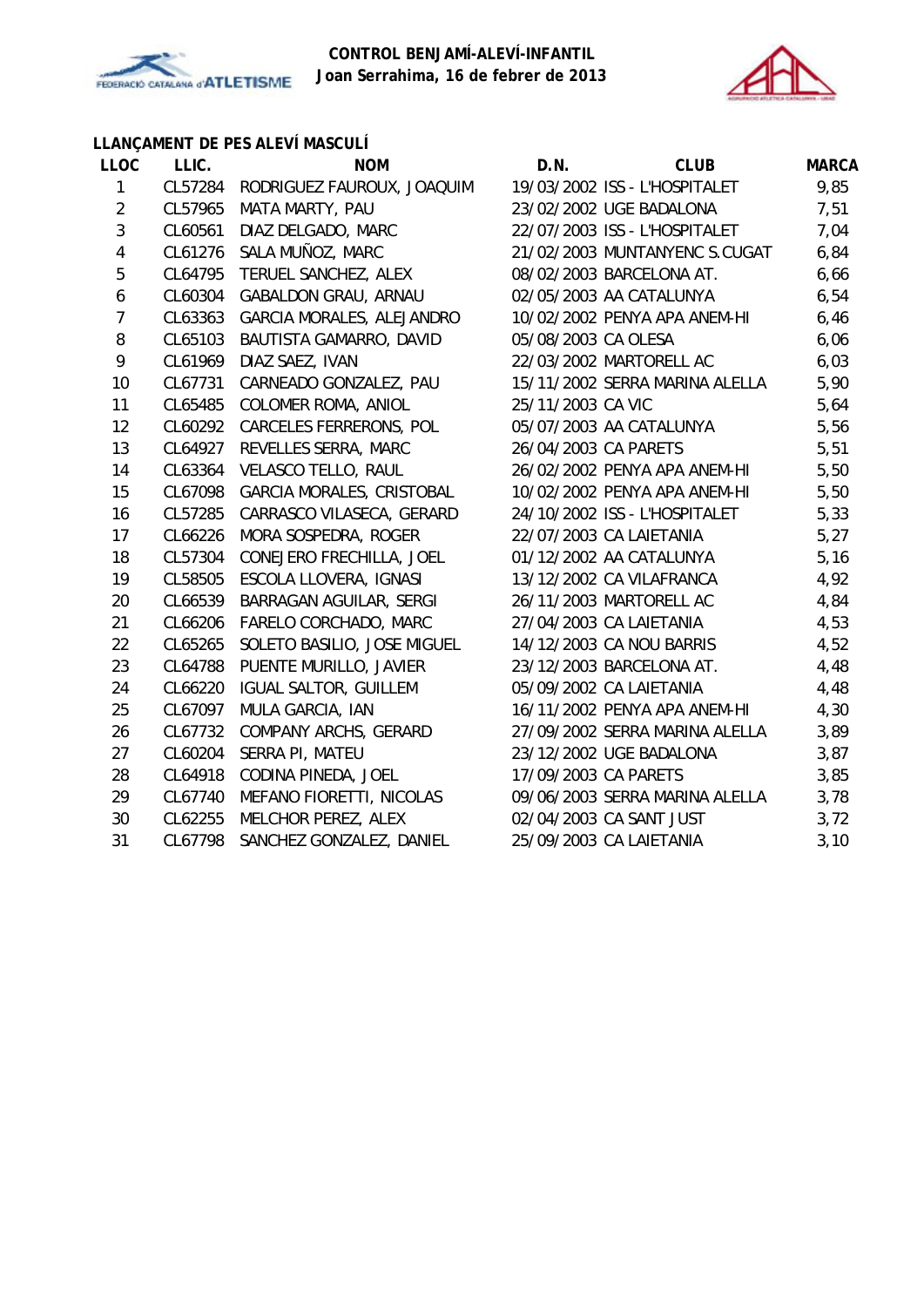



#### **2000 METRES LLISOS ALEVÍ FEMENÍ 1A. SÈRIE**

| <b>IA. JERIE</b><br><b>LLOC</b> | LLIC.   | <b>NOM</b>                   | D.N.       | <b>CLUB</b>               | <b>MARCA</b> |
|---------------------------------|---------|------------------------------|------------|---------------------------|--------------|
| $\mathbf{1}$                    | CL58538 | ALCOLEA MORON, CLAUDIA       | 10/10/2002 | RIPOLLET UA               | 7,31,0       |
| $\overline{2}$                  | CL66702 | SALGADO BOIXADERAS, JULIA    | 12/01/2002 | CA CANALETES              | 7,42,2       |
| $\mathfrak{Z}$                  | CL64905 | CAMPS CALDERON, ALEJANDRA    | 30/09/2003 | RIPOLLET UA               | 7,48,3       |
| $\overline{4}$                  | CL59529 | GUARDADO MARTINEZ, GINA      | 29/08/2002 | RIPOLLET UA               | 7,51,6       |
| 5                               | CL59530 | MARTINEZ HERNANDEZ, DANIELA  | 10/06/2003 | RIPOLLET UA               | 7,53,1       |
| 6                               | CL59519 | COBOS SANCHEZ, CLAUDIA       | 31/05/2002 | FC BARCELONA              | 7,57,6       |
| $\overline{7}$                  | CL62158 | MARTINEZ ORTUÑO, MARINA      | 13/02/2002 | <b>CA LAIETANIA</b>       | 7,59,2       |
| 8                               | CL61836 | TORRES GARCIA, LAURA         | 19/12/2003 | RIPOLLET UA               | 8,00,7       |
| 9                               | CL64909 | CAMPS CALDERON, BERTA        | 30/09/2003 | RIPOLLET UA               | 8,02,8       |
| 10                              | CL63379 | SOLANO SELVAS, LAIA          | 21/01/2002 | RIPOLLET UA               | 8,13,9       |
| 11                              | CL64911 | RIERA BAYO, JUDIT            | 10/06/2002 | RIPOLLET UA               | 8, 15, 8     |
| 12                              | CL60784 | MEYER MARTINEZ, INES SOFIA   | 12/07/2002 | CA CANALETES              | 8,17,8       |
| 13                              | CL62764 | DE MINGO DOMENECH, ANNA      | 30/12/2002 | CE UNIVERSITARI           | 8, 24, 3     |
| 14                              | CL63692 | CASBAS RECUENCO, OLIVIA      | 16/09/2002 | BARCELONA AT.             | 8,26,9       |
| 15                              | CL63914 | DELGADO TORRERO, DESIREE     | 30/05/2002 | RIPOLLET UA               | 8,47,0       |
| 2A. SÈRIE                       |         |                              |            |                           |              |
| <b>LLOC</b>                     | LLIC.   | <b>NOM</b>                   | D.N.       | <b>CLUB</b>               | <b>MARCA</b> |
| $\mathbf{1}$                    | CL62455 | CORTES ALVAREZ, MARIONA      | 08/05/2002 | MUNTANYENC S.CUGAT        | 7,50,4       |
| $\overline{2}$                  | CL61273 | DORDAL MATEOS, BERTA         | 12/10/2002 | MUNTANYENC S.CUGAT        | 8,04,5       |
| $\mathbf{3}$                    | CL60342 | SERRANO MARULL, CLARA        | 02/04/2003 | AA CATALUNYA              | 8, 25, 6     |
| 4                               | CL60802 | SAURA PETEGNIEF, CHLOE       | 14/07/2003 | CA CANALETES              | 8,29,5       |
| 5                               | CL62850 | MASAGUE COMELLAS, RITA       | 04/05/2002 | CA CANALETES              | 8, 33, 5     |
| 6                               | CL64164 | ARAGO PORTILLO, MARTINA      | 09/05/2003 | <b>ISS - L'HOSPITALET</b> | 8,40,5       |
| $\overline{7}$                  | CL60943 | PUY BAQUÉ, ONA               | 02/07/2003 | <b>CA LAIETANIA</b>       | 8,43,5       |
| 8                               | CL65794 | ALTABELLA PROS, CARLA        | 16/06/2003 | AA CATALUNYA              | 8,45,2       |
| 9                               | CL62881 | MARATA CODINA, BERTA         | 17/12/2002 | FC BARCELONA              | 8,49,4       |
| 10                              | CL62890 | PALACIOS CAÑADA, MARINA      | 26/05/2003 | FC BARCELONA              | 8,54,8       |
| 11                              | CL62558 | LAHOSA CALVO, MARIONA        | 28/02/2002 | CA PARETS                 | 8,56,6       |
| 12                              | CL64921 | IDAÑEZ ESPEJO, QUERALT       | 11/12/2002 | <b>CA PARETS</b>          | 9,07,3       |
| 13                              | CL60661 | TARRES GIMENO, LAURA         | 17/05/2002 | <b>CA PARETS</b>          | 9,07,6       |
| 14                              | CL62602 | CHOURFI GUENNOUN, SALMA      | 22/02/2003 | CA MONTORNÈS              | 9,09,9       |
| 15                              |         | CL62608 KARACH REVERTE, SANA | 15/03/2003 | CA MONTORNÈS              | 9, 11, 2     |
| 16                              | CL64166 | <b>BOSCH MATAS, MERCE</b>    | 20/05/2003 | ISS - L'HOSPITALET        | 9, 12, 1     |
| 17                              | CL60319 | MENDEZ LOPEZ, EVA            | 18/07/2003 | AA CATALUNYA              | 9, 19, 7     |
| 18                              | CL61964 | CID GES, JULIA               | 18/07/2003 | MARTORELL AC              | 9,42,3       |
| 19                              | CL63976 | FERRER FERNANDEZ, ANDREA     | 08/01/2002 | <b>ISS - L'HOSPITALET</b> | 9,52,1       |
| 20                              | CL63393 | ROS BAUTISTA, ANNA           | 06/09/2002 | ISS - L'HOSPITALET        | 9,58,5       |
| 21                              | CL65807 | CASADO SANCHEZ, ADA          | 17/01/2003 | AA CATALUNYA              | 10, 17, 4    |
|                                 |         |                              |            |                           |              |

# **60 METRES TANQUES ALEVÍ FEMENÍ**

| LLOC          | LLIC. | <b>NOM</b>                       | D.N.       | <b>CLUB</b>     | <b>MARCA</b> |
|---------------|-------|----------------------------------|------------|-----------------|--------------|
|               |       | CL61933 MALET ARMENGOL, DUNA     | 03/07/2003 | AA CATALUNYA    | 12,0         |
| $\mathcal{L}$ |       | CL60756 BOUCHAID LAKHBIRI, RAHMA | 14/04/2002 | CA CANALETES    | 12,1         |
| 3             |       | CL62771 PEREZ GARCIA, SARA       | 04/05/2003 | CE UNIVERSITARI | 12,2         |
| 4             |       | CL62769 GABARRO BENET, MONICA    | 23/01/2002 | CE UNIVERSITARI | 12,4         |
| 5             |       | CL58538 ALCOLEA MORON, CLAUDIA   | 10/10/2002 | RIPOLLET UA     | 12,9         |
| 6             |       | CL63692 CASBAS RECUENCO, OLIVIA  | 16/09/2002 | BARCELONA AT.   | 13,3         |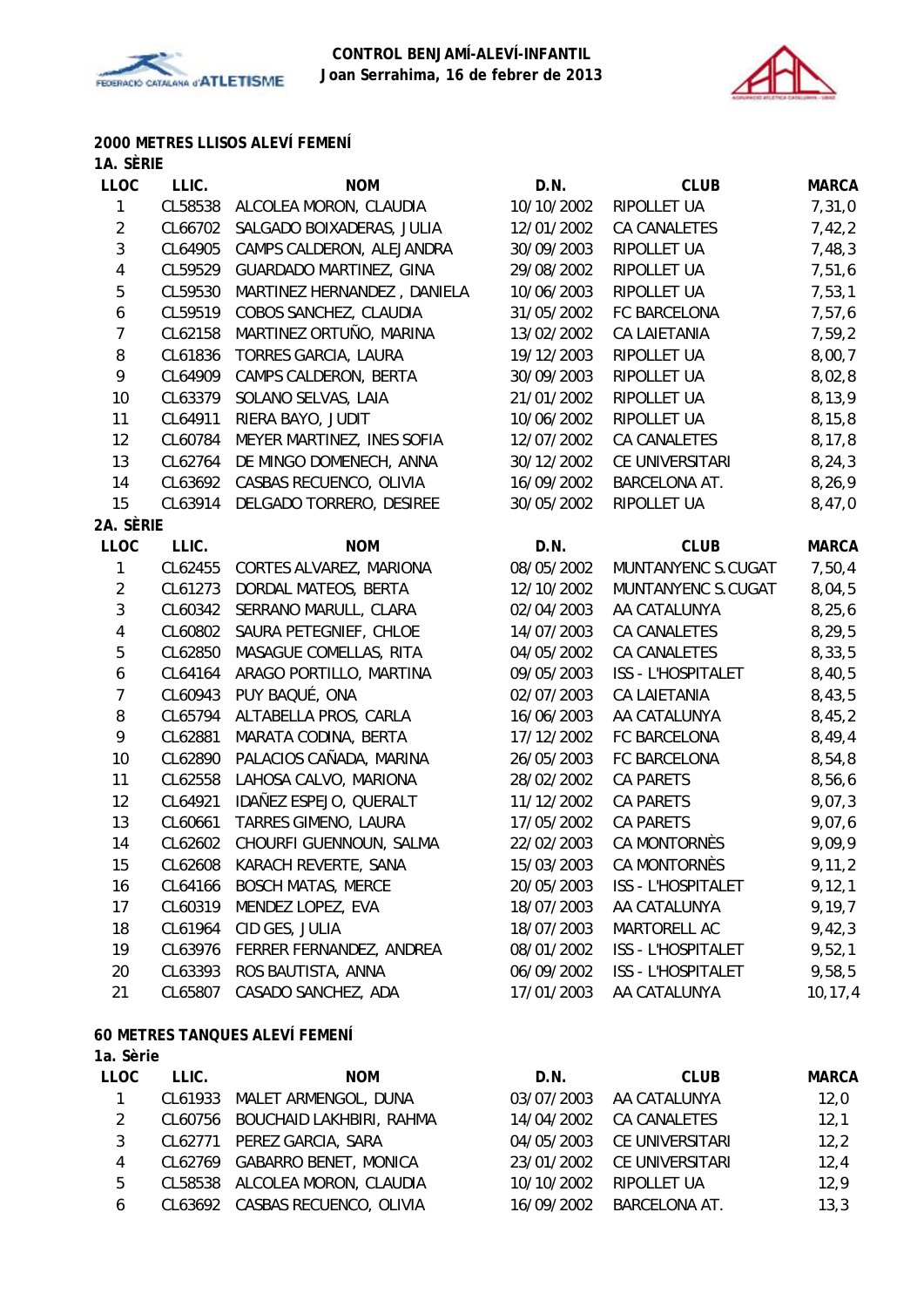



| 2a. Sèrie               |         |                                |            |                      |              |
|-------------------------|---------|--------------------------------|------------|----------------------|--------------|
| <b>LLOC</b>             | LLIC.   | <b>NOM</b>                     | D.N.       | <b>CLUB</b>          | <b>MARCA</b> |
| 1                       | CL60032 | POU CALDERON, LAURA            | 21/04/2003 | UA BARBERÀ           | 11,7         |
| $\overline{2}$          | CL66073 | GONZALEZ MARTINEZ, PATRICIA    | 08/04/2002 | CA CANALETES         | 11,9         |
| $\sqrt{3}$              | CL59529 | <b>GUARDADO MARTINEZ, GINA</b> | 29/08/2002 | RIPOLLET UA          | 12,0         |
| $\overline{\mathbf{4}}$ | CL60309 | <b>GUMA BERRAR, NEREA</b>      | 10/06/2003 | AA CATALUNYA         | 12,4         |
| 5                       | CL64800 | VILELLA BELIO, MARINA          | 08/05/2003 | BARCELONA AT.        | 13,7         |
| 6                       | CL64794 | SANNINO MEZQUITA, MARIA        | 14/02/2003 | BARCELONA AT.        | 13,7         |
| 3a. Sèrie               |         |                                |            |                      |              |
| <b>LLOC</b>             | LLIC.   | <b>NOM</b>                     | D.N.       | <b>CLUB</b>          | <b>MARCA</b> |
| $\mathbf{1}$            | CL62935 | MUAKUKU EÑESO, MELANGO         | 10/04/2002 | CA NOU BARRIS        | 10, 8        |
| $\overline{2}$          | CL60313 | LAS HERAS RUPEREZ, CLARA       | 11/04/2003 | AA CATALUNYA         | 11,8         |
| 3                       | CL63693 | EJARQUE JUSTE, PAULA           | 01/08/2002 | BARCELONA AT.        | 11,9         |
| 4                       | CL65330 | MOTOSO SAZ, ALICIA             | 04/01/2002 | UA BARBERÀ           | 12,2         |
| 5                       | CL63703 | RAMON LIS, MAR                 | 04/02/2002 | BARCELONA AT.        | 12,4         |
| 6                       | CL61836 | TORRES GARCIA, LAURA           | 19/12/2003 | RIPOLLET UA          | 12,8         |
| 4a. Sèrie               |         |                                |            |                      |              |
| <b>LLOC</b>             | LLIC.   | <b>NOM</b>                     | D.N.       | <b>CLUB</b>          | <b>MARCA</b> |
| $\mathbf{1}$            | CL62008 | PINO CEREZO, AUREA             | 17/01/2002 | MARTORELL AC         | 11,1         |
| $\overline{2}$          | CL59899 | MARTINEZ FERNANDEZ, ONA        | 14/04/2003 | CA SANT JUST         | 11,8         |
| $\mathbf{3}$            | CL60246 | VALLE ROCA, JUDIT              | 08/01/2002 | CA CALELLA           | 12,0         |
| $\overline{4}$          | CL60943 | PUY BAQUÉ, ONA                 | 02/07/2003 | <b>CA LAIETANIA</b>  | 12,9         |
| 5                       | CL64905 | CAMPS CALDERON, ALEJANDRA      | 30/09/2003 | RIPOLLET UA          | 13,1         |
| 6                       | CL64775 | BOSCH LOSCERTALES, BERHANE     | 09/05/2002 | BARCELONA AT.        | 13,3         |
| 5a. Sèrie               |         |                                |            |                      |              |
| <b>LLOC</b>             | LLIC.   | <b>NOM</b>                     | D.N.       | <b>CLUB</b>          | <b>MARCA</b> |
| $\mathbf{1}$            | CL62158 | MARTINEZ ORTUÑO, MARINA        | 13/02/2002 | <b>CA LAIETANIA</b>  | 11,0         |
| $\overline{2}$          | CL59901 | MIRANDA MEDINA, LUCIA          | 09/07/2003 | CA SANT JUST         | 12,0         |
| $\sqrt{3}$              | CL64909 | CAMPS CALDERON, BERTA          | 30/09/2003 | RIPOLLET UA          | 12,4         |
| 4                       | CL65828 | PEREZ NICASI, PAULA            | 25/08/2003 | AA CATALUNYA         | 12,9         |
| 5                       | CL63708 | TRUEBA CASANOVAS, ALBA         | 24/11/2002 | <b>BARCELONA AT.</b> | 15,2         |
| 6                       | CL67211 | BLANCO BAGBY, ISABEL           | 13/01/2002 | MARTORELL AC         | 18,5         |
| 6a. Sèrie               |         |                                |            |                      |              |
| <b>LLOC</b>             | LLIC.   | <b>NOM</b>                     | D.N.       | <b>CLUB</b>          | <b>MARCA</b> |
| 1                       | CL57854 | MANZANARES PEREZ, SANDRA       | 13/11/2002 | <b>UGE BADALONA</b>  | 11,1         |
| $\boldsymbol{2}$        | CL66540 | BELTRAN MESTRES, JULIA         | 09/10/2002 | MARTORELL AC         | 11,5         |
| 3                       | CL60329 | PALOMERO DONADEU, ALEXIA       | 19/11/2002 | AA CATALUNYA         | 11,6         |
| 4                       | CL59530 | MARTINEZ HERNANDEZ, DANIELA    | 10/06/2003 | RIPOLLET UA          | 12,6         |
| 5                       | CL62248 | GRAUPERA MURILLO, LAIA         | 22/05/2002 | CA SANT JUST         | 13,0         |
| 6                       | CL65826 | OLIVERA SORIANO, MARTA         | 06/10/2003 | AA CATALUNYA         | 13,4         |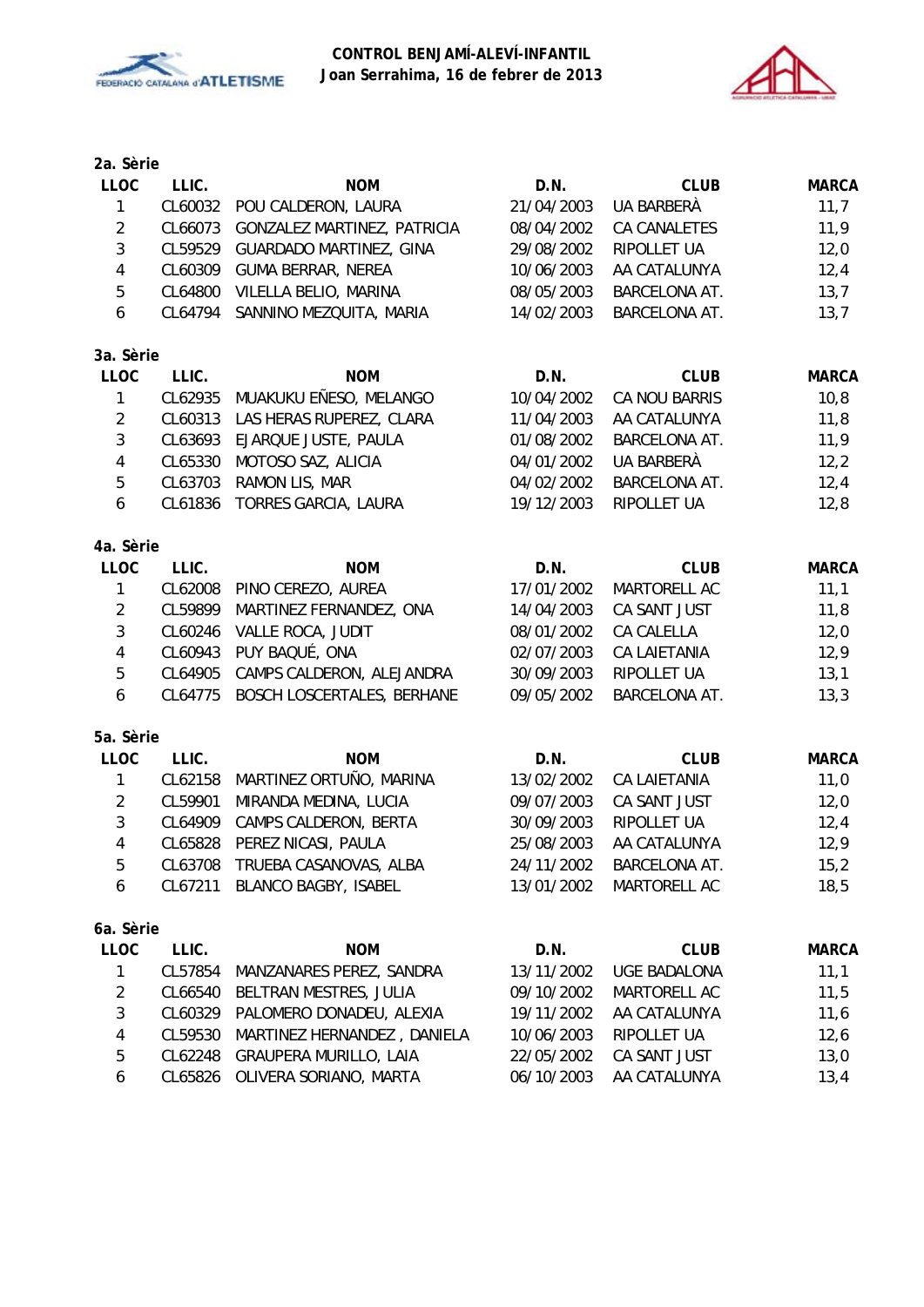



### **7a. Sèrie**

| <b>LLOC</b>    | LLIC.   | <b>NOM</b>                 | D.N.       | <b>CLUB</b>        | <b>MARCA</b> |
|----------------|---------|----------------------------|------------|--------------------|--------------|
|                | CL57585 | LOPEZ LAO, SANDRA          | 17/05/2002 | UA TERRASSA        | 11,7         |
| 2              | CL61963 | CID ZARCERO, SARA          | 21/01/2002 | MARTORELL AC       | 11,8         |
| 3              | CL65806 | CAÑIZA MESTRE, MARINA      | 22/04/2002 | AA CATALUNYA       | 13,1         |
| 4              | CL63914 | DELGADO TORRERO, DESIREE   | 30/05/2002 | RIPOLLET UA        | 13,9         |
| 5              | CL63757 | CORNELLA RUIZ, MARTINA     | 18/08/2003 | <b>UA TERRASSA</b> | 14,0         |
| 6              | CL65836 | SOLE GARCIA, MARTA         | 20/09/2002 | AA CATALUNYA       | 14,3         |
|                |         |                            |            |                    |              |
| 8a. Sèrie      |         |                            |            |                    |              |
|                |         |                            |            |                    |              |
| <b>LLOC</b>    | LLIC.   | <b>NOM</b>                 | D.N.       | <b>CLUB</b>        | <b>MARCA</b> |
| 1              | CL61910 | ARMENGOL PARRA, PAULA      | 27/05/2002 | AA CATALUNYA       | 11,0         |
| $\overline{2}$ | CL65133 | MARTINEZ RIERA, JULIA      | 23/02/2002 | <b>UA TERRASSA</b> | 11,1         |
| 3              | CL65412 | PORTILLO FERNANDEZ, AITANA | 30/12/2002 | CA MONTORNÈS       | 11,5         |
| 4              | CL61273 | DORDAL MATEOS, BERTA       | 12/10/2002 | MUNTANYENC S.CUGAT | 12,0         |
| 5              | CL64911 | RIERA BAYO, JUDIT          | 10/06/2002 | <b>RIPOLLET UA</b> | 12,1         |

#### **9a. Sèrie**

| LLOC         | LLIC.   | <b>NOM</b>                        | D.N.       | <b>CLUB</b>        | <b>MARCA</b> |
|--------------|---------|-----------------------------------|------------|--------------------|--------------|
| $\mathbf{1}$ | CL59071 | GONZALEZ LLOBREGAT, QUERALT       | 08/09/2002 | MUNTANYENC S.CUGAT | 11,2         |
| 2            |         | CL64168 DE TOCA SANCHA, LAURA     | 08/03/2002 | ISS - L'HOSPITALET | 11,4         |
| 3            |         | CL61264 RODRIGUEZ GONZALEZ, PAULA | 27/06/2002 | <b>CA MOLLET</b>   | 12,1         |
| 4            |         | CL67038 DIAZ SOLSONA, CLAUDIA     | 29/11/2002 | <b>UA TERRASSA</b> | 12,6         |
| 5            | CL57611 | GURRI CASALS, LIDIA               | 19/05/2002 | CA MONTORNÈS       | 13,2         |
| 6            |         | CL64166 BOSCH MATAS, MERCE        | 20/05/2003 | ISS - L'HOSPITALET | 14,7         |
|              |         |                                   |            |                    |              |

### **10a. Sèrie**

| LLOC          | LLIC. | <b>NOM</b>                        | D.N.       | <b>CLUB</b>        | <b>MARCA</b> |
|---------------|-------|-----------------------------------|------------|--------------------|--------------|
|               |       | CL62821 CAPDEVILA MASO, ELISENDA  | 18/02/2002 | CA CANALETES       | 11.4         |
| $\mathcal{P}$ |       | CL60572 RUIZ FRANCH, MALENA       | 11/08/2003 | ISS - L'HOSPITALET | 12,6         |
| 3             |       | CL65800 BARRACHINA CORRONS, NINA  | 16/05/2003 | AA CATALUNYA       | 14,3         |
| 4             |       | CL64176 SANT JENNAI, MAR          | 12/08/2002 | ISS - L'HOSPITALET | 15,1         |
| 5             |       | CL60337 RODRIGUEZ SEGURA, ARIADNA | 11/08/2003 | AA CATALUNYA       | 15.5         |

| <b>LLOC</b> | LLIC.   | <b>NOM</b>                      | D.N.       | <b>CLUB</b>               | <b>MARCA</b> |
|-------------|---------|---------------------------------|------------|---------------------------|--------------|
|             | CL66702 | SALGADO BOIXADERAS, JULIA       | 12/01/2002 | <b>CA CANALETES</b>       | 11,8         |
| 2           | CL64164 | ARAGO PORTILLO, MARTINA         | 09/05/2003 | <b>ISS - L'HOSPITALET</b> | 12,6         |
| 3           | CL65058 | GONZALEZ DE RIVERA DIAZ, ANNA   | 28/02/2003 | <b>ISS - L'HOSPITALET</b> | 12,9         |
| 4           | CL67441 | CHOURFI GUENNOUN, OMAIMA        | 03/03/2002 | CA MONTORNÈS              | 13,2         |
|             |         |                                 |            |                           |              |
| 12a. Sèrie  |         |                                 |            |                           |              |
| <b>LLOC</b> | LLIC.   | <b>NOM</b>                      | D.N.       | <b>CLUB</b>               | <b>MARCA</b> |
| 1           |         | CL62602 CHOURFI GUENNOUN, SALMA | 22/02/2003 | CA MONTORNÈS              | 13,0         |
| 2           | CL63384 | FERRER FERNANDEZ, DANIELA       | 08/01/2002 | <b>ISS - L'HOSPITALET</b> | 13,6         |
| 3           | CL65057 | GIBERT ESTEBAN, HELENA          | 19/05/2003 | <b>ISS - L'HOSPITALET</b> | 14,1         |
| 4           | CL59724 | RODRIGUEZ AIZPITARTE, JULIA     | 25/04/2003 | CA MONTORNÈS              | 14,4         |
|             |         |                                 |            |                           |              |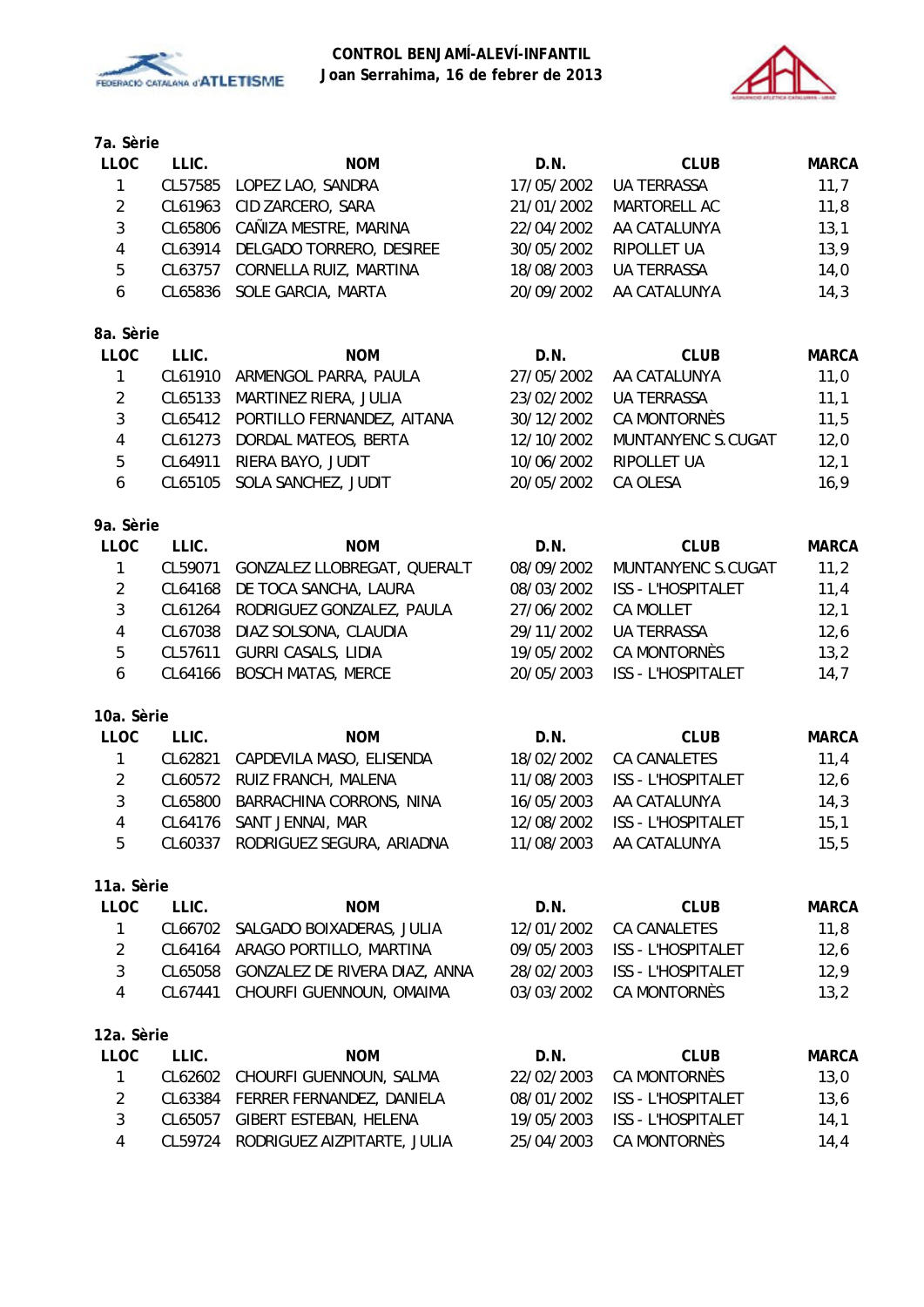



# **SALT D'ALÇADA ALEVÍ FEMENÍ**

| <b>LLOC</b>    | LLIC.   | <b>NOM</b>                        | D.N.       | <b>CLUB</b>               | <b>MARCA</b> |
|----------------|---------|-----------------------------------|------------|---------------------------|--------------|
| $\overline{2}$ | CL62935 | MUAKUKU EÑESO, MELANGO            | 10/04/2002 | <b>CA NOU BARRIS</b>      | 1,15         |
| 1              | CL61910 | ARMENGOL PARRA, PAULA             | 27/05/2002 | AA CATALUNYA              | 1,25         |
| 3              | CL57854 | MANZANARES PEREZ, SANDRA          | 13/11/2002 | <b>UGE BADALONA</b>       | 1,05         |
| 4              | CL63693 | EJARQUE JUSTE, PAULA              | 01/08/2002 | BARCELONA AT.             | 1,05         |
| 4              | CL65412 | PORTILLO FERNANDEZ, AITANA        | 30/12/2002 | CA MONTORNÈS              | 1,05         |
| 6              | CL57091 | CASAS DUATIS, ROSER               | 25/02/2002 | MUNTANYENC S.CUGAT        | 1,05         |
| $\overline{7}$ | CL61933 | MALET ARMENGOL, DUNA              | 03/07/2003 | AA CATALUNYA              | 1,05         |
| 8              | CL60313 | LAS HERAS RUPEREZ, CLARA          | 11/04/2003 | AA CATALUNYA              | 1,00         |
| 8              | CL60309 | <b>GUMA BERRAR, NEREA</b>         | 10/06/2003 | AA CATALUNYA              | 1,00         |
|                | CL65828 | PEREZ NICASI, PAULA               | 25/08/2003 | AA CATALUNYA              | <b>NULS</b>  |
|                | CL65826 | OLIVERA SORIANO, MARTA            | 06/10/2003 | AA CATALUNYA              | <b>NULS</b>  |
|                | CL65794 | ALTABELLA PROS, CARLA             | 16/06/2003 | AA CATALUNYA              | <b>NULS</b>  |
|                | CL65800 | BARRACHINA CORRONS, NINA          | 16/05/2003 | AA CATALUNYA              | <b>NULS</b>  |
|                | CL64786 | MORILLAS SANCHEZ, EMMA            | 21/07/2003 | <b>BARCELONA AT.</b>      | <b>NULS</b>  |
|                | CL64775 | <b>BOSCH LOSCERTALES, BERHANE</b> | 09/05/2002 | BARCELONA AT.             | <b>NULS</b>  |
|                | CL64800 | VILELLA BELIO, MARINA             | 08/05/2003 | BARCELONA AT.             | <b>NULS</b>  |
|                | CL59724 | RODRIGUEZ AIZPITARTE, JULIA       | 25/04/2003 | CA MONTORNÈS              | <b>NULS</b>  |
|                | CL59727 | PUNZANO LATORRE, CARLA            | 05/02/2003 | CA MONTORNÈS              | <b>NULS</b>  |
|                | CL62558 | LAHOSA CALVO, MARIONA             | 28/02/2002 | <b>CA PARETS</b>          | <b>NULS</b>  |
| <b>LLOC</b>    | LLIC.   | <b>NOM</b>                        | D.N.       | <b>CLUB</b>               | <b>MARCA</b> |
|                |         |                                   | 17/01/2002 | MARTORELL AC              | 1,15         |
| 1              | CL62008 | PINO CEREZO, AUREA                |            |                           |              |
| 1              | CL59899 | MARTINEZ FERNANDEZ, ONA           | 14/04/2003 | CA SANT JUST              | 1,15         |
| 3              | CL60246 | VALLE ROCA, JUDIT                 | 08/01/2002 | CA CALELLA                | 1,15         |
| 4              | CL63379 | SOLANO SELVAS, LAIA               | 21/01/2002 | RIPOLLET UA               | 1,10         |
| 4              | CL65058 | GONZALEZ DE RIVERA DIAZ, ANNA     | 28/02/2003 | <b>ISS - L'HOSPITALET</b> | 1,00         |
| 5              | CL57585 | LOPEZ LAO, SANDRA                 | 17/05/2002 | <b>UA TERRASSA</b>        | 1,10         |
| 6              | CL60032 | POU CALDERON, LAURA               | 21/04/2003 | UA BARBERÀ                | 1,05         |
| 6              | CL60023 | <b>GARRIDO RUBIO, ESTELA</b>      | 17/03/2003 | UA BARBERÀ                | 1,05         |
| 8              | CL60572 | RUIZ FRANCH, MALENA               | 11/08/2003 | ISS - L'HOSPITALET        | 1,05         |
| 9              | CL67038 | DIAZ SOLSONA, CLAUDIA             | 29/11/2002 | <b>UA TERRASSA</b>        | 1,00         |
| 10             | CL65133 | MARTINEZ RIERA, JULIA             | 23/02/2002 | <b>UA TERRASSA</b>        | 1,00         |
| 11             | CL59901 | MIRANDA MEDINA, LUCIA             | 09/07/2003 | CA SANT JUST              | 1,00         |
| 12             | CL61965 | CINTO GUILABERT, MIREIA           | 07/05/2002 | MARTORELL AC              | 1,00         |
| 13             | CL63427 | JIMENEZ FRIAS, JUDIT              | 22/05/2003 | UA BARBERÀ                | 1,00         |
| 13             | CL64168 | DE TOCA SANCHA, LAURA             | 08/03/2002 | <b>ISS - L'HOSPITALET</b> | 1,00         |
|                | CL63757 | CORNELLA RUIZ, MARTINA            | 18/08/2003 | UA TERRASSA               | <b>NULS</b>  |
|                | CL65057 | GIBERT ESTEBAN, HELENA            | 19/05/2003 | ISS - L'HOSPITALET        | <b>NULS</b>  |
|                | CL61967 | COCA PUIG, NURIA                  | 08/06/2002 | MARTORELL AC              | <b>NULS</b>  |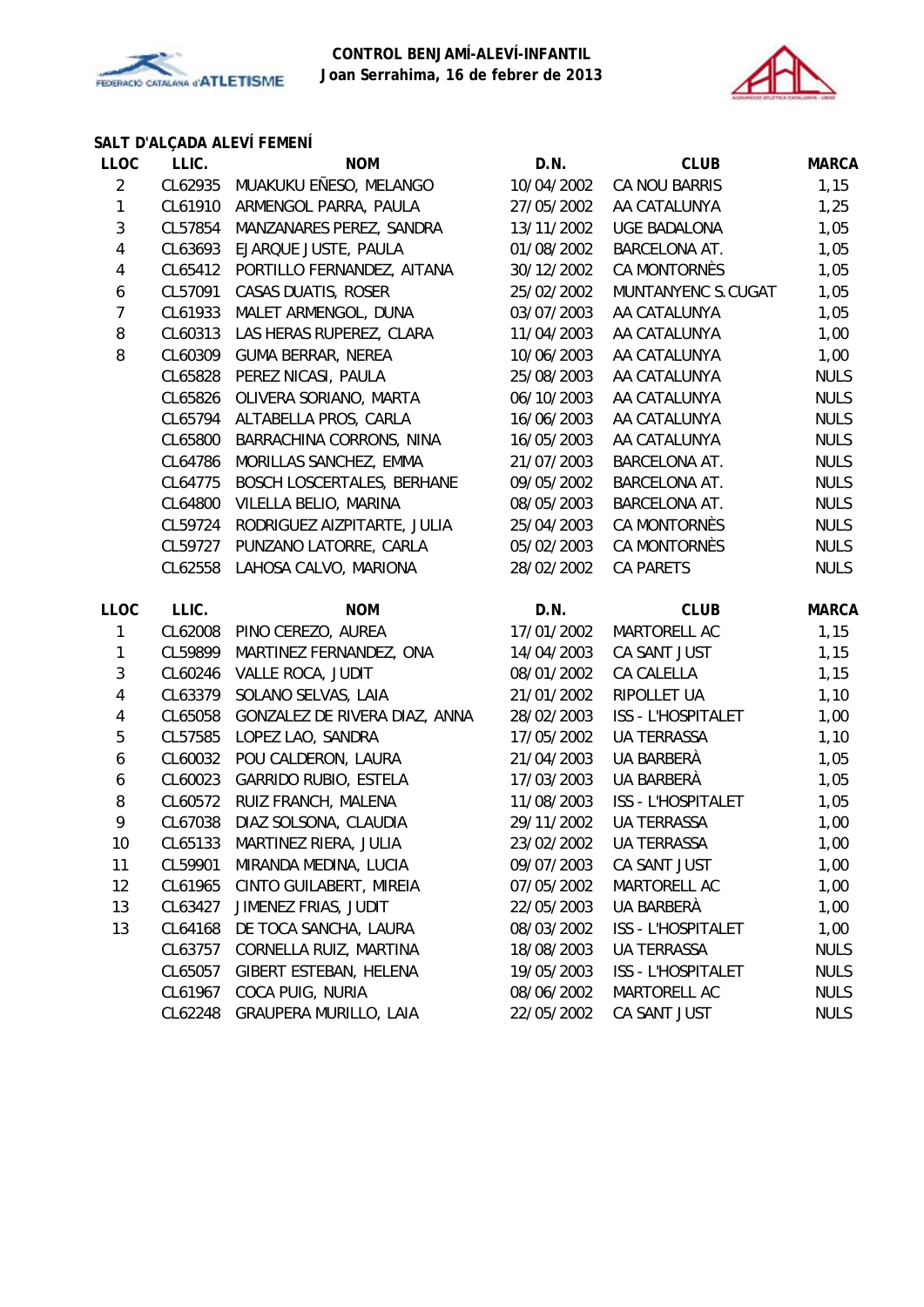



# **LLANÇAMENT DE PES ALEVÍ FEMENÍ**

| <b>LLOC</b>             | LLIC.   | <b>NOM</b>                   | D.N.       | <b>CLUB</b>               | <b>MARCA</b> |
|-------------------------|---------|------------------------------|------------|---------------------------|--------------|
| 1                       | CL64786 | MORILLAS SANCHEZ, EMMA       | 21/07/2003 | <b>BARCELONA AT.</b>      | 6,06         |
| $\overline{2}$          | CL62821 | CAPDEVILA MASO, ELISENDA     | 18/02/2002 | CA CANALETES              | 5,87         |
| $\sqrt{3}$              | CL63427 | JIMENEZ FRIAS, JUDIT         | 22/05/2003 | UA BARBERÀ                | 5,82         |
| $\overline{\mathbf{4}}$ | CL60023 | <b>GARRIDO RUBIO, ESTELA</b> | 17/03/2003 | UA BARBERÀ                | 5,66         |
| $\mathbf 5$             | CL67441 | CHOURFI GUENNOUN, OMAIMA     | 03/03/2002 | CA MONTORNÈS              | 5,41         |
| 6                       | CL59727 | PUNZANO LATORRE, CARLA       | 05/02/2003 | CA MONTORNÈS              | 5,27         |
| $\overline{7}$          | CL63703 | RAMON LIS, MAR               | 04/02/2002 | <b>BARCELONA AT.</b>      | 5,22         |
| 8                       | CL60756 | BOUCHAID LAKHBIRI, RAHMA     | 14/04/2002 | CA CANALETES              | 5,04         |
| 9                       | CL66540 | BELTRAN MESTRES, JULIA       | 09/10/2002 | MARTORELL AC              | 4,98         |
| 10                      | CL64921 | IDAÑEZ ESPEJO, QUERALT       | 11/12/2002 | <b>CA PARETS</b>          | 4,96         |
| 11                      | CL61963 | CID ZARCERO, SARA            | 21/01/2002 | MARTORELL AC              | 4,87         |
| 12                      | CL62771 | PEREZ GARCIA, SARA           | 04/05/2003 | CE UNIVERSITARI           | 4,75         |
| 13                      | CL60329 | PALOMERO DONADEU, ALEXIA     | 19/11/2002 | AA CATALUNYA              | 4,55         |
| 14                      | CL60661 | TARRES GIMENO, LAURA         | 17/05/2002 | <b>CA PARETS</b>          | 4,50         |
| 15                      | CL65806 | CAÑIZA MESTRE, MARINA        | 22/04/2002 | AA CATALUNYA              | 4,41         |
| 16                      | CL61967 | COCA PUIG, NURIA             | 08/06/2002 | MARTORELL AC              | 4,39         |
| 17                      | CL61965 | CINTO GUILABERT, MIREIA      | 07/05/2002 | MARTORELL AC              | 4,36         |
| 18                      | CL66073 | GONZALEZ MARTINEZ, PATRICIA  | 08/04/2002 | CA CANALETES              | 4,29         |
| 19                      | CL64176 | SANT JENNAI, MAR             | 12/08/2002 | <b>ISS - L'HOSPITALET</b> | 4,25         |
| 20                      | CL57611 | <b>GURRI CASALS, LIDIA</b>   | 19/05/2002 | CA MONTORNÈS              | 4,22         |
| 21                      | CL65836 | SOLE GARCIA, MARTA           | 20/09/2002 | AA CATALUNYA              | 4,16         |
| 22                      | CL60337 | RODRIGUEZ SEGURA, ARIADNA    | 11/08/2003 | AA CATALUNYA              | 4,05         |
| 23                      | CL63708 | TRUEBA CASANOVAS, ALBA       | 24/11/2002 | <b>BARCELONA AT.</b>      | 4,03         |
| 24                      | CL64784 | MARTINEZ TALON, MARIA        | 11/04/2003 | BARCELONA AT.             | 3,85         |
| 25                      | CL61964 | CID GES, JULIA               | 18/07/2003 | MARTORELL AC              | 3,85         |
| 26                      | CL65105 | SOLA SANCHEZ, JUDIT          | 20/05/2002 | CA OLESA                  | 2,94         |
| 27                      | CL60319 | MENDEZ LOPEZ, EVA            | 18/07/2003 | AA CATALUNYA              | 2,55         |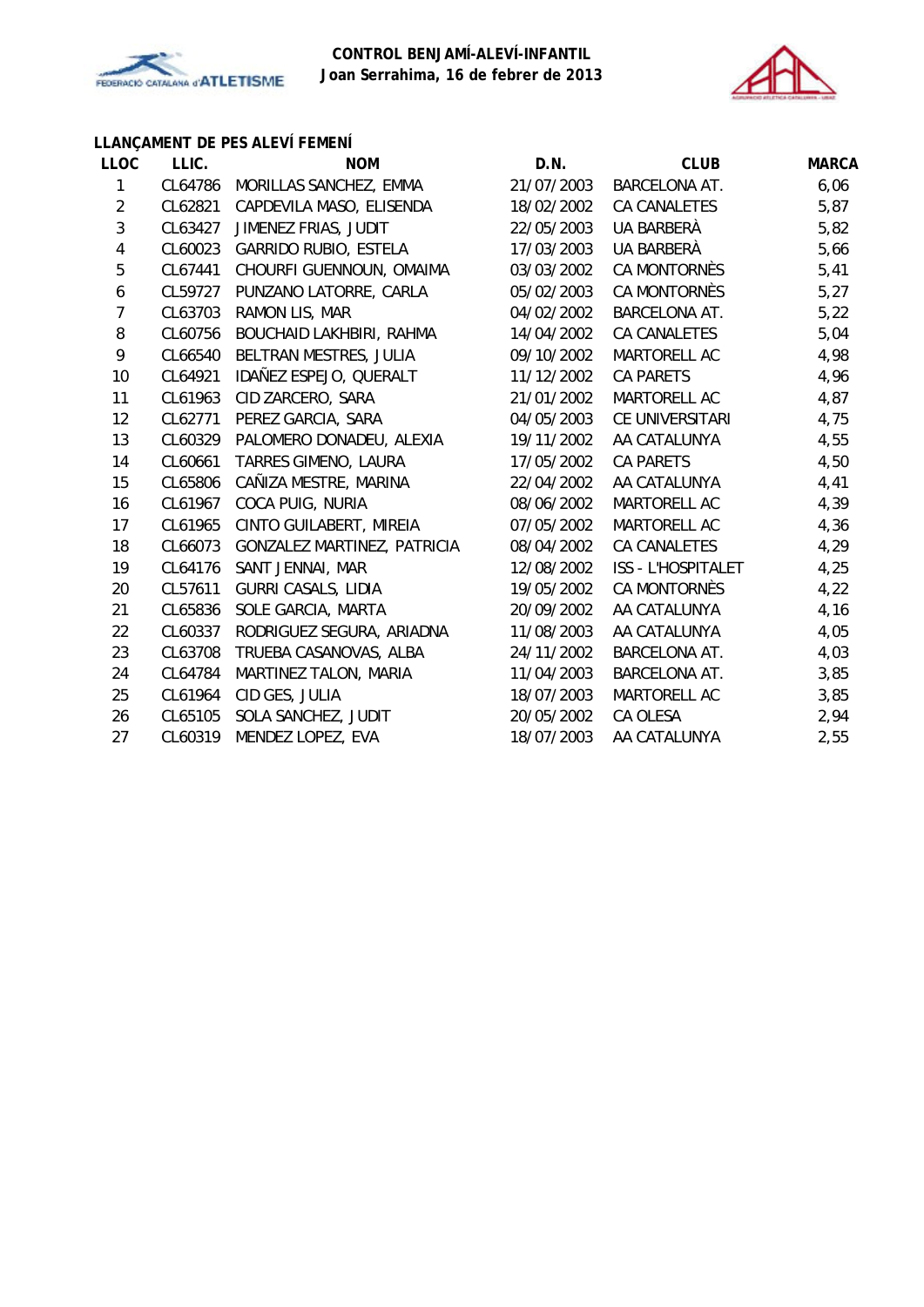



# **60 METRES LLISOS BENJAMÍ MASCULÍ**

# **1A. SÈRIE**

| <b>LLOC</b> | LLIC. | <b>NOM</b>                             | D.N.       | <b>CLUB</b>          | <b>MARCA</b> |
|-------------|-------|----------------------------------------|------------|----------------------|--------------|
|             |       | CL62956 AOIZ PEREZ DEL MOLINO, IGNACIO | 14/01/2004 | CA CANALETES         | 9,3          |
| 2           |       | CL64919 FERNANDEZ LEON, DAVID          | 03/01/2004 | CA PARETS            | 10,2         |
| 3           |       | CL62010 RAMIREZ VALDIVIESO, MARC       | 30/03/2004 | MARTORELL AC         | 10,4         |
| 4           |       | CL65153 RUIZ CARRION, BERNAT           | 11/04/2005 | <b>UA TERRASSA</b>   | 10,6         |
| 5           |       | CL65192 ANGULO BEYRET, JAN             | 16/09/2005 | <b>CA NOU BARRIS</b> | 11,5         |
| 6           |       | CL67446 RUESCAS RODRIGUEZ, EDUARDO     | 19/11/2005 | CA MONTORNÈS         | 12,2         |
|             |       |                                        |            |                      |              |

# **2A. SÈRIE**

| <b>LLOC</b> | LLIC. | <b>NOM</b>                       | D.N.       | <b>CLUB</b>        | <b>MARCA</b> |
|-------------|-------|----------------------------------|------------|--------------------|--------------|
|             |       | CL62611 MOLINA FERNANDEZ, VICTOR | 15/12/2004 | CA MONTORNÈS       | 10.0         |
|             |       | CL62465 GROSS, CELIAN            | 29/03/2004 | MUNTANYENC S.CUGAT | 10,2         |
|             |       | CL67565 CORBERA LACAL, GERARD    | 20/09/2005 | CA PARETS          | 10.8         |
|             |       | CL62825 CRISTOFOL BARRANCO, NIKO | 20/08/2004 | CA CANALETES       | 11.1         |
| 5.          |       | CL67037 VILLA LAVELA, MARC       | 14/08/2005 | UA TERRASSA        | 11.7         |

# **3A. SÈRIE**

| <b>LLOC</b> | LLIC.   | <b>NOM</b>                     | D.N.       | <b>CLUB</b>         | <b>MARCA</b> |
|-------------|---------|--------------------------------|------------|---------------------|--------------|
|             | CL62464 | GONZALEZ LLOBREGAT, RODRIGO    | 30/04/2004 | MUNTANYENC S.CUGAT  | 9,7          |
|             |         | CL66069 FERNANDEZ DIAZ, HUGO   | 03/04/2004 | CA CANALETES        | 10,6         |
|             |         | CL61433 SOLER ROCA, PAU        | 18/05/2004 | CA VILAFRANCA       | 10,9         |
| 4           |         | CL65422 SANCHEZ LOZANO, GERARD | 26/07/2005 | CA MONTORNÈS        | 11,3         |
| 5           |         | CL65168 ALCAIDE BRAZO, PABLO   | 07/03/2005 | UA TERRASSA         | 12,0         |
| 6           |         | CL63054 TERUEL GONZALEZ, PAU   | 24/01/2004 | <b>UGE BADALONA</b> | 12.0         |

### **4A. SÈRIE**

| <b>LLOC</b> | LLIC. | <b>NOM</b>                     | D.N.       | <b>CLUB</b>               | <b>MARCA</b> |
|-------------|-------|--------------------------------|------------|---------------------------|--------------|
|             |       | CL66082 OBRERO GRANADA, ERIK   | 20/06/2004 | CA CANALETES              | 10,2         |
| 2           |       | CL67061 GONZALEZ FRANCH, MARC  | 30/06/2005 | <b>ISS - L'HOSPITALET</b> | 10,7         |
| 3           |       | CL67842 RODRIGUEZ GARCIA, ERIC | 22/03/2004 | UGE BADALONA              | 10,9         |
| 4           |       | CL62615 RAMIREZ CORTES, IZAN   | 22/10/2004 | CA MONTORNÈS              | 11,2         |
| 5           |       | CL67858 JORBA CAMPOS, FERRAN   | 11/10/2004 | MUNTANYENC S.CUGAT        | 11,6         |
| 6           |       | CL63892 CLOS BALCELLS, VICENC  | 10/07/2005 | CA VILAFRANCA             | 13,5         |
|             |       |                                |            |                           |              |

# **5A. SÈRIE**

| <b>LLOC</b> | LLIC. | <b>NOM</b>                          | D.N.       | <b>CLUB</b>         | MARCA |
|-------------|-------|-------------------------------------|------------|---------------------|-------|
|             |       | CL67832 MBARUK CARRILLO, SAMUEL     | 17/12/2005 | <b>UGE BADALONA</b> | 10,7  |
|             |       | CL66482 ZARAGOZA MUÑOZ, MARC        | 15/10/2004 | JA SABADELL         | 11.1  |
|             |       | CL61399 CASAS DUATIS, NIL           | 28/06/2004 | MUNTANYENC S.CUGAT  | 11.2  |
| 4           |       | CL65414 RAMIREZ CORTES, AARON       | 19/11/2006 | CA MONTORNÈS        | 11.5  |
| 5           |       | CL61426 CHAFFARDET ALMON, ALEXANDER | 19/10/2004 | CA VILAFRANCA       | 11.5  |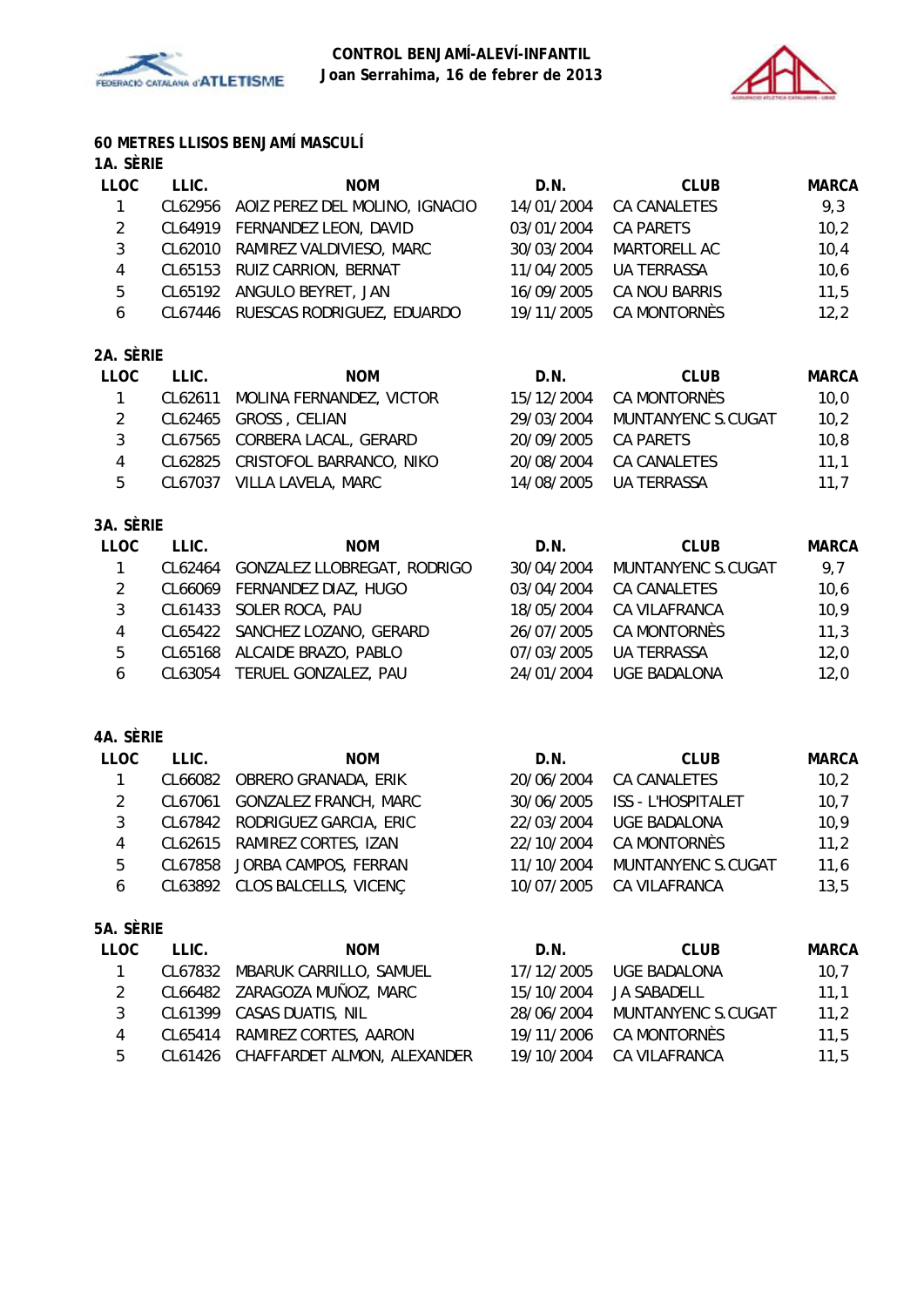



# **6A. SÈRIE**

| <b>LLOC</b>    | LLIC.   | <b>NOM</b>                     | D.N.       | <b>CLUB</b>               | <b>MARCA</b> |
|----------------|---------|--------------------------------|------------|---------------------------|--------------|
| 1              | CL62858 | NDIAYE MATHEU, ISMAEL          | 16/05/2004 | CA CANALETES              | 10,5         |
| $\overline{2}$ | CL65305 | GOMEZ CARMONA, ADRIAN          | 12/02/2005 | UA BARBERÀ                | 11,1         |
| 3              | CL65306 | <b>GOMEZ GALLEGO, HECTOR</b>   | 19/04/2005 | UA BARBERÀ                | 11,3         |
| $\overline{4}$ | CL65799 | BARRACHINA CORRONS, PAU        | 11/04/2005 | AA CATALUNYA              | 11,9         |
| 5              | CL67058 | CRESCENTI SALGUERO, BRUNO      | 12/04/2005 | <b>ISS - L'HOSPITALET</b> | 12,6         |
| 6              | CL65835 | SERRANO SUILS, ARNAU           | 30/09/2005 | AA CATALUNYA              | 13,3         |
| 7A. SÈRIE      |         |                                |            |                           |              |
| <b>LLOC</b>    | LLIC.   | <b>NOM</b>                     | D.N.       | <b>CLUB</b>               | <b>MARCA</b> |
| 1              | CL63416 | VEGA PALACIO, FRANCISCO        | 01/09/2004 | UA BARBERA                | 9,9          |
| $\overline{2}$ | CL66100 | SEGURA RETANA, NIL             | 28/04/2004 | CA CANALETES              | 10,0         |
| 3              | CL65970 | DE HARO PARAMES, DAVID         | 08/02/2005 | CA SANT JUST              | 10,5         |
| $\overline{4}$ | CL64907 | <b>GONZALEZ GARCIA, ANTONI</b> | 05/10/2005 | RIPOLLET UA               | 10,8         |
| 5              | CL63373 | GIL RIVAS, JOSEP               | 06/07/2004 | RIPOLLET UA               | 11,3         |
| 6              | CL65797 | BALLART VERNET, PERE           | 25/03/2005 | AA CATALUNYA              | 11,9         |
| 8A. SÈRIE      |         |                                |            |                           |              |
| <b>LLOC</b>    | LLIC.   | <b>NOM</b>                     | D.N.       | <b>CLUB</b>               | <b>MARCA</b> |

| LLOC         | LLIC.   | <b>NOM</b>                      | D.N.       | <b>CLUB</b>         | <b>MARCA</b> |
|--------------|---------|---------------------------------|------------|---------------------|--------------|
| $\mathbf{1}$ | CL64914 | RODRIGUEZ FISCHER, MATHIOS      | 20/02/2005 | RIPOLLET UA         | 9,8          |
| 2            |         | CL65839 TOVAL NUÑEZ, MARIO      | 28/05/2004 | AA CATALUNYA        | 10,3         |
| 3            |         | CL65976 GARCÍA RODRIGUEZ, HUGO  | 13/07/2005 | CA SANT JUST        | 11,2         |
| 4            |         | CL65813 FORNOS MARTINEZ, JORDI  | 13/04/2005 | AA CATALUNYA        | 11,7         |
| 5            |         | CL67936 TOLEDO VERACRUZ, MIGUEL | 30/12/2005 | AA CATALUNYA        | 11,9         |
| 6            |         | CL66106 TORRE DRAPER, HUGO      | 31/08/2005 | <b>CA CANALETES</b> | 12,0         |
|              |         | CL65815 FRIAS PEREZ, SANTIAGO   | 06/08/2004 | AA CATALUNYA        | 12,5         |
|              |         |                                 |            |                     |              |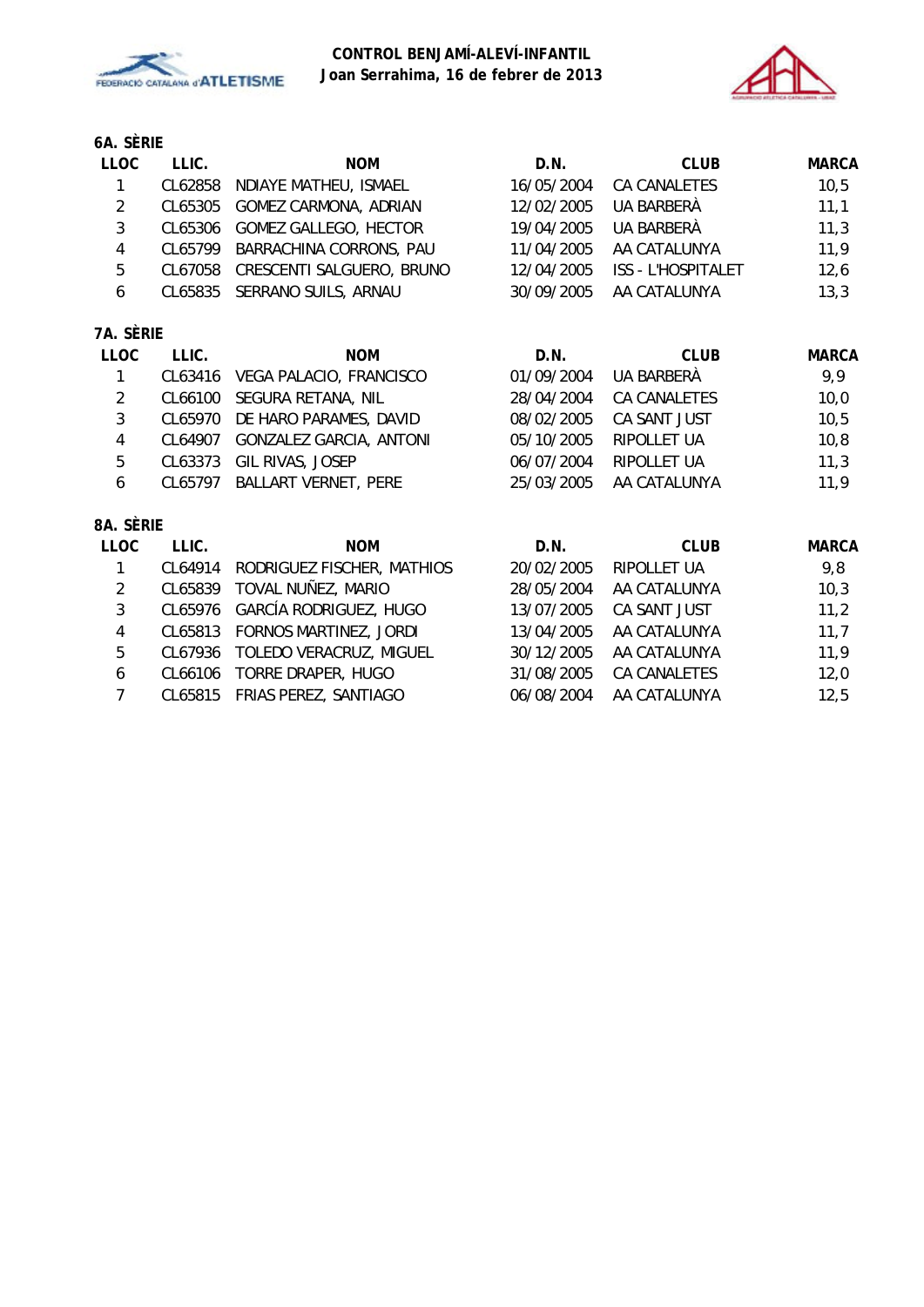



#### **SALT DE LLARGADA BENJAMÍ MASCULÍ**

| <b>LLOC</b>    | LLIC.   | <b>NOM</b>                             | D.N.       | <b>CLUB</b>               | <b>MARCA</b> |
|----------------|---------|----------------------------------------|------------|---------------------------|--------------|
| 1              |         | CL63416 VEGA PALACIO, FRANCISCO        | 01/09/2004 | UA BARBERÀ                | 3,52         |
| 2              |         | CL62956 AOIZ PEREZ DEL MOLINO, IGNACIO | 14/01/2004 | CA CANALETES              | 3,36         |
| 3              | CL62465 | GROSS, CELIAN                          | 29/03/2004 | MUNTANYENC S.CUGAT        | 3,31         |
| 4              | CL62010 | RAMIREZ VALDIVIESO, MARC               | 30/03/2004 | MARTORELL AC              | 3,25         |
| 5              | CL62611 | MOLINA FERNANDEZ, VICTOR               | 15/12/2004 | CA MONTORNÈS              | 3,19         |
| 6              | CL65970 | DE HARO PARAMES, DAVID                 | 08/02/2005 | CA SANT JUST              | 3,01         |
| $\overline{7}$ | CL62464 | GONZALEZ LLOBREGAT, RODRIGO            | 30/04/2004 | MUNTANYENC S.CUGAT        | 3,01         |
| 8              | CL64919 | FERNANDEZ LEON, DAVID                  | 03/01/2004 | <b>CA PARETS</b>          | 2,96         |
| 9              | CL67565 | CORBERA LACAL, GERARD                  | 20/09/2005 | CA PARETS                 | 2,96         |
| 10             | CL62825 | CRISTOFOL BARRANCO, NIKO               | 20/08/2004 | CA CANALETES              | 2,83         |
| 11             | CL65305 | GOMEZ CARMONA, ADRIAN                  | 12/02/2005 | UA BARBERÀ                | 2,73         |
| 12             | CL65799 | BARRACHINA CORRONS, PAU                | 11/04/2005 | AA CATALUNYA              | 2,72         |
| 13             | CL62615 | RAMIREZ CORTES, IZAN                   | 22/10/2004 | CA MONTORNÈS              | 2,72         |
| 14             | CL67858 | JORBA CAMPOS, FERRAN                   | 11/10/2004 | MUNTANYENC S.CUGAT        | 2,68         |
| 15             | CL66082 | OBRERO GRANADA, ERIK                   | 20/06/2004 | CA CANALETES              | 2,63         |
| 16             | CL65839 | TOVAL NUÑEZ, MARIO                     | 28/05/2004 | AA CATALUNYA              | 2,59         |
| 17             | CL65422 | SANCHEZ LOZANO, GERARD                 | 26/07/2005 | CA MONTORNÈS              | 2,58         |
| 18             | CL65815 | FRIAS PEREZ, SANTIAGO                  | 06/08/2004 | AA CATALUNYA              | 2,56         |
| 19             | CL67832 | MBARUK CARRILLO, SAMUEL                | 17/12/2005 | UGE BADALONA              | 2,49         |
| 20             |         | CL65168 ALCAIDE BRAZO, PABLO           | 07/03/2005 | <b>UA TERRASSA</b>        | 2,48         |
| 21             | CL67842 | RODRIGUEZ GARCIA, ERIC                 | 22/03/2004 | <b>UGE BADALONA</b>       | 2,47         |
| 22             | CL61399 | CASAS DUATIS, NIL                      | 28/06/2004 | MUNTANYENC S.CUGAT        | 2,46         |
| 23             | CL65813 | FORNOS MARTINEZ, JORDI                 | 13/04/2005 | AA CATALUNYA              | 2,40         |
| 24             | CL65303 | GIMENEZ MORALES, MARC                  | 21/10/2004 | UA BARBERÀ                | 2,40         |
| 25             | CL65835 | SERRANO SUILS, ARNAU                   | 30/09/2005 | AA CATALUNYA              | 2,38         |
| 26             | CL64915 | RODRIGUEZ EXTREMERA, PABLO             | 25/05/2006 | RIPOLLET UA               | 2,36         |
| 27             | CL67446 | RUESCAS RODRIGUEZ, EDUARDO             | 19/11/2005 | CA MONTORNÈS              | 2,36         |
| 28             | CL65306 | GOMEZ GALLEGO, HECTOR                  | 19/04/2005 | UA BARBERÀ                | 2,34         |
| 29             | CL66106 | TORRE DRAPER, HUGO                     | 31/08/2005 | CA CANALETES              | 2,31         |
| 30             | CL65797 | BALLART VERNET, PERE                   | 25/03/2005 | AA CATALUNYA              | 2,30         |
| 31             | CL65153 | RUIZ CARRION, BERNAT                   | 11/04/2005 | <b>UA TERRASSA</b>        | 2,26         |
| 32             | CL66069 | FERNANDEZ DIAZ, HUGO                   | 03/04/2004 | CA CANALETES              | 2,24         |
| 33             | CL65976 | GARCÍA RODRIGUEZ, HUGO                 | 13/07/2005 | CA SANT JUST              | 2,22         |
| 34             | CL64907 | <b>GONZALEZ GARCIA, ANTONI</b>         | 05/10/2005 | RIPOLLET UA               | 2,16         |
| 35             | CL65192 | ANGULO BEYRET, JAN                     | 16/09/2005 | CA NOU BARRIS             | 2,15         |
| 36             | CL63772 | JAEN SANZ, ANTONIO                     | 23/06/2004 | <b>CA MOLLET</b>          | 2,14         |
| 37             | CL61433 | SOLER ROCA, PAU                        | 18/05/2004 | CA VILAFRANCA             | 2,13         |
| 38             | CL63373 | GIL RIVAS, JOSEP                       | 06/07/2004 | RIPOLLET UA               | 2,09         |
| 39             | CL61426 | CHAFFARDET ALMON, ALEXANDER            | 19/10/2004 | CA VILAFRANCA             | 2,08         |
| 40             | CL67058 | CRESCENTI SALGUERO, BRUNO              | 12/04/2005 | <b>ISS - L'HOSPITALET</b> | 2,07         |
| 41             | CL63054 | TERUEL GONZALEZ, PAU                   | 24/01/2004 | UGE BADALONA              | 1,83         |
| 42             | CL67936 | TOLEDO VERACRUZ, MIGUEL                | 30/12/2005 | AA CATALUNYA              | 1,77         |
| 43             | CL63892 | CLOS BALCELLS, VICENÇ                  | 10/07/2005 | CA VILAFRANCA             | 1,57         |
| 44             | CL65408 | PALMERO MURILLO, IGNACIO               | 17/11/2005 | CA MONTORNÈS              | 1,57         |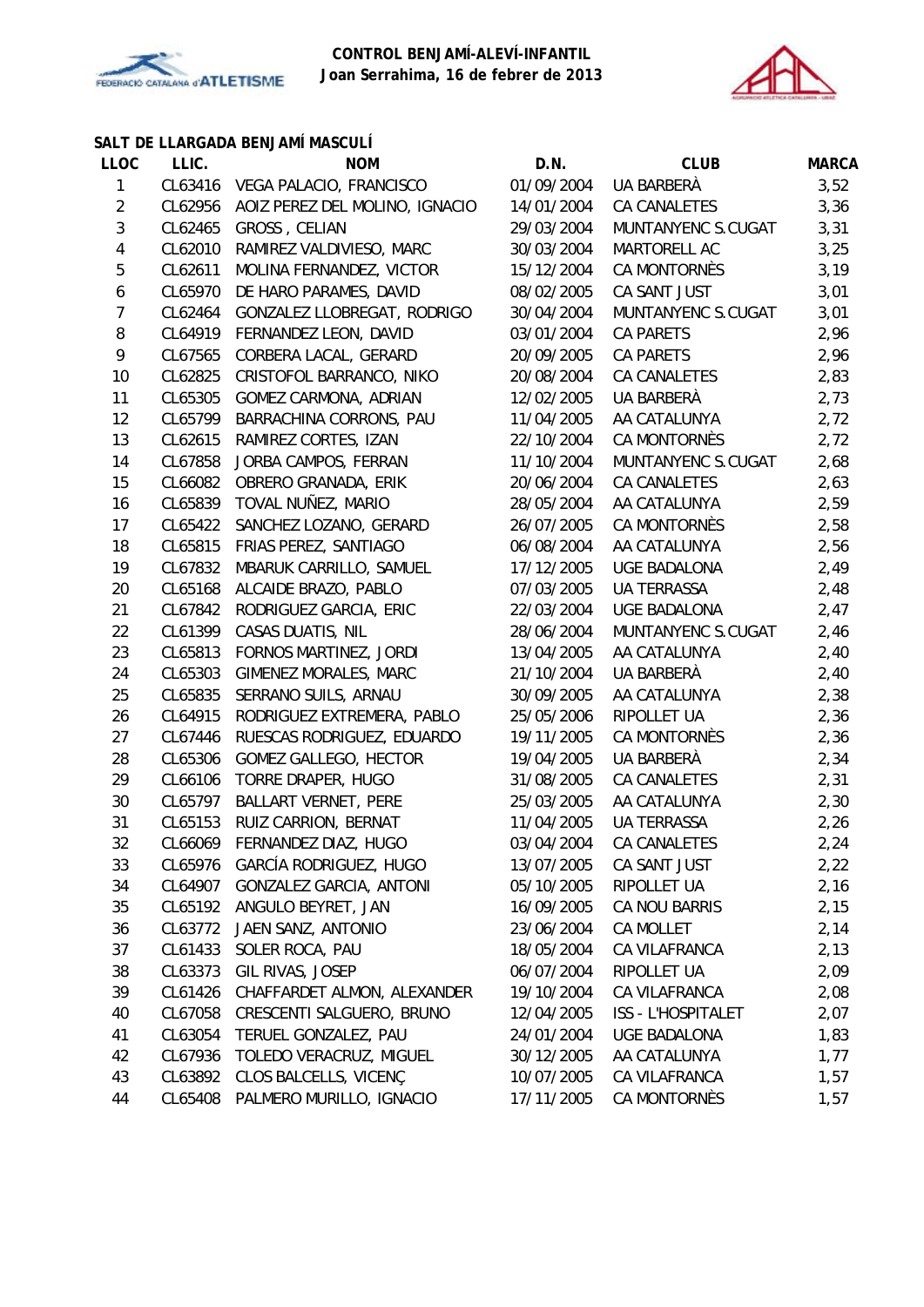



# **60 METRES LLISOS BENJAMÍ FEMENÍ**

| <b>LLOC</b> | LLIC.   | <b>NOM</b>                      | D.N.       | <b>CLUB</b>        | <b>MARCA</b> |
|-------------|---------|---------------------------------|------------|--------------------|--------------|
|             |         | CL62258 MORENO GONZALEZ, RAQUEL | 16/07/2004 | CA SANT JUST       | 9,7          |
| 2           |         | CL61914 BRONCANO SOPENA, RUTH   | 22/11/2004 | AA CATALUNYA       | 10,4         |
| 3           |         | CL62923 DE LA HOZ GARCIA, LARA  | 05/04/2004 | CA NOU BARRIS      | 10,7         |
| 4           |         | CL65055 RUIZ REYES, OLIMPIA     | 04/11/2005 | ISS - L'HOSPITALET | 11,0         |
| 5           | CL67414 | MOJEDANO ILLAMOLA, NOA          | 05/07/2004 | CA LAIETANIA       | 11,3         |
| 6           |         | CL65318 MARTINEZ CAICEDO, PAULA | 13/01/2004 | UA BARBERÀ         | 11,6         |
|             |         |                                 |            |                    |              |

# **2A. SÈRIE**

| <b>LLOC</b> | LLIC.   | <b>NOM</b>                      | D.N.       | <b>CLUB</b>        | <b>MARCA</b> |
|-------------|---------|---------------------------------|------------|--------------------|--------------|
|             | CL61909 | ABELLO SIMON, MARINA            | 20/02/2004 | AA CATALUNYA       | 9.8          |
|             |         | CL62945 RUIZ HERNANDEZ, ALBA    | 22/03/2004 | CA NOU BARRIS      | 10,1         |
|             |         | CL65304 GOMEZ CARMONA, INES     | 12/02/2005 | UA BARBERÀ         | 10,4         |
| 4           |         | CL64296 PONCE ORELLANA, DAMARIS | 04/10/2005 | ISS - L'HOSPITALET | 10,6         |
| 5.          |         | CL61432 SERVETO VALLES, ANNA    | 14/01/2004 | CA VILAFRANCA      | 10,9         |
| 6           | CL62617 | TRISTANY RODRIGUEZ, MARTINA     | 19/11/2004 | CA MONTORNÈS       | 12,2         |
|             |         |                                 |            |                    |              |

## **3A. SÈRIE**

| LLOC          | LLIC. | <b>NOM</b>                        | D.N.       | <b>CLUB</b>        | <b>MARCA</b> |
|---------------|-------|-----------------------------------|------------|--------------------|--------------|
|               |       | CL62162 BALLARIN RUBINART, NURIA  | 07/03/2004 | AVINENT MANRESA    | 10,2         |
| 2             |       | CL61917 CANTARELL DELGADO, LAIA   | 30/06/2004 | AA CATALUNYA       | 10,6         |
| $\mathcal{E}$ |       | CL65322 MARTINEZ VALCARCEL, LAURA | 06/06/2005 | UA BARBERÀ         | 10,9         |
| 4             |       | CL67859 MOLINAS VIDAL, MARTINA    | 27/11/2004 | MUNTANYENC S.CUGAT | 11,1         |
| 5.            |       | CL65413 PUJOL CORCOLES, ELSA      | 27/12/2005 | CA MONTORNÈS       | 12,3         |
|               |       |                                   |            |                    |              |

### **4A. SÈRIE**

| LLOC | LLIC.   | <b>NOM</b>                         | D.N.       | <b>CLUB</b>      | <b>MARCA</b> |
|------|---------|------------------------------------|------------|------------------|--------------|
|      | CL61441 | MARTINEZ CEPEDA, VICTORIA          | 09/07/2004 | RIPOLLET UA      | 9.6          |
| 2    |         | CL62863 PEREZ GARCIA, LAURA        | 03/03/2004 | CA CANALETES     | 10,2         |
| 3    |         | CL61952 VILASECA MARTIN, VICTORIA  | 03/08/2004 | AA CATALUNYA     | 10,4         |
| 4    |         | CL65729 EJARQUE RAMOS, PAULA       | 27/11/2004 | <b>CA MOLLET</b> | 11,0         |
| 5    |         | CL64920 GOMEZ JIMENEZ, PAULA       | 29/07/2004 | <b>CA PARETS</b> | 11,3         |
| 6    |         | CL65193 ARGILES CABALLERO, CLAUDIA | 09/08/2004 | CA NOU BARRIS    | 11,8         |
|      |         |                                    |            |                  |              |

## **5A. SÈRIE**

| LLOC | LLIC.   | <b>NOM</b>                         | D.N.       | <b>CLUB</b>            | <b>MARCA</b> |
|------|---------|------------------------------------|------------|------------------------|--------------|
|      |         | CL63015 PUJADAS DIAZ, JOANA        | 13/09/2004 | CA NOU BARRIS          | 10,3         |
| 2    | CL66007 | SANTOS PEREZ, CLAUDIA              | 24/09/2004 | <b>U COLOMENCA AT.</b> | 10,6         |
| 3    |         | CL63728 SOBERBIO CASES, CLARA      | 28/11/2004 | CA OLESA               | 11,1         |
| 4    |         | CL65795 ARMENGOL PARRA, JULIA      | 18/03/2005 | AA CATALUNYA           | 11.4         |
| 5    |         | CL62875 URRUTIA HERRERA, AINA      | 30/07/2004 | CA CANALETES           | 11,6         |
| 6    |         | CL67566 MARTINEZ BUSQUETS, ANTXELL | 27/02/2005 | CA PARFTS              | 12.0         |
|      |         |                                    |            |                        |              |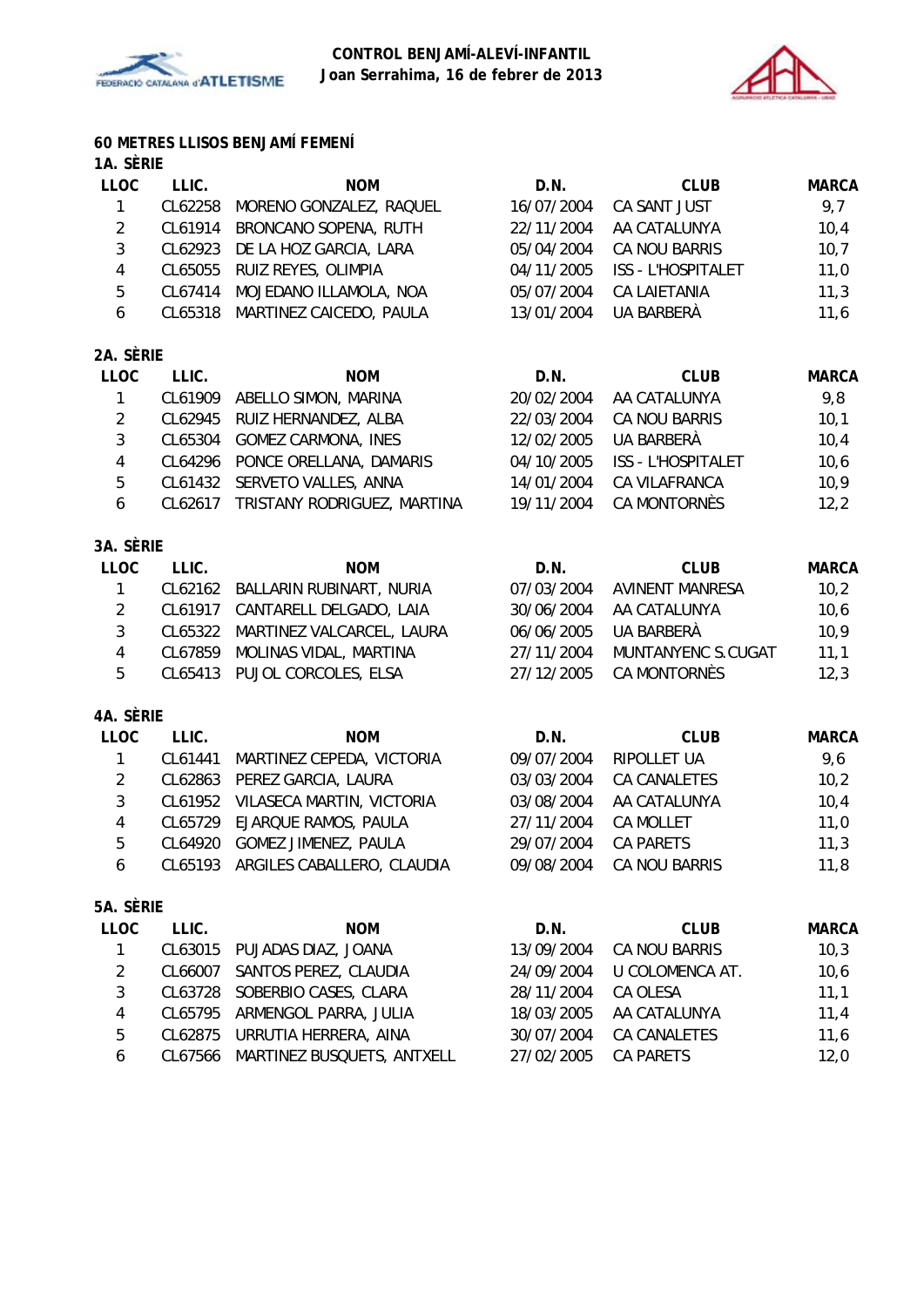



# **6A. SÈRIE**

| <b>LLOC</b> | LLIC. | <b>NOM</b>                        | D.N.       | <b>CLUB</b>     | MARCA |
|-------------|-------|-----------------------------------|------------|-----------------|-------|
|             |       | CL62936 MUAKUKU EÑESO, IGAMBO     | 27/09/2004 | CA NOU BARRIS   | 9.6   |
| 2           |       | CL67771 RODRIGUEZ VENDRELL, LAIA  | 03/05/2005 | U COLOMENCA AT. | 10,2  |
| 3           |       | CL62822 CARVAJAL TUDELA, MARTA    | 08/10/2004 | CA CANALETES    | 10.5  |
| 4           |       | CL65834 SERRA BONAFONTE, GEORGINA | 04/10/2005 | AA CATALUNYA    | 11,2  |
| 5           |       | CL66544 HERNANDEZ MARTIN, AINA    | 16/06/2005 | MARTORELL AC    | 12,0  |
| 6           |       | CL64491 GALLARDO RUBIALES, BERTA  | 06/08/2004 | UGE BADALONA    | 12.2  |

### **7A. SÈRIE**

| LLOC           | LLIC.   | <b>NOM</b>                      | D.N.       | <b>CLUB</b>         | <b>MARCA</b> |
|----------------|---------|---------------------------------|------------|---------------------|--------------|
| $\overline{1}$ | CL62873 | TERUEL SUBIRATS, BERTA          | 03/03/2004 | <b>CA CANALETES</b> | 9,8          |
| 2              |         | CL64016 RAMIREZ NICOLAS, LAURA  | 01/04/2004 | <b>UA TERRASSA</b>  | 10,2         |
| 3              |         | CL67099 GARCIA RENON, MAITANE   | 06/05/2005 | PENYA APA ANEM-HI   | 11,0         |
| 4              |         | CL67104 BLANCAFORT PONS, CARLA  | 20/05/2005 | <b>UGE BADALONA</b> | 11,2         |
| 5              | CL63046 | NAVARRO PADILLA, ABRIL          | 17/09/2004 | <b>UGE BADALONA</b> | 11,5         |
| 6              |         | CL62848 MARÍ CAMISON, ANDREA    | 18/11/2004 | <b>CA CANALETES</b> | 12,0         |
|                |         | CL63048 ORTEGA DE SOUSSA, CARLA | 30/04/2004 | <b>UGE BADALONA</b> | 16,1         |

#### **SALT DE LLARGADA BENJAMÍ FEMENÍ**

| LLOC           | LLIC.   | <b>NOM</b>                  | D.N.       | <b>CLUB</b>               | <b>MARCA</b> |
|----------------|---------|-----------------------------|------------|---------------------------|--------------|
| 1              | CL61909 | ABELLO SIMON, MARINA        | 20/02/2004 | AA CATALUNYA              | 3,25         |
| $\overline{2}$ | CL62936 | MUAKUKU EÑESO, IGAMBO       | 27/09/2004 | CA NOU BARRIS             | 3,25         |
| 3              | CL62873 | TERUEL SUBIRATS, BERTA      | 03/03/2004 | CA CANALETES              | 3,03         |
| $\overline{4}$ | CL62923 | DE LA HOZ GARCIA, LARA      | 05/04/2004 | CA NOU BARRIS             | 2,93         |
| 5              | CL61917 | CANTARELL DELGADO, LAIA     | 30/06/2004 | AA CATALUNYA              | 2,90         |
| 6              | CL63046 | NAVARRO PADILLA, ABRIL      | 17/09/2004 | <b>UGE BADALONA</b>       | 2,90         |
| $\overline{7}$ | CL62162 | BALLARIN RUBINART, NURIA    | 07/03/2004 | <b>AVINENT MANRESA</b>    | 2,89         |
| 8              | CL61441 | MARTINEZ CEPEDA, VICTORIA   | 09/07/2004 | RIPOLLET UA               | 2,84         |
| 9              | CL62258 | MORENO GONZALEZ, RAQUEL     | 16/07/2004 | CA SANT JUST              | 2,84         |
| 10             | CL61432 | SERVETO VALLES, ANNA        | 14/01/2004 | CA VILAFRANCA             | 2,80         |
| 11             | CL62848 | MARÍ CAMISON, ANDREA        | 18/11/2004 | CA CANALETES              | 2,77         |
| 12             | CL62822 | CARVAJAL TUDELA, MARTA      | 08/10/2004 | <b>CA CANALETES</b>       | 2,76         |
| 13             | CL67771 | RODRIGUEZ VENDRELL, LAIA    | 03/05/2005 | U COLOMENCA AT.           | 2,74         |
| 14             | CL64296 | PONCE ORELLANA, DAMARIS     | 04/10/2005 | <b>ISS - L'HOSPITALET</b> | 2,71         |
| 15             | CL62945 | RUIZ HERNANDEZ, ALBA        | 22/03/2004 | CA NOU BARRIS             | 2,70         |
| 16             | CL65729 | EJARQUE RAMOS, PAULA        | 27/11/2004 | <b>CA MOLLET</b>          | 2,70         |
| 17             | CL61952 | VILASECA MARTIN, VICTORIA   | 03/08/2004 | AA CATALUNYA              | 2,69         |
| 18             | CL62863 | PEREZ GARCIA, LAURA         | 03/03/2004 | CA CANALETES              | 2,68         |
| 19             | CL67414 | MOJEDANO ILLAMOLA, NOA      | 05/07/2004 | <b>CA LAIETANIA</b>       | 2,68         |
| 20             | CL64920 | <b>GOMEZ JIMENEZ, PAULA</b> | 29/07/2004 | <b>CA PARETS</b>          | 2,64         |
| 21             | CL62875 | URRUTIA HERRERA, AINA       | 30/07/2004 | CA CANALETES              | 2,52         |
| 22             | CL64016 | RAMIREZ NICOLAS, LAURA      | 01/04/2004 | <b>UA TERRASSA</b>        | 2,45         |
| 23             | CL65267 | SOTOS PEREZ, PAULA          | 21/11/2004 | CA NOU BARRIS             | 2,43         |
| 24             | CL63015 | PUJADAS DIAZ, JOANA         | 13/09/2004 | CA NOU BARRIS             | 2,40         |
| 25             | CL67566 | MARTINEZ BUSQUETS, ANTXELL  | 27/02/2005 | <b>CA PARETS</b>          | 2,40         |
| 26             | CL63728 | SOBERBIO CASES, CLARA       | 28/11/2004 | CA OLESA                  | 2,38         |
| 27             | CL65193 | ARGILES CABALLERO, CLAUDIA  | 09/08/2004 | CA NOU BARRIS             | 2,38         |
| 28             | CL63422 | SERRANO RAMIREZ, LIDIA      | 04/10/2004 | UA BARBERÀ                | 2,34         |
| 29             | CL65834 | SERRA BONAFONTE, GEORGINA   | 04/10/2005 | AA CATALUNYA              | 2,30         |
|                |         |                             |            |                           |              |